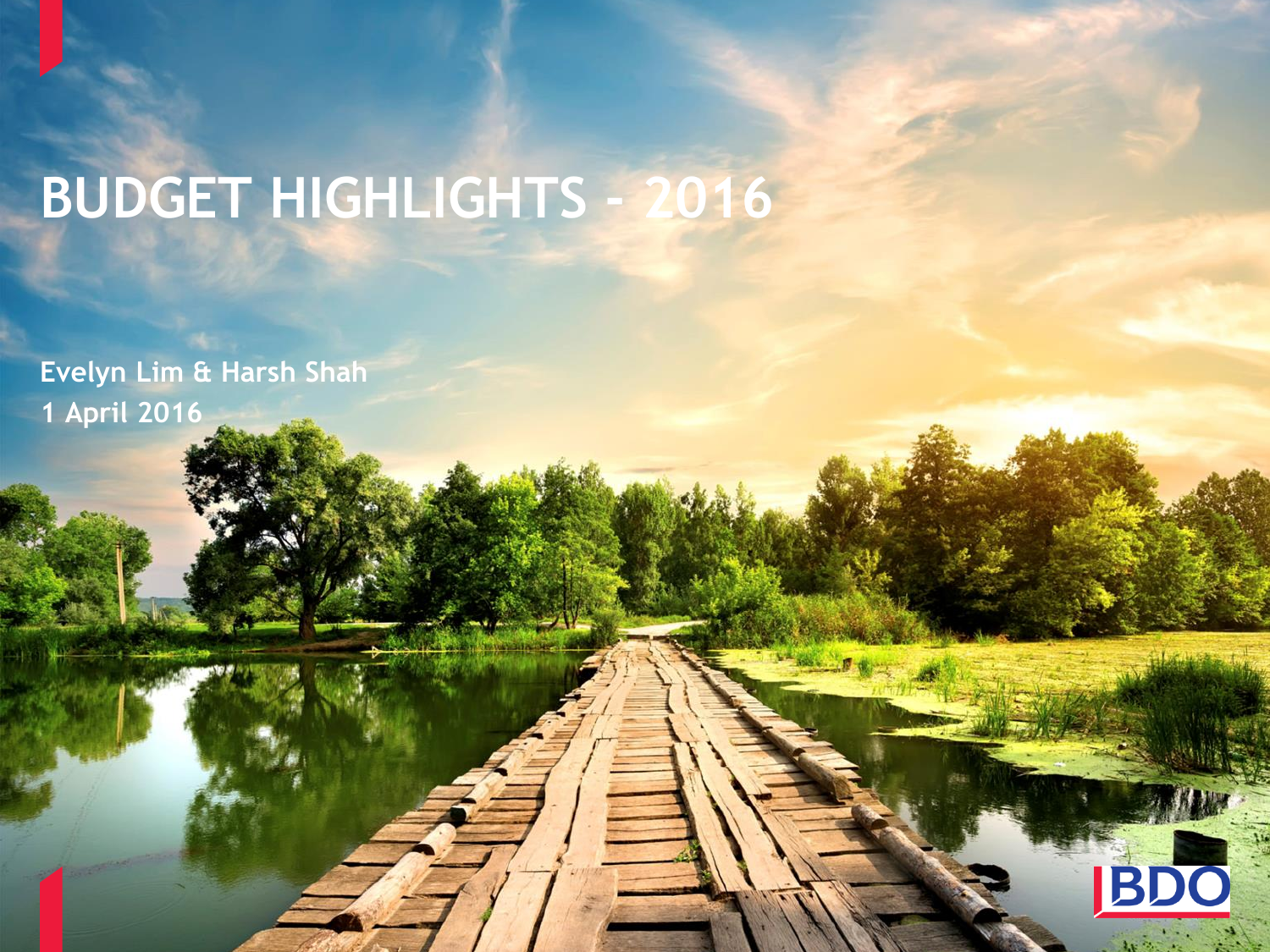## **AN OVERVIEW Partnering for the future**

- Prudent budget which focuses on near-term business concerns and long term challenges
- S\$4.5 billion industry transformation programme package to deepen innovation capabilities and leveraging new technologies
- S\$400 million automation support package for businesses as they scale up their automation projects
- Assistance to help Singapore companies internationalise
- Budget to lay a foundation for the next 50 years

<span id="page-1-0"></span>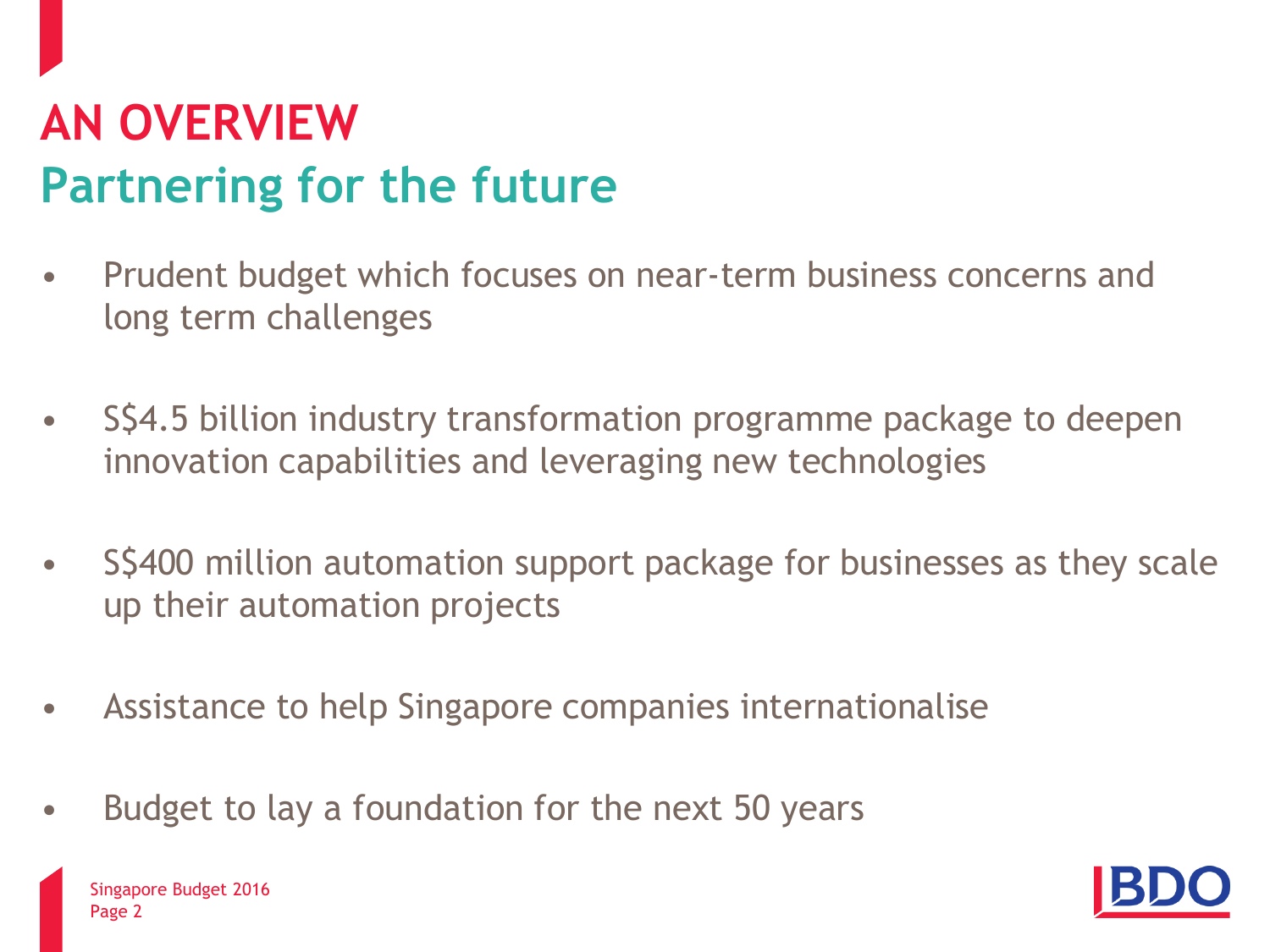# **CORPORATE TAX**

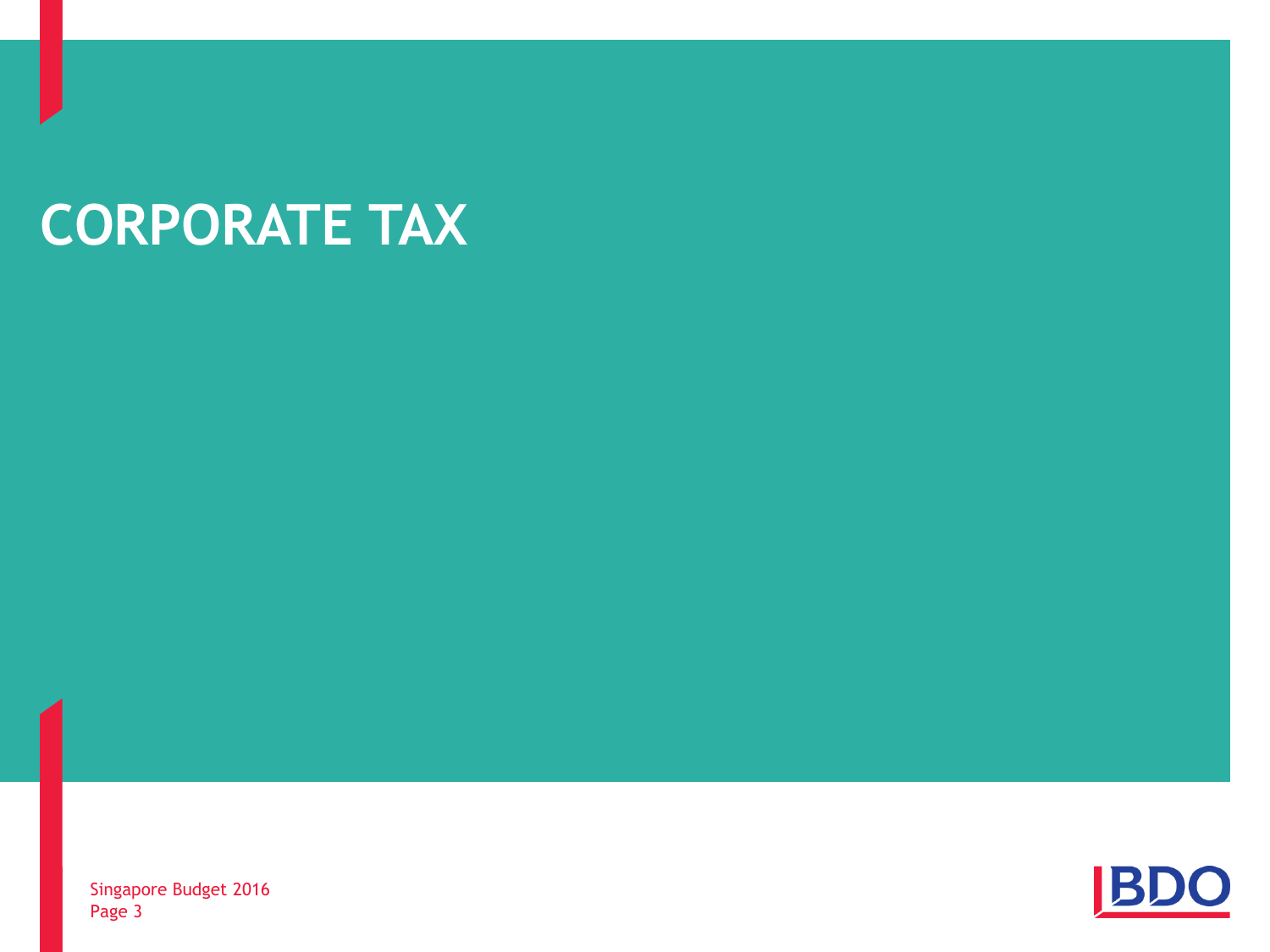### **CORPORATE INCOME TAX REBATE (1/4)**

#### **Current treatment**

- Available for the period from YA 2016 to YA 2017
- The Corporate Income Tax ("CIT") rebate is at 30% of tax payable, up to a cap of S\$20,000 per YA

- The CIT rebate will be raised from 30% to 50% of tax payable
- The cap of S\$20,000 per YA remains
- Specifically targeted to benefit small and medium enterprises

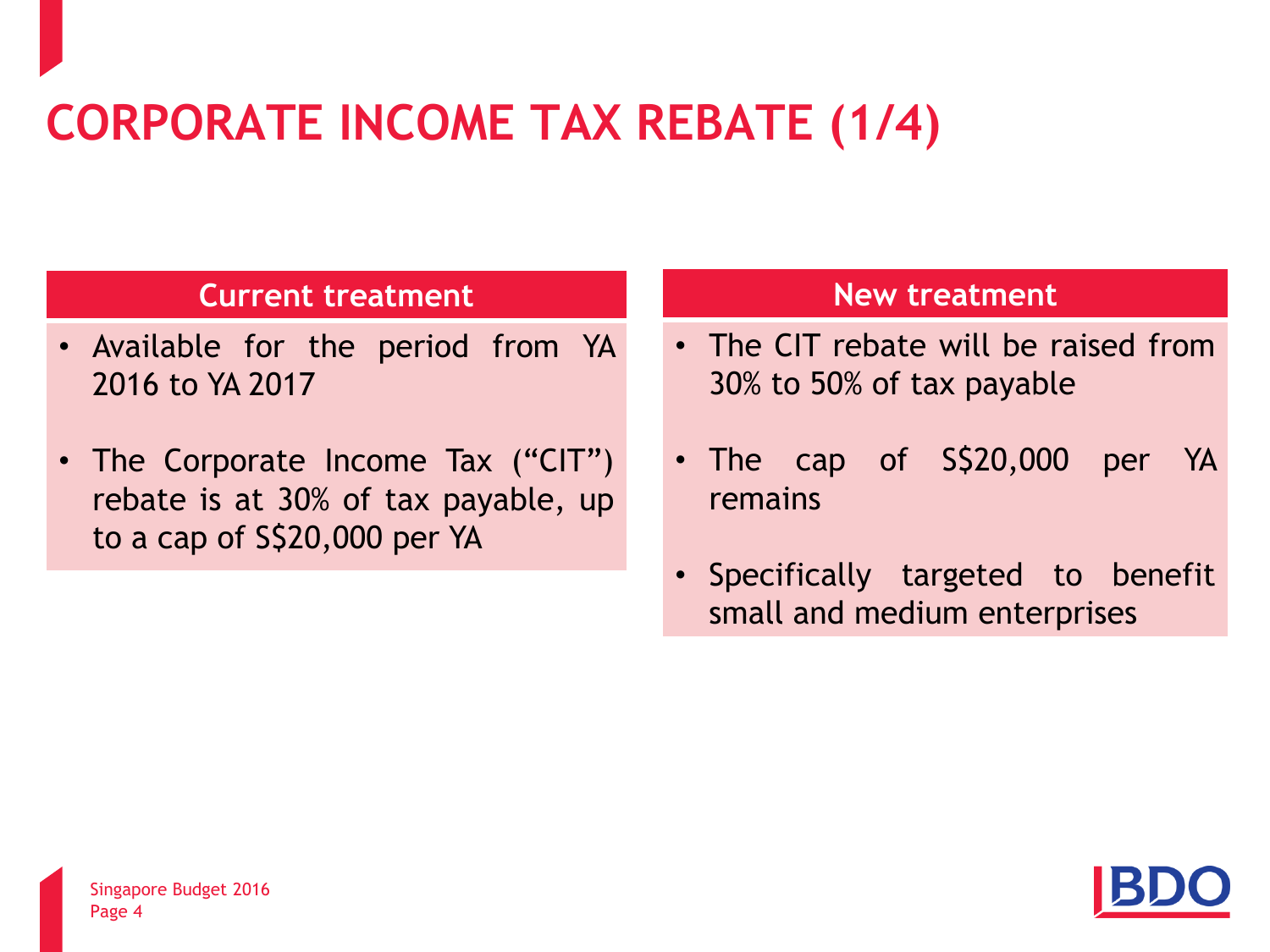## **EFFECTIVE TAX RATE (2/4) Corporate**

| Chargeable Income (S\$) | Corporate Tax Rate* (%)<br>(YA 2013 to YA 2015) | <b>Corporate Tax Rate* (%)</b><br>(YA 2016 to YA 2017) |
|-------------------------|-------------------------------------------------|--------------------------------------------------------|
| 300,000                 | 5.8                                             | 4.2                                                    |
| 500,000                 | 8.3                                             | 7.8                                                    |
| 544,656                 | 8.6                                             | 8.6                                                    |
| 740,735                 | 9.5                                             | 10.8                                                   |
| 1,000,000               | 11.4                                            | 12.4                                                   |

\* After partial exemption of \$152,500 & rebate For YA 2013 to YA 2015 – 30% rebate capped at S\$30,000 per YA For YA 2016 and YA 2017 – 50% rebate capped at S\$20,000 per YA

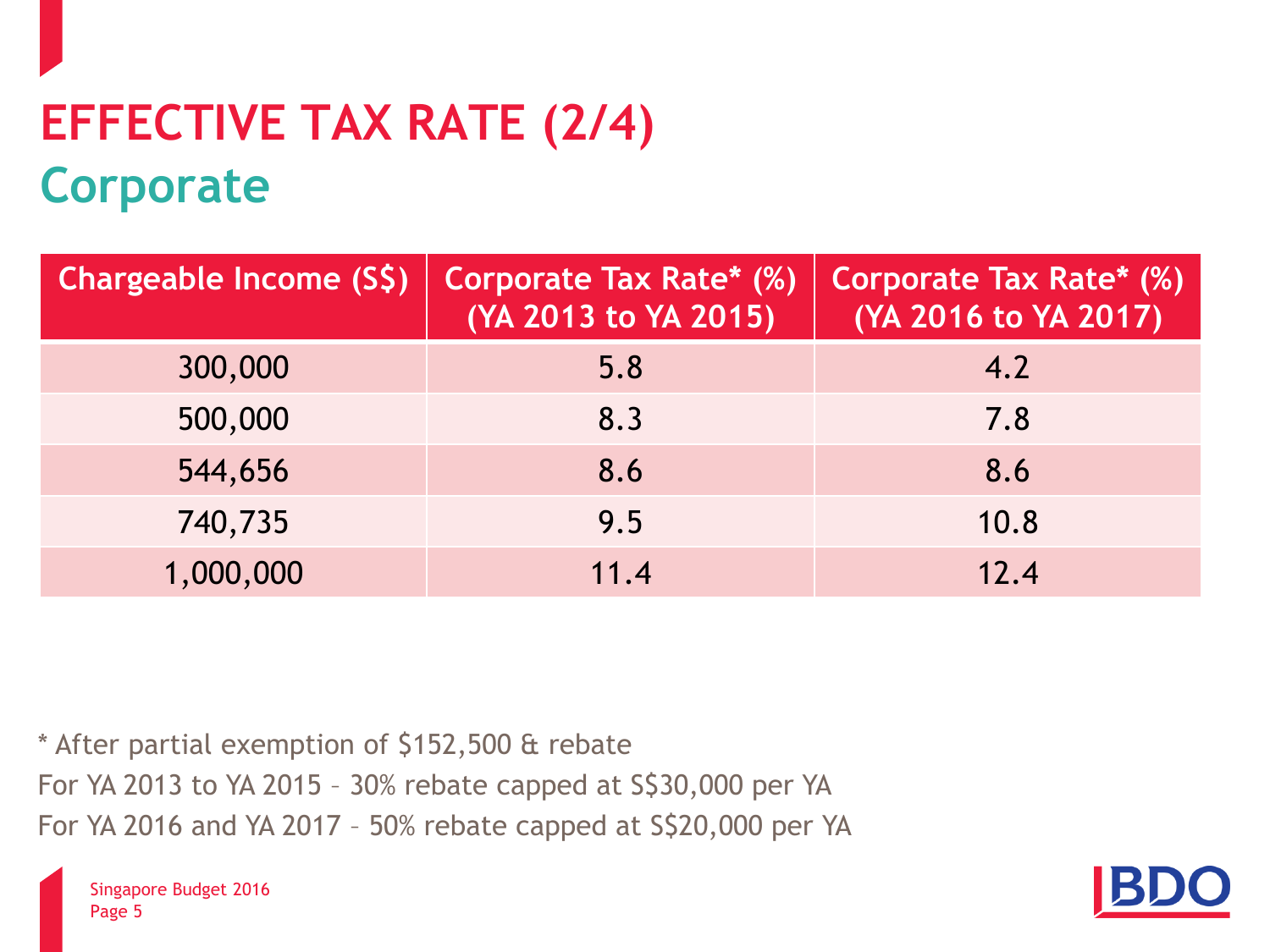### **EFFECTIVE TAX RATE (3/4) Corporate versus Personal**

| Chargeable<br>Income (S\$) | <b>Corporate Tax</b><br><b>Rate*</b> (%)<br>(YA 2013 to YA<br>2015) | <b>Corporate Tax</b><br><b>Rate*</b> (%)<br>(YA 2016 to YA<br>2017) | <b>Personal Tax</b><br><b>Rate</b> (%)<br>(YA 2017) |
|----------------------------|---------------------------------------------------------------------|---------------------------------------------------------------------|-----------------------------------------------------|
| 300,000                    | 5.8                                                                 | 4.2                                                                 | 13.52                                               |
| 500,000                    | 8.3                                                                 | 7.8                                                                 | 16.83                                               |
| 544,656                    | 8.6                                                                 | 8.6                                                                 | 17.25                                               |
| 740,735                    | 9.5                                                                 | 10.8                                                                | 18.51                                               |
| 1,000,000                  | 11.4                                                                | 12.4                                                                | 19.42                                               |

\* After partial exemption of \$152,500 & rebate ^ After reliefs for a Singaporean tax resident



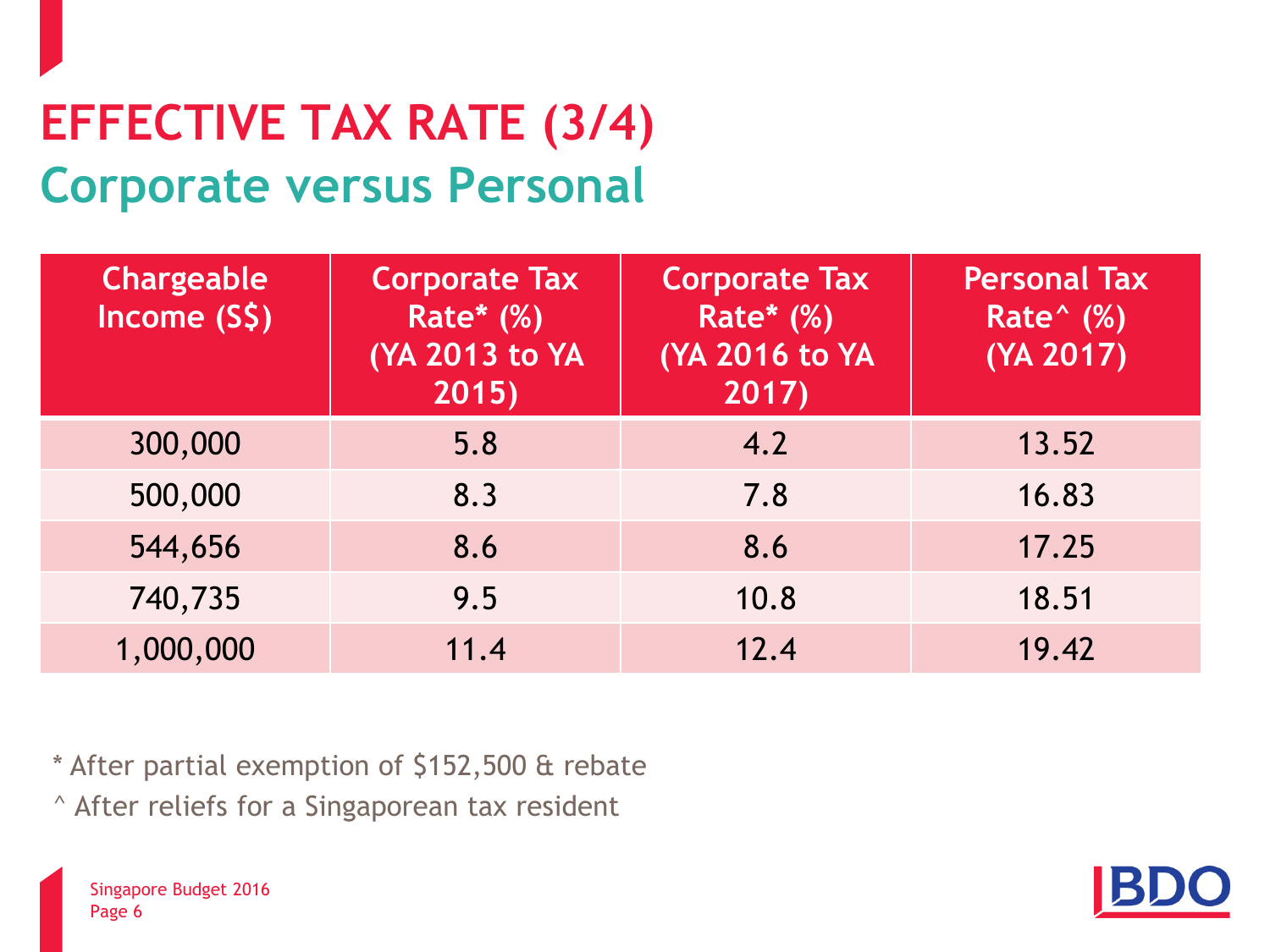# **CORPORATE INCOME TAX REBATE (4/4)**

- No need to apply for the rebate
- Rebate to be computed on the tax payable after tax credits and aggregate of the normal and concessionary tax liability; rebate not applicable to income subject to final withholding of tax
- Eligible entities are all companies including registered business trusts; however loss-making companies are left out

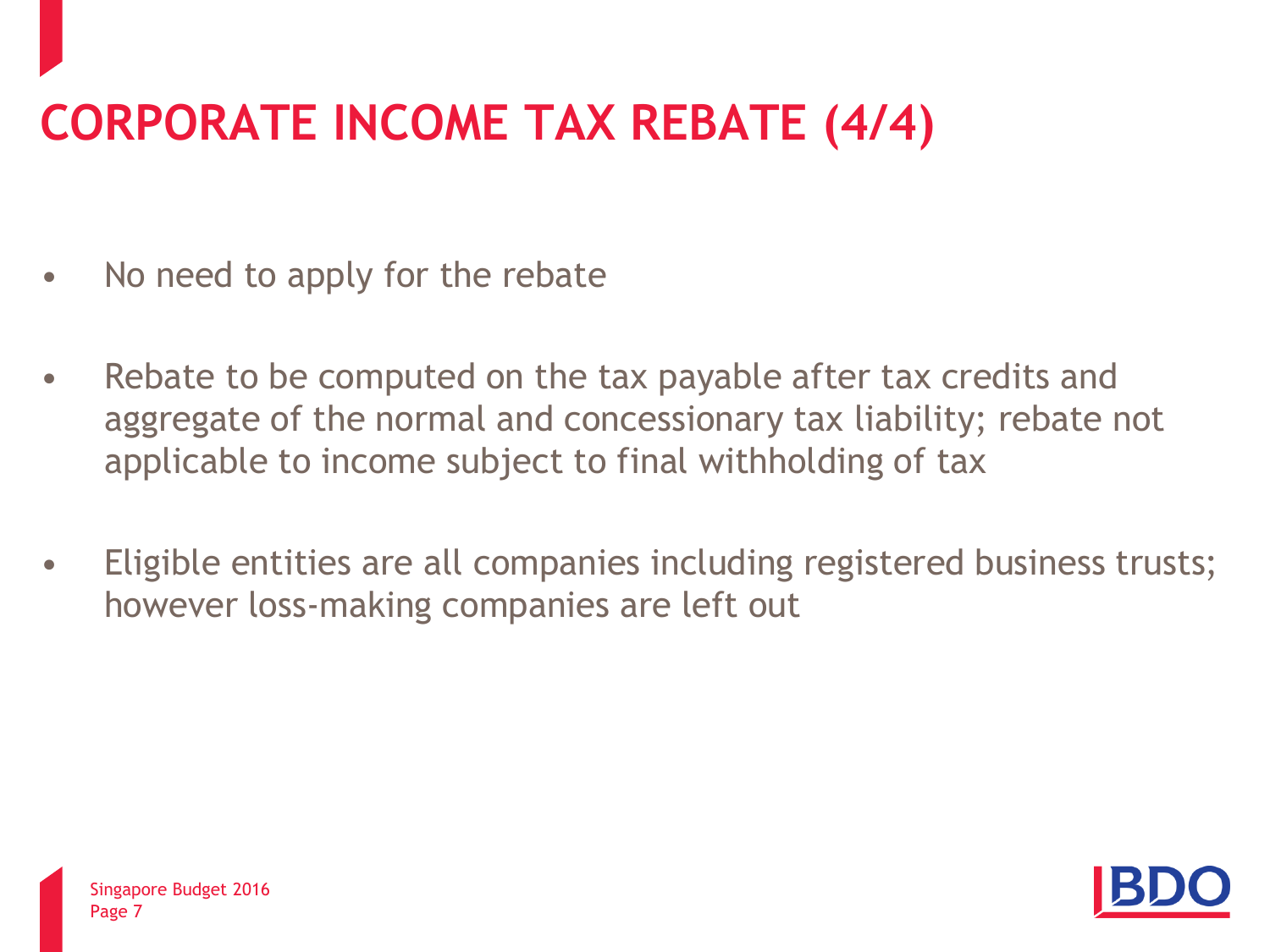### **AUTOMATION SUPPORT PACKAGE (1/7)**



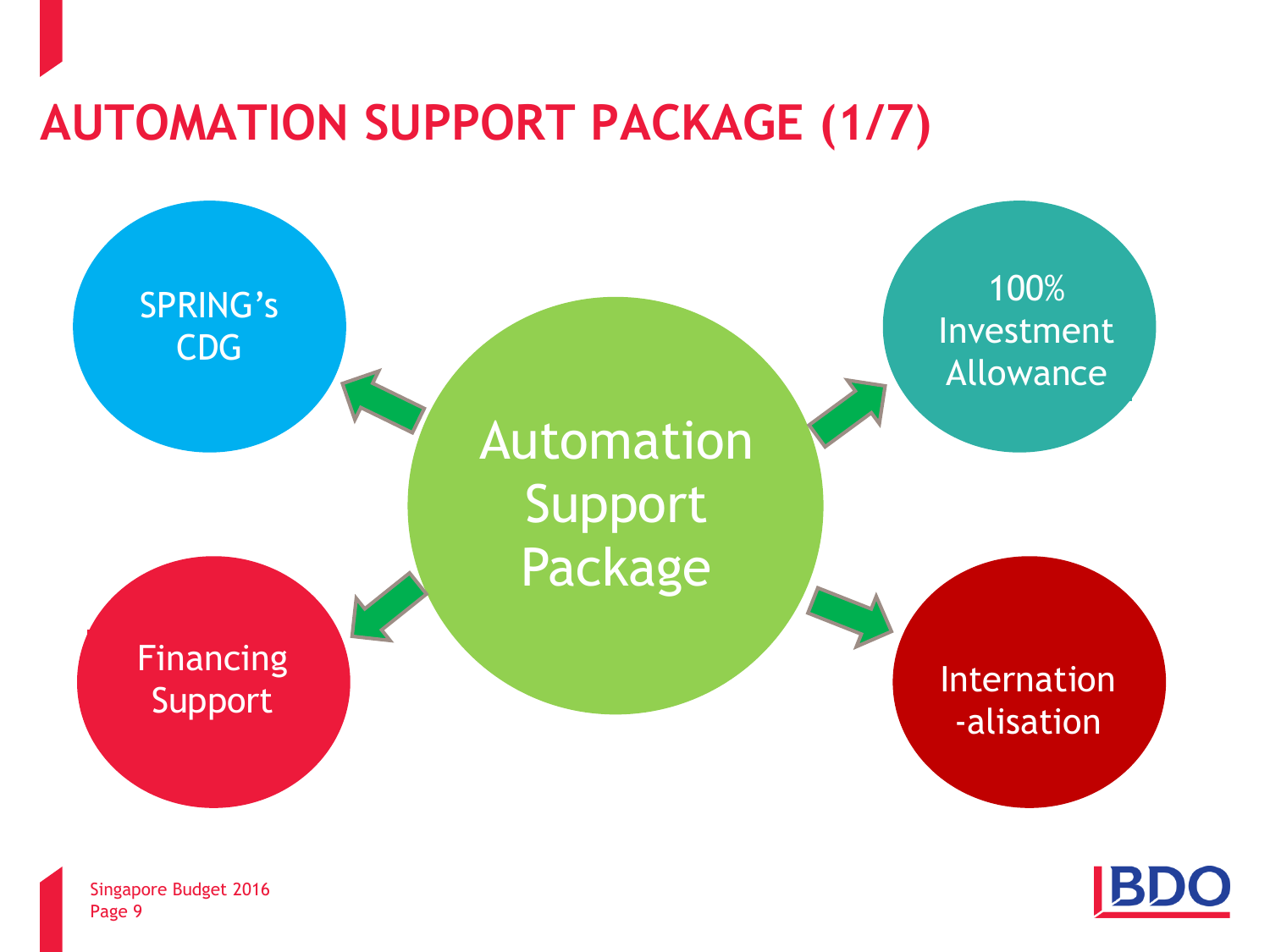## **AUTOMATION SUPPORT PACKAGE (2/7) SPRING's Capability Development Grant**

#### **Current treatment**

- No automation support package
- Presently, Capability Development Grant (CDG) defrays up to 70% of qualifying costs for SMEs
- The costs could relate to consultancy, training, certification and equipment costs
- Grant for increasing productivity, process improvement, product development and market access

- SPRING's Capability Development Grant will be expanded to support roll-out or scaling up of "automation projects"
- The grant will be available up to 50% of the qualifying cost, capped at S\$1 million

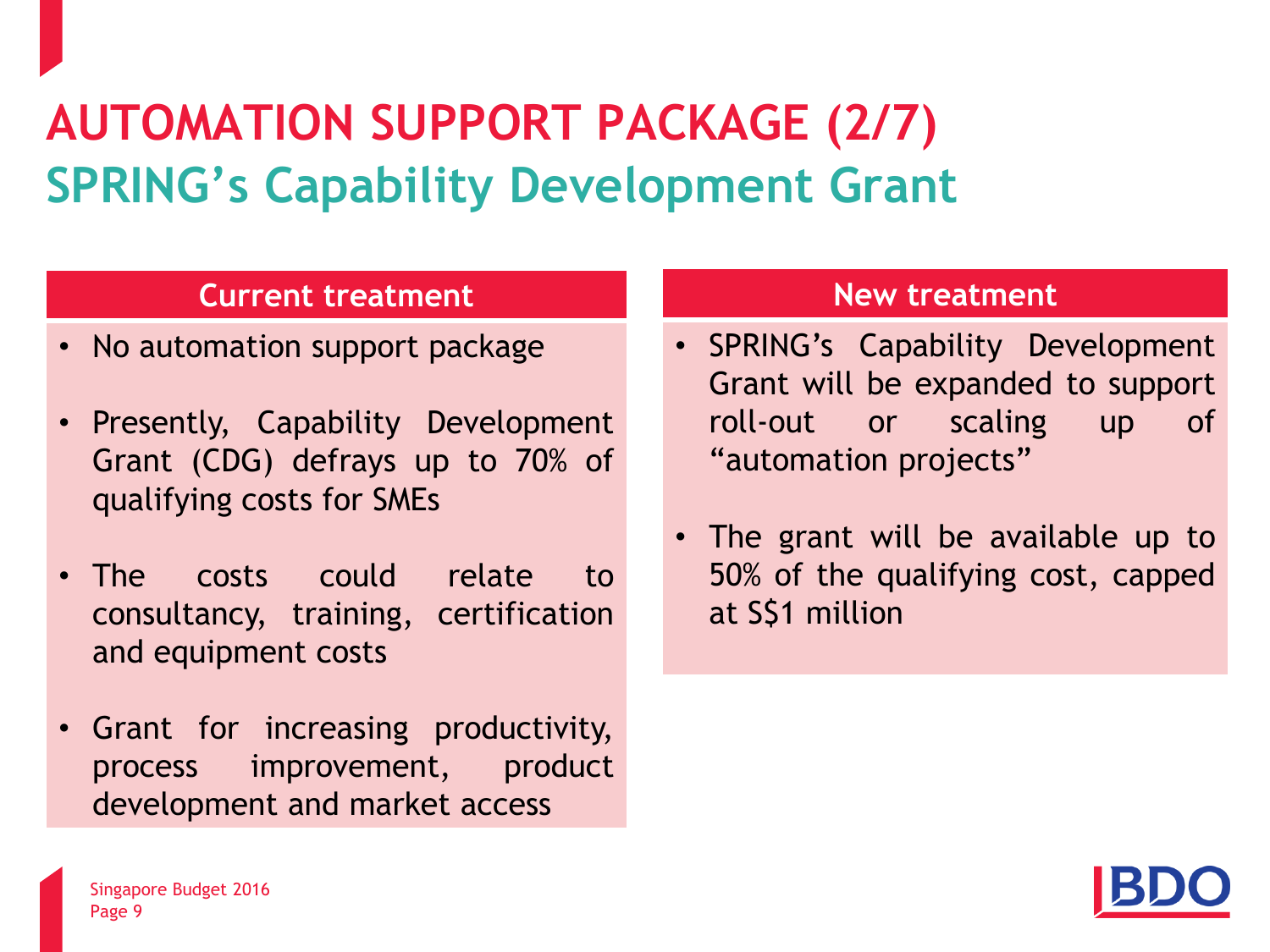### **AUTOMATION SUPPORT PACKAGE (3/7) 100% Investment allowance**

#### **Current treatment**

• No automation support package

- Approved capital expenditure for qualifying projects may be eligible for an investment allowance of 100%
- The investment allowance is in addition to the existing capital allowance for plant and machinery
- Approved capital expenditure is capped at S\$10 million per project

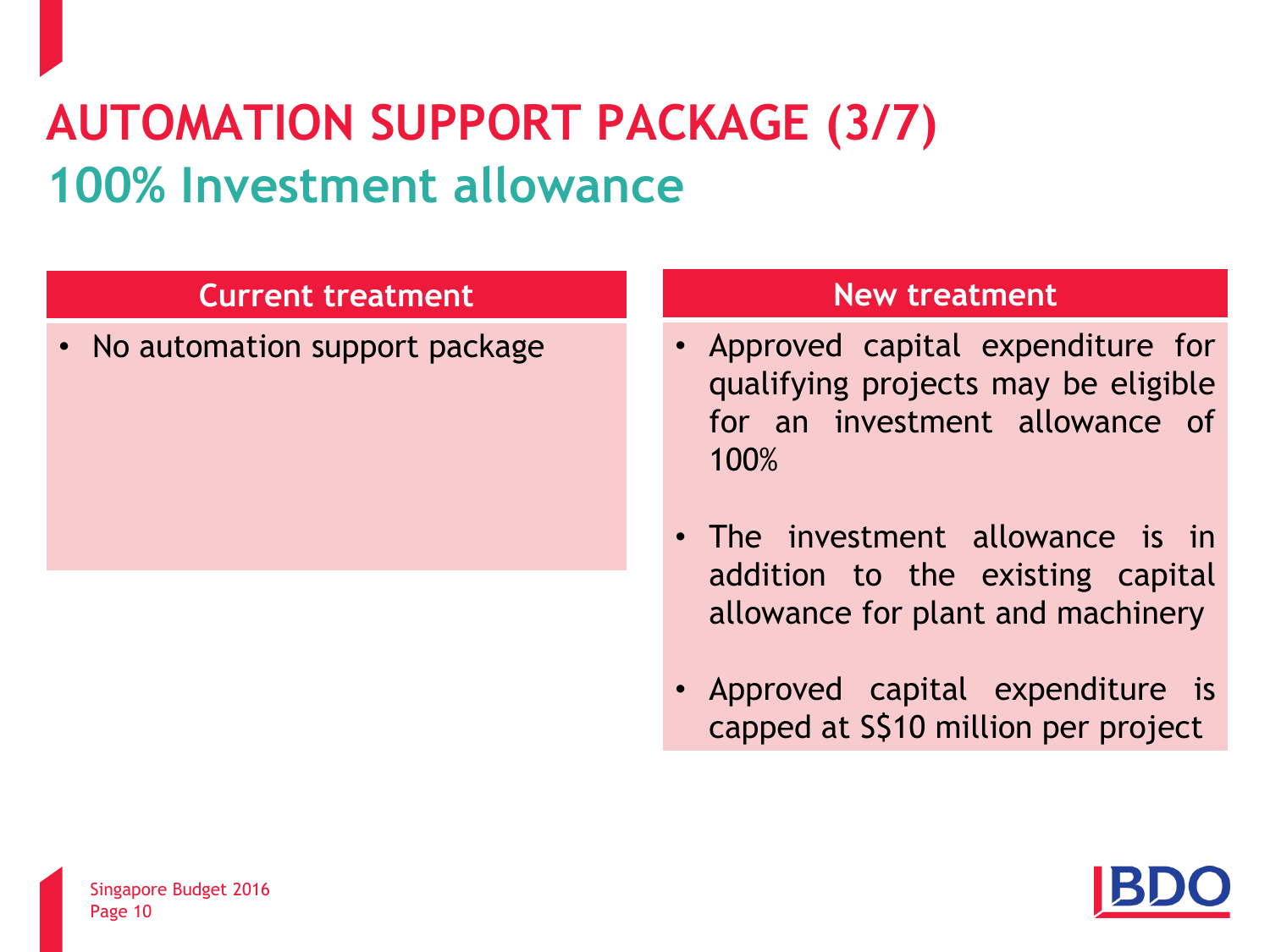# **AUTOMATION SUPPORT PACKAGE (4/7) Financing support**

#### **Current treatment**

• No automation support package

- Government to increase their riskshare from 50% to 70% on loans for qualifying projects undertaken by SMEs
- The risk-share is for loans from Partnering Financial Institutions under SPRING's Local Enterprise Finance Scheme (LEFS) equipment loan
- The LEFS to cover equipment loans will be expanded to non-SMEs at 50% risk-share

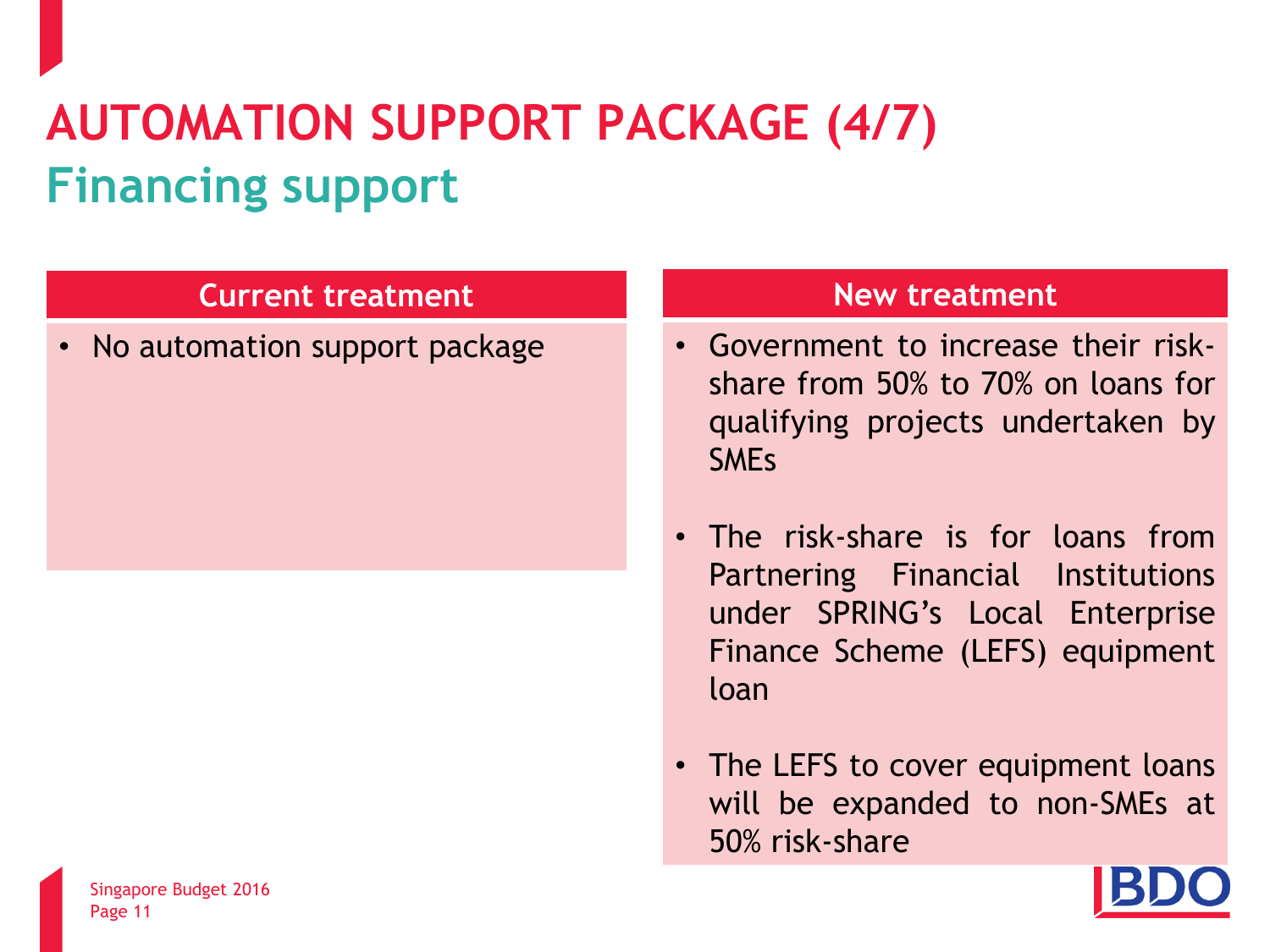## **AUTOMATION SUPPORT PACKAGE (5/7) Internationalisation**

#### **Current treatment**

• No automation support package

#### **New treatment**

• International Enterprise, Singapore will work with SPRING to help businesses to access overseas markets

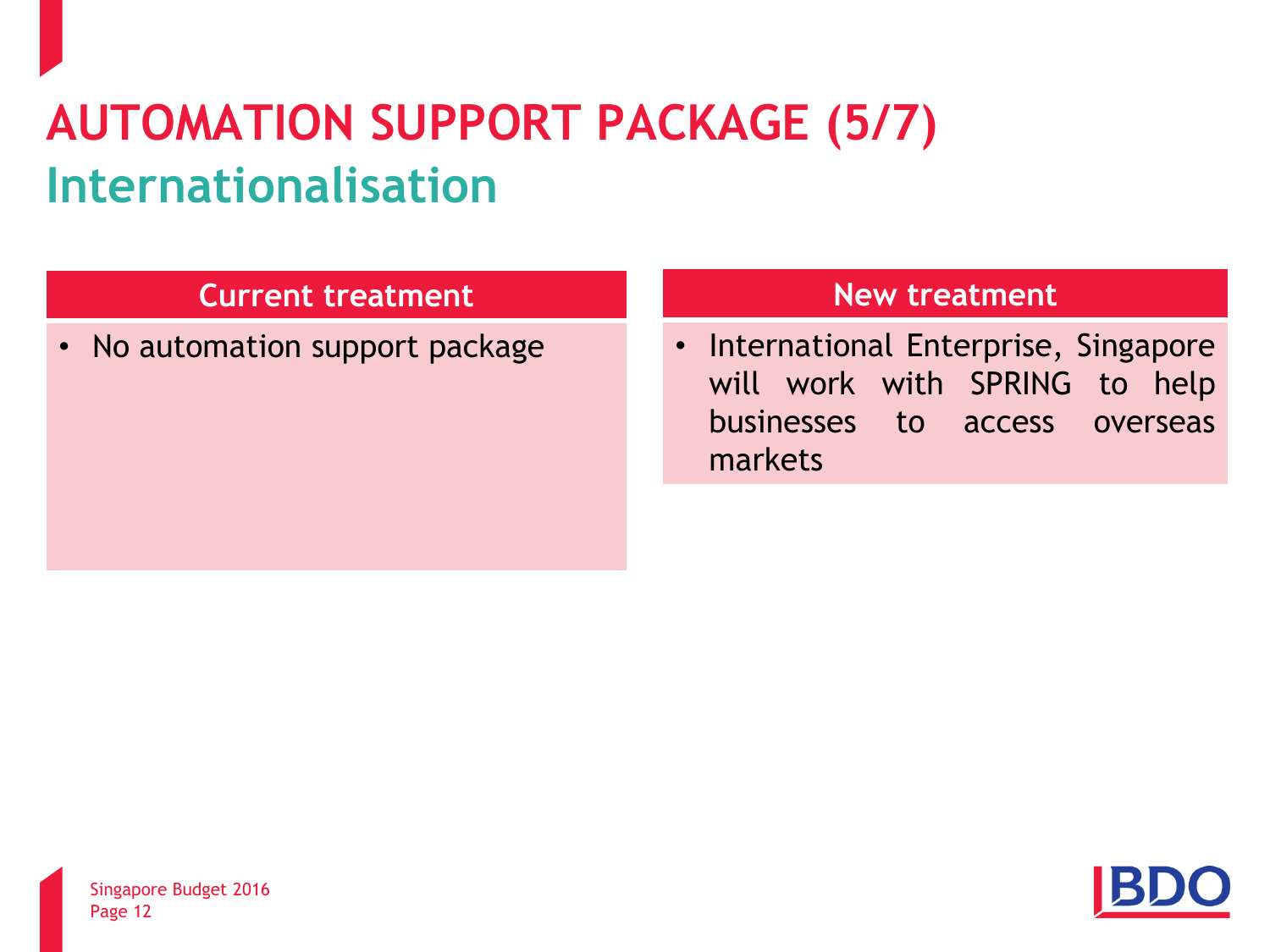### **AUTOMATION SUPPORT PACKAGE (6/7) Issues**

- Qualifying entities SMEs or non-SMEs as well
- SMEs are defined as:
	- Registered and operating in Singapore
	- Has at least 30% local shareholding
	- Group annual sales turnover of not more than S\$100 million or group employment of not more than 200 employees
- Definition of an "automation project" whether PIC principles will be applied
- Constituents of "qualifying cost" eligible for grant is unclear

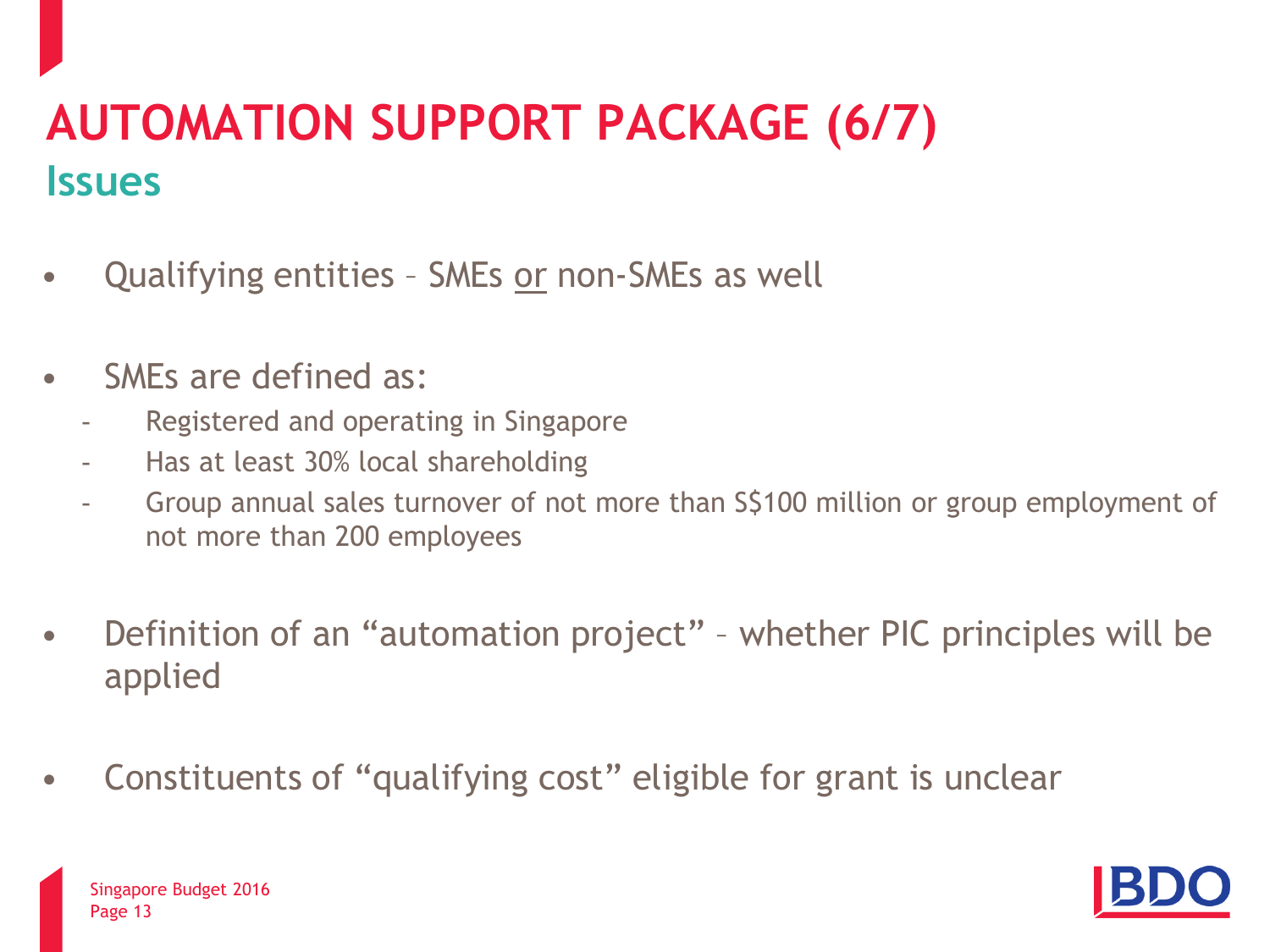### **AUTOMATION SUPPORT PACKAGE (7/7) Issues**

- Impact of PIC claims on qualifying equipments whether one can opt to claim PIC rather than investment allowance
- Need clarity on the effective date of application
- However, businesses will continue to benefit through the PIC and PIC+ Schemes till YA 2018

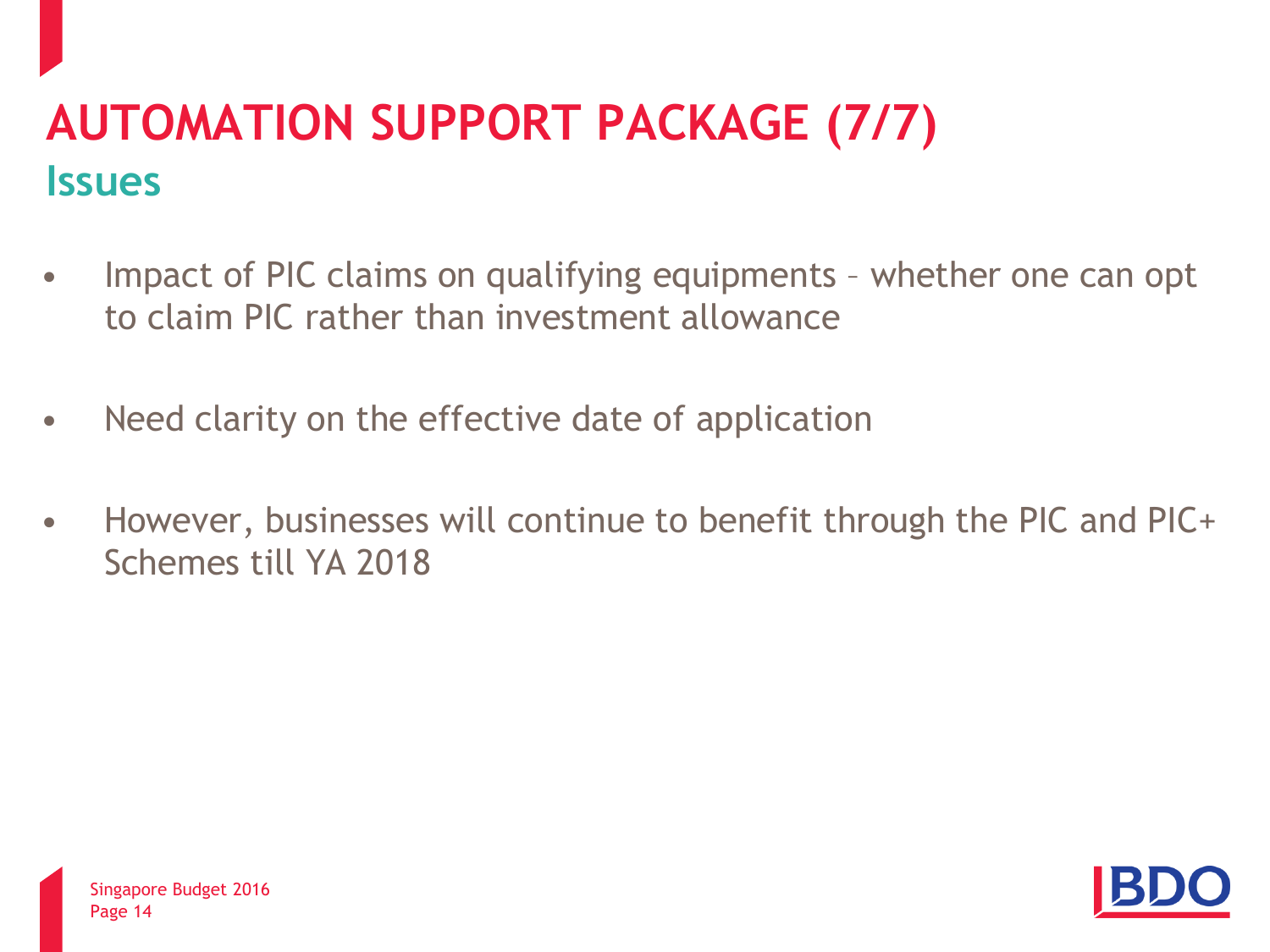# **ENHANCING MERGERS & ACQUISITIONS SCHEME (1/4)**

#### **Current treatment**

- The Mergers and Acquisitions ("M&A") Scheme was extended until 31 March 2020
- Tax allowance increased from 5% to 25% while the acquisition value per YA was reduced to S\$20 million

- Deal value doubled from existing S\$20 million to S\$40 million
- M&A allowance will also increase from S\$5 million to S\$10 million
- Eligible for M&A deals made from 1 April 2016

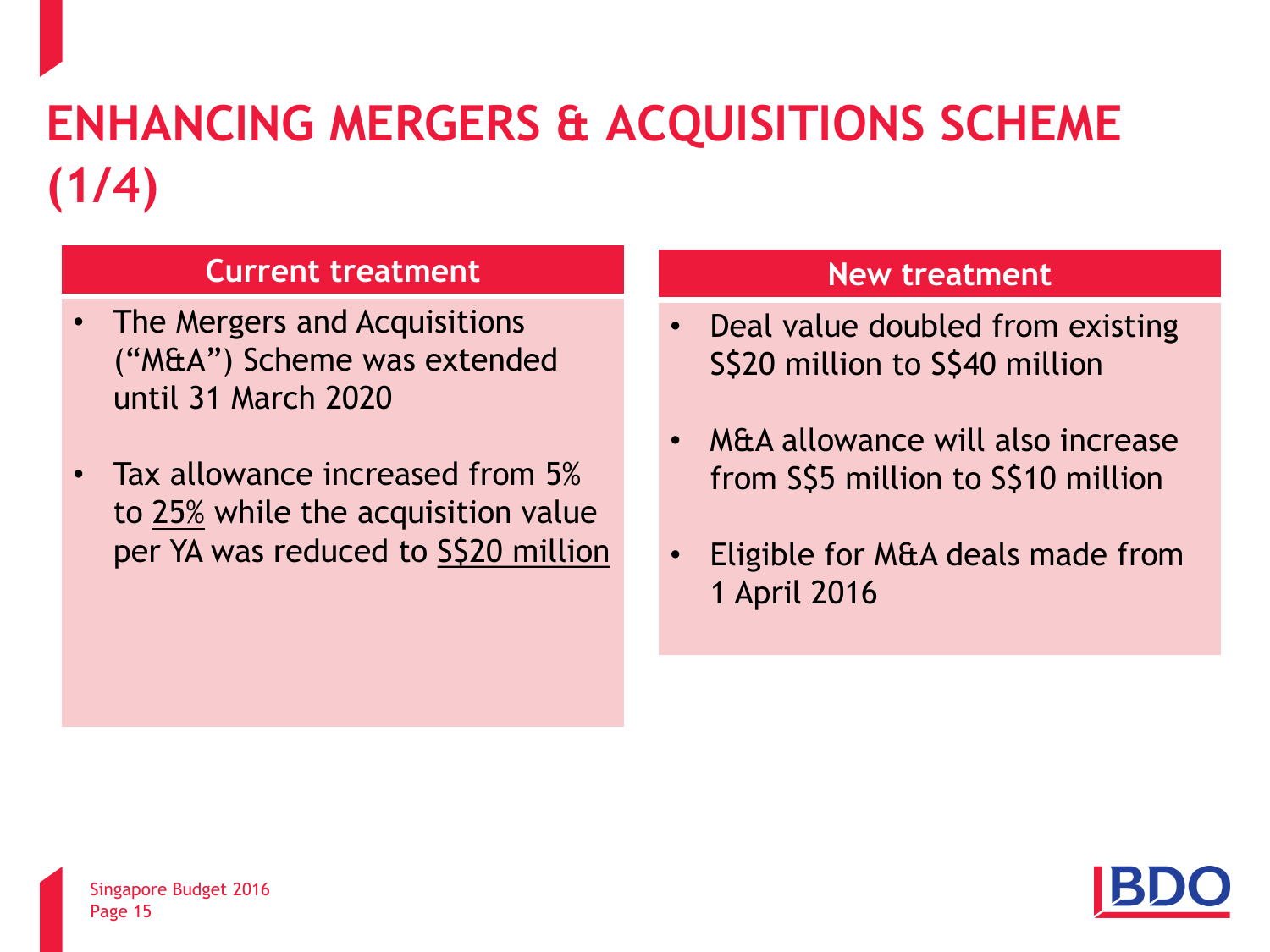# **EXTENDING AND ENHANCING MERGERS & ACQUISITIONS SCHEME (2/4)**

• Illustration:-

| <b>Acquisition value</b> | <b>Current treatment</b> | <b>New treatment</b>    |
|--------------------------|--------------------------|-------------------------|
| S\$10 million            | S\$2.50 million          | S\$2.50 million         |
| S\$20 million            | S\$5.00 million          | S\$5.00 million         |
| S\$40 million            | S\$5.00 million          | <b>S\$10.00 million</b> |
| S\$50 million            | S\$5.00 million          | <b>S\$10.00 million</b> |

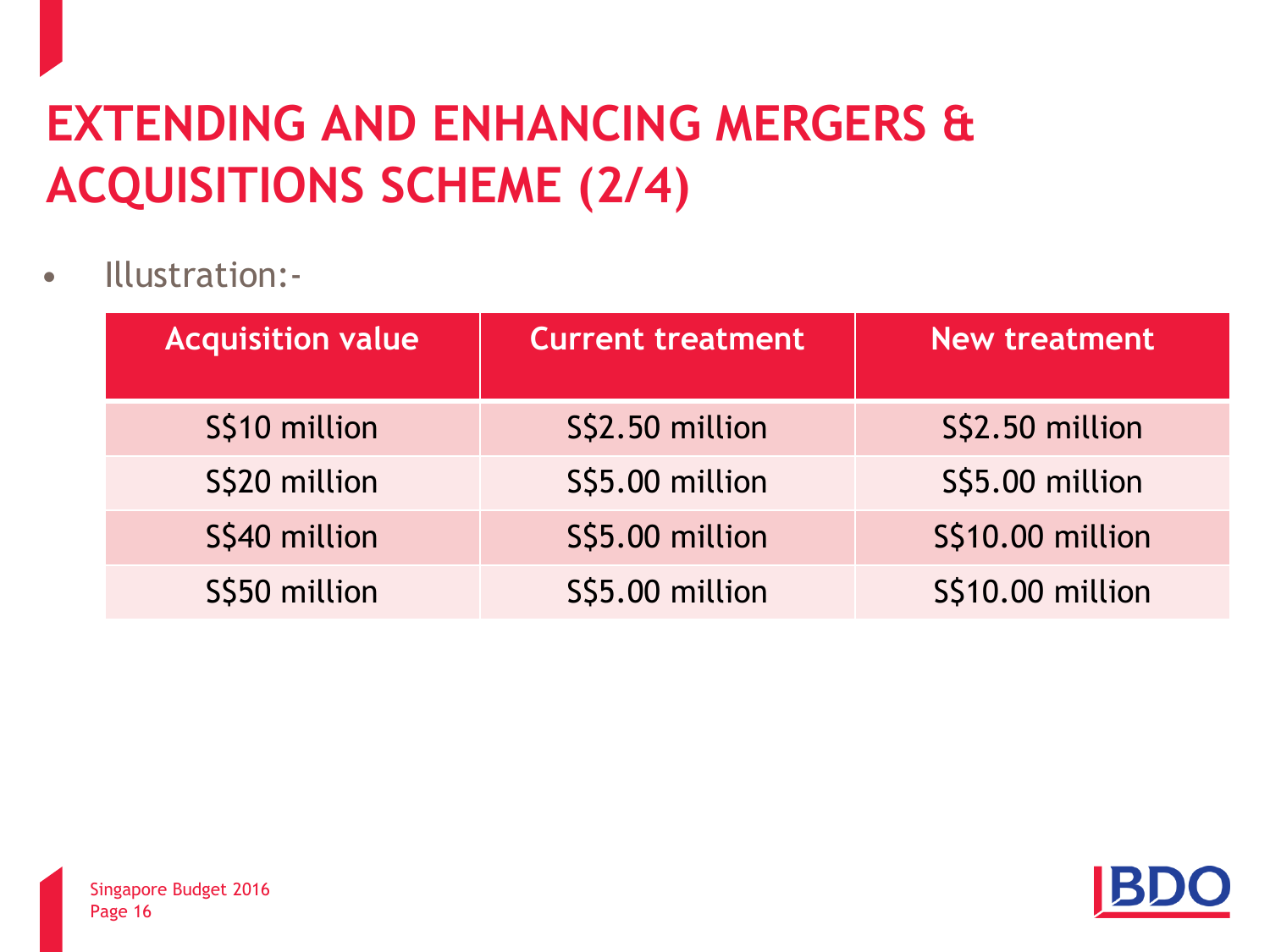## **EXTENDING AND ENHANCING MERGERS & ACQUISITIONS SCHEME (3/4)**

- Stamp duty relief capped at S\$80,000 per financial year (increase from S\$40,000)
- No change to 200% allowance on transaction costs incurred for qualifying M&As, capped at S\$100,000 per YA
- Unabsorbed M&A allowance not available for transfer under group relief or carry back
- IRAS will release further details by June 2016

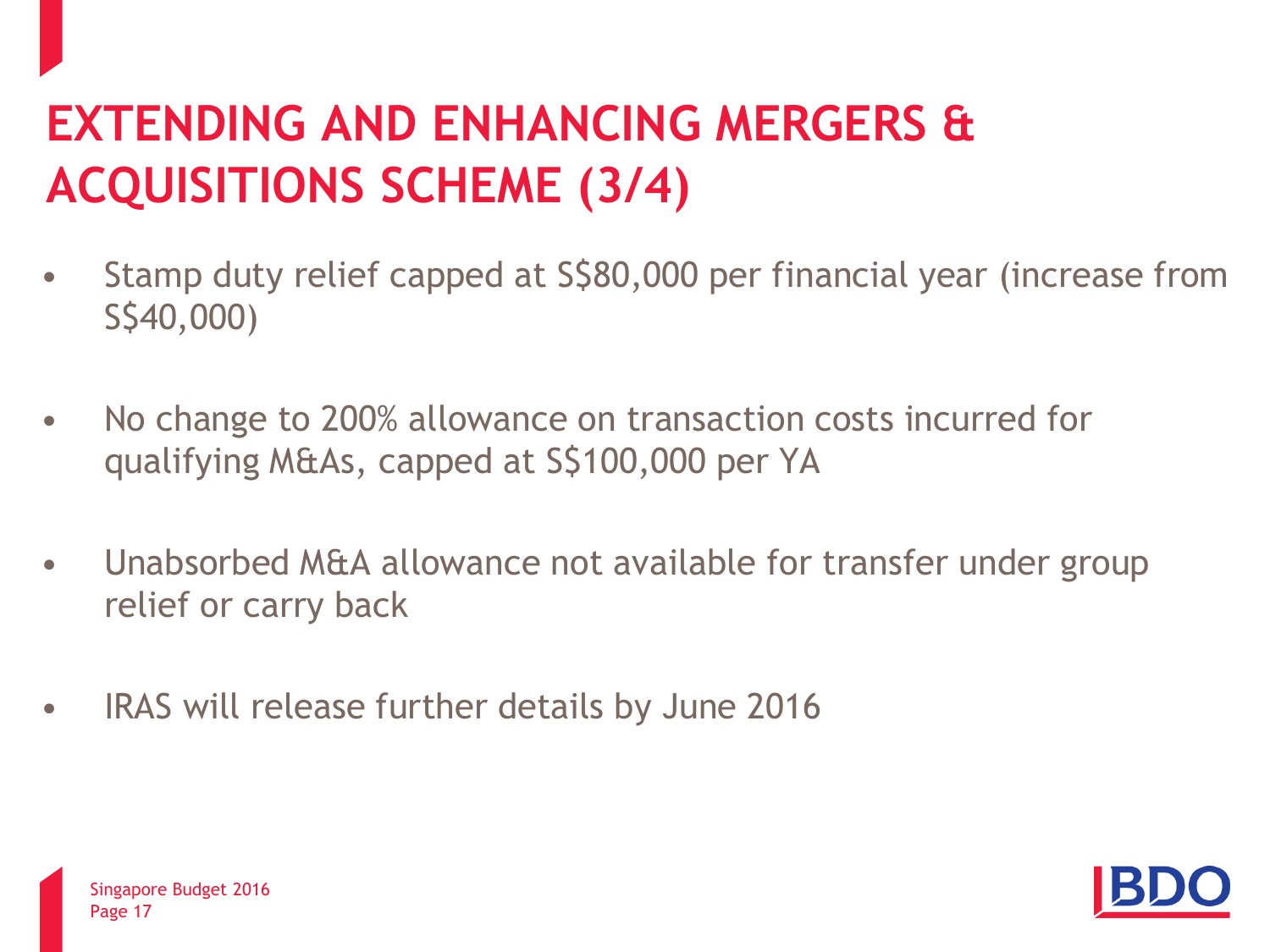### **EXTENDING AND ENHANCING MERGERS & ACQUISITIONS SCHEME (4/4)**

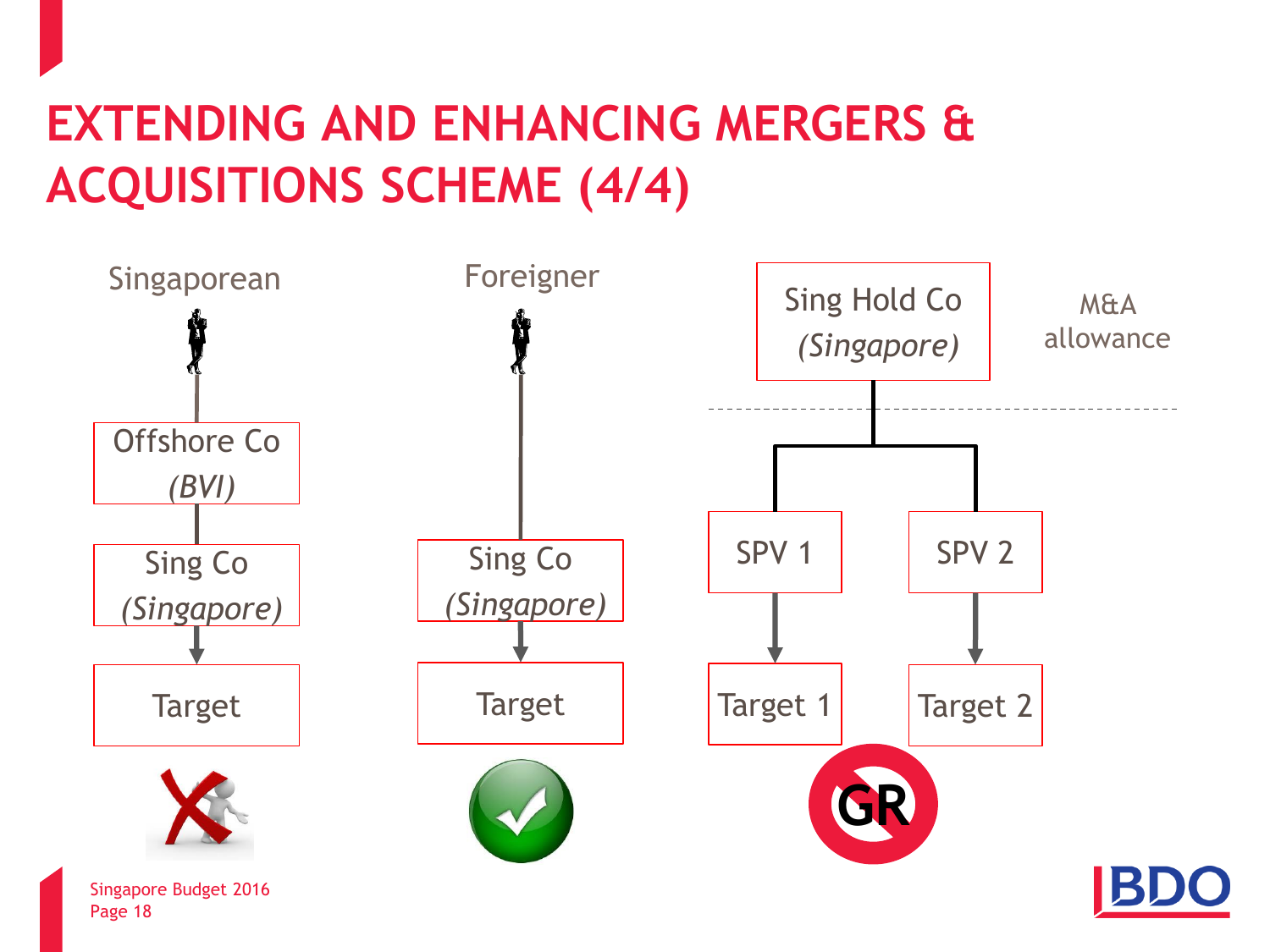### **NON-TAXATION OF COMPANIES' GAINS ON DISPOSAL OF EQUITY INVESTMENTS**

#### **Current treatment**

- Gains on disposal of equity investments by companies are tax exempt provided:
	- The divesting company has owned legally and beneficially at least 20% of the ordinary shares in the investee company; and
	- The divesting company maintains that 20% shareholding at all times during a continuous period of at least 24 months just prior to the disposal

- The tax exemption is extended for another five years until 31 May 2022
- Covers disposal of equity investments from 1 June 2017 to 31 May 2022

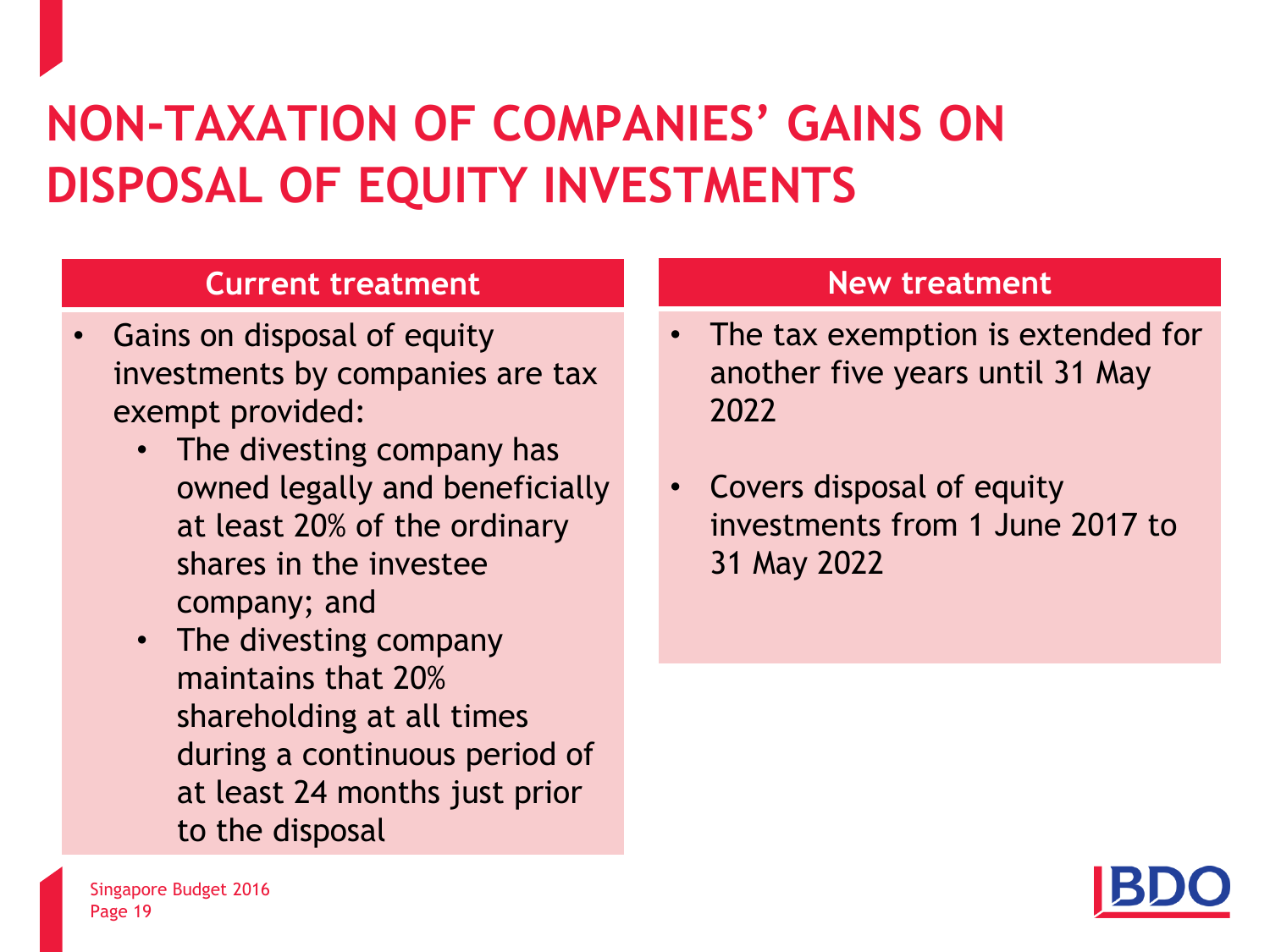### **EXTENDING DOUBLE TAX DEDUCTION FOR INTERNATIONALISATION SCHEME**

#### **Current treatment**

- 200% automatic tax deduction for expenditure incurred up to S\$100,000 on following activities:
	- Overseas business development trips/ missions
	- Overseas investment study trips/ missions
	- Participation in overseas trade fairs; and
	- Participation in approved local trade fairs
- Expenditure exceeding S\$100,000 allowed, subject to approval

- Scheme extended for another four years
- The new period will be from 1 April 2016 to 31 March 2020

<span id="page-19-0"></span>

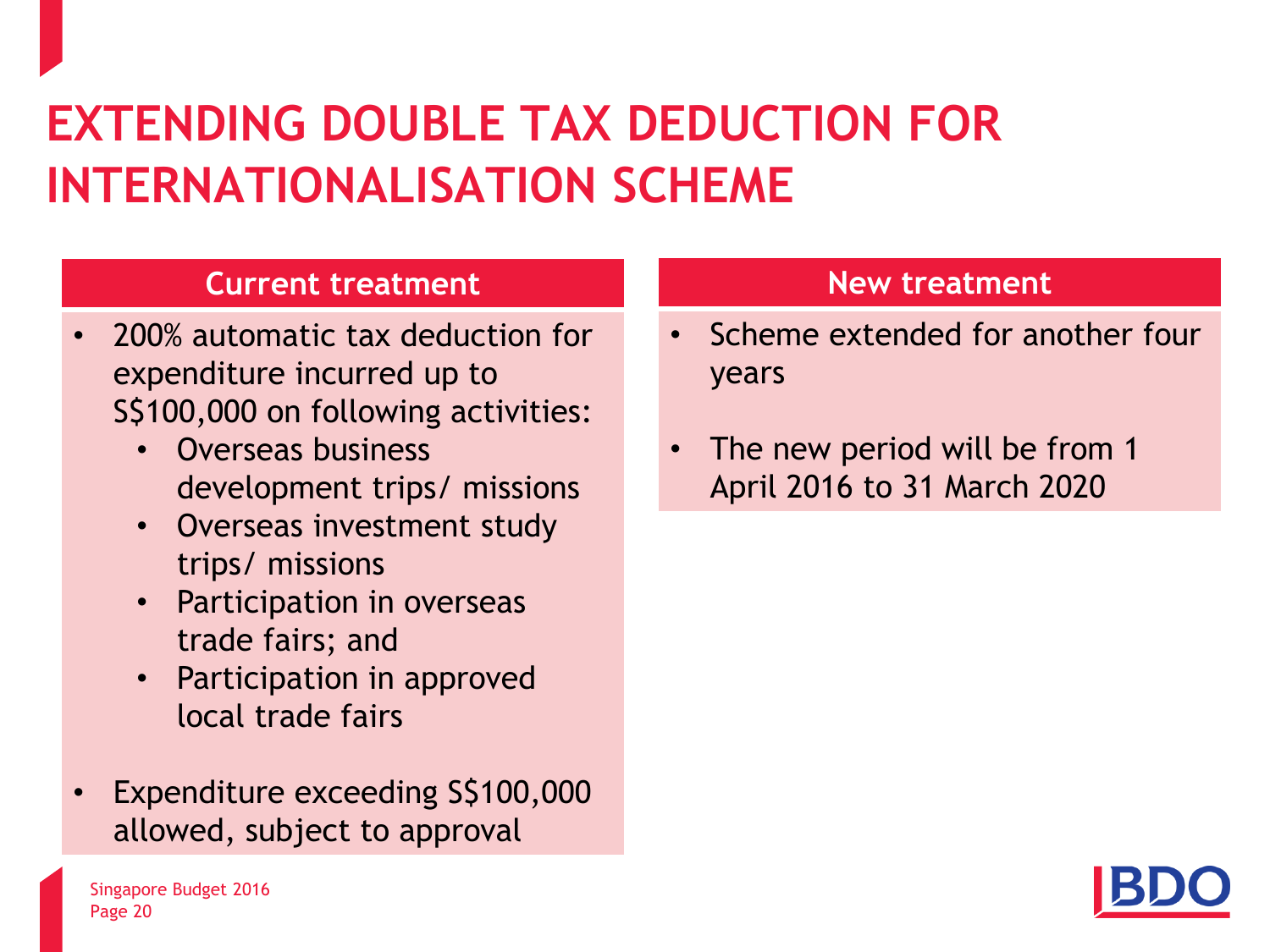### **EXTENDING WRITING DOWN PERIOD FOR INTELLECTUAL PROPERTY RIGHTS**

#### **Current treatment**

- 100% writing-down allowance (WDA) is available over a five year period for acquiring qualifying Intellectual Property Rights (IPR)
- The following IPR are eligible:
	- Patents, Trademarks, **Copyrights**
	- Registered designs
	- Geographical indications
	- Lay-out designs of integrated circuits
	- Trade secret or information that has commercial value
	- Singapore Budget 2016 • Plant varieties

- The WDA period is extended to five, 10 or 15 years
- Eligible on making an election which is irrevocable
- To elect at the point of submitting the tax return for the basis period in which cost is first incurred
- Applies to IPR acquisitions made within basis periods for YA 2017 to YA 2020

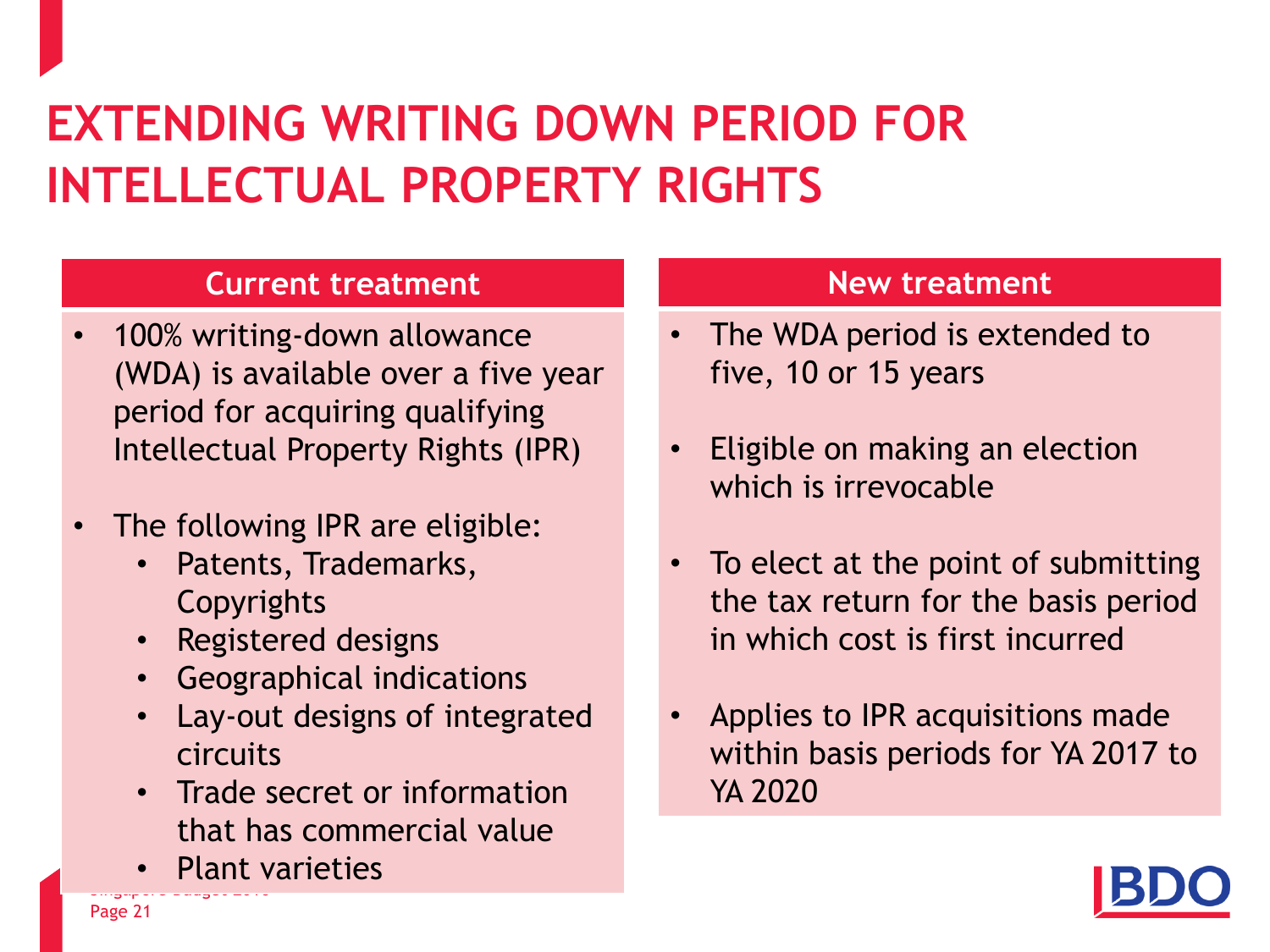### **INTRODUCED ANTI-AVOIDANCE MEASURES FOR IPR TRANSFERS**

#### **Current treatment**

• No power to Comptroller of Income Tax (Comptroller) to make adjustments to the transacted price of an IPR to reflect the market value

- Comptroller to make adjustments if IPR transfer not transacted at Open Market Value (OMV):
	- Acquisition price higher than OMV; then transacted price will be OMV and WDA will be restricted to OMV
	- Disposal price lower than OMV; then disposal price will be OMV
- Applies to both related and third party transactions

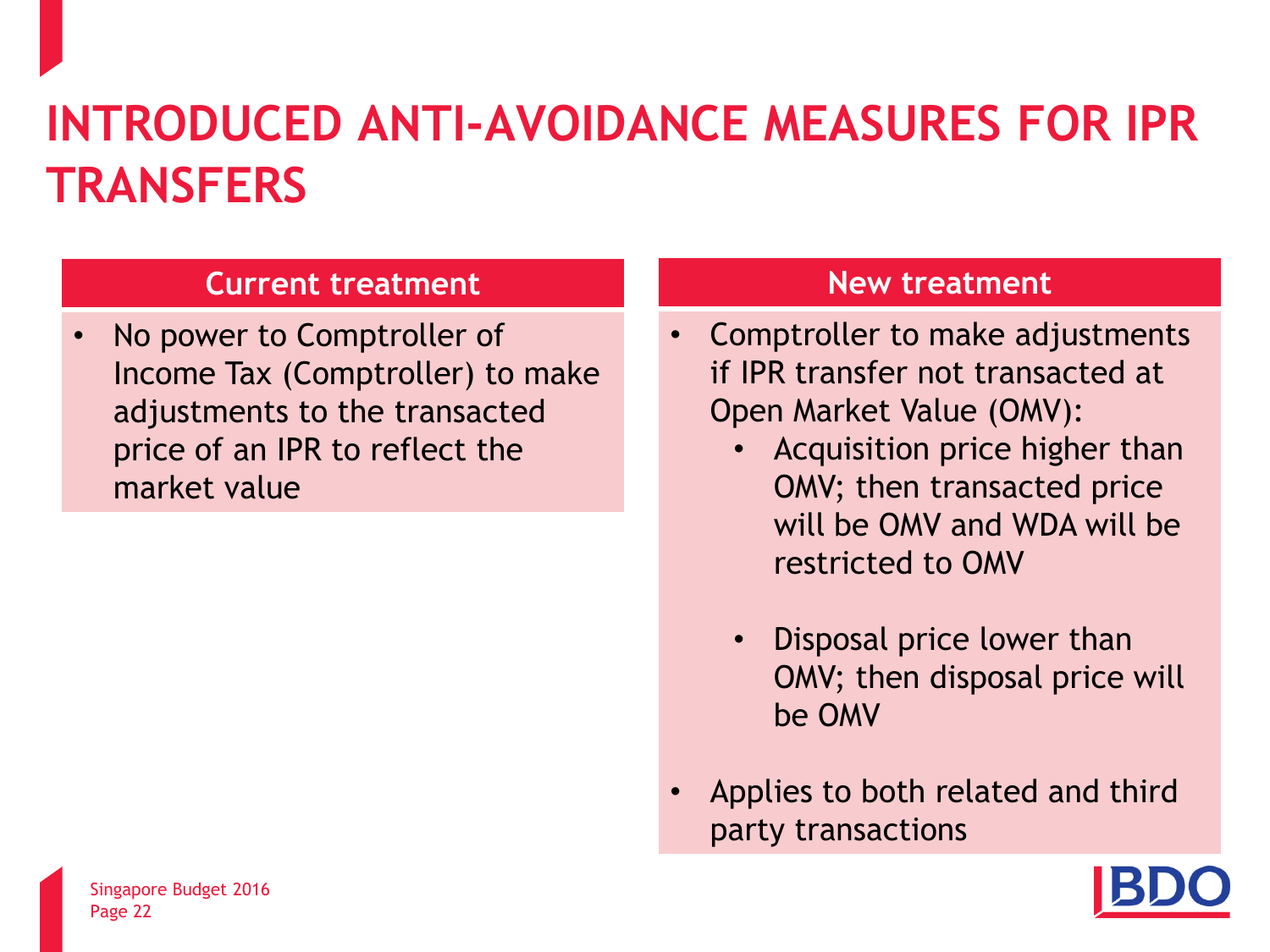# **REDUCTION IN PIC CASH PAYOUT & EXPIRY OF PIC SCHEME (1/5)**

1 January 2016 1 August 2016 31 December 2016 60% 40%

PIC scheme to lapse from YA 2019



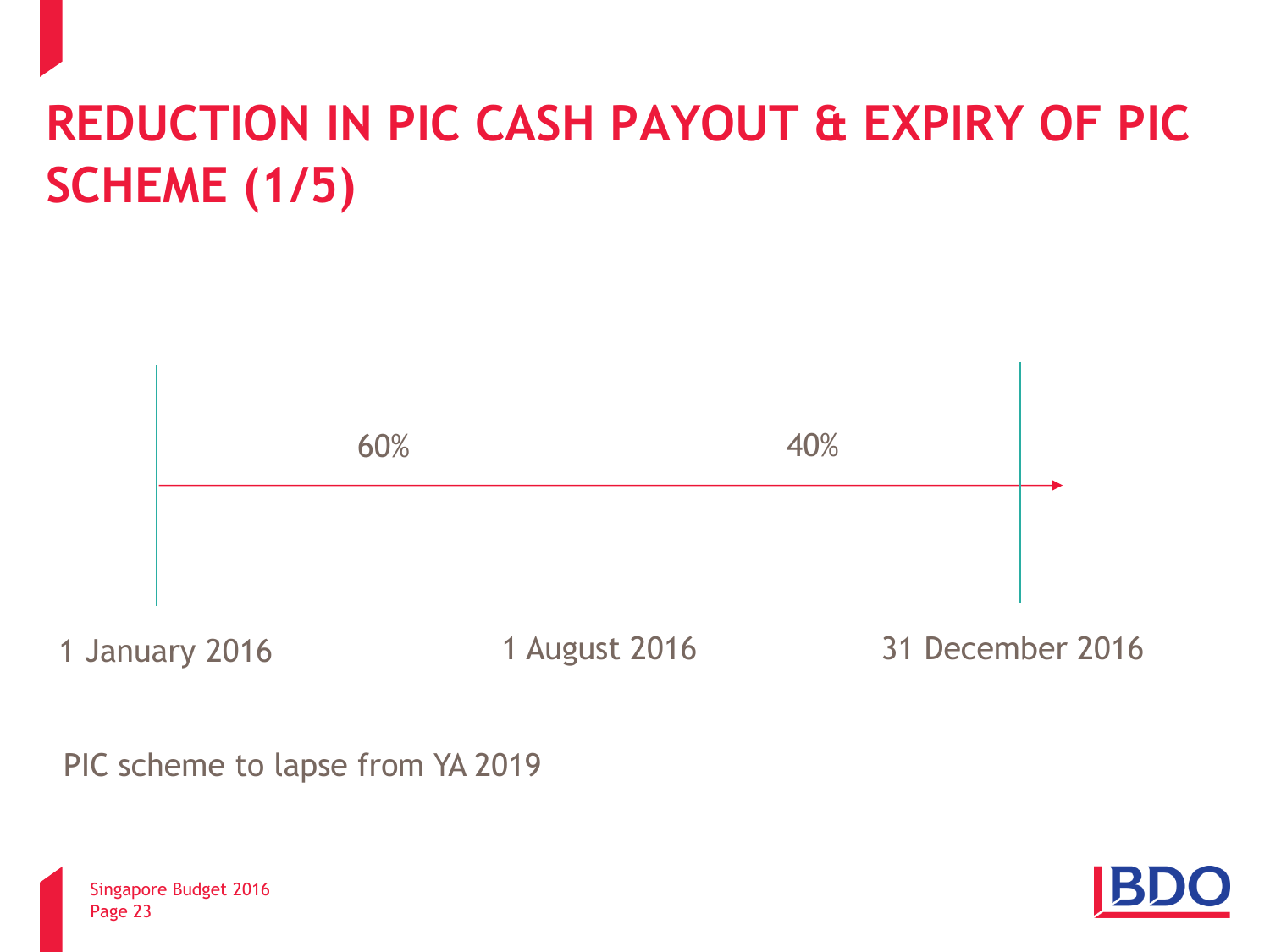# **PIC CASH PAYOUT VERSUS PIC (2/5) Examples**

| <b>Profit</b>                              | <b>PIC</b><br>S\$ | <b>PIC Cash Payout</b><br>SŞ |
|--------------------------------------------|-------------------|------------------------------|
| Profit                                     | 500,000           | 500,000                      |
| <b>PIC</b>                                 | (400,000)         |                              |
| Chargeable Income                          | 100,000           | 500,000                      |
| Partial tax exemption                      | (52, 500)         | (152, 500)                   |
|                                            | 47,500            | 347,500                      |
| Tax $@17%$                                 | 8,075             | 59,075                       |
| CIT Rebate $@$ 50% (capped at $S\$ 20,000) | (4,038)           | (20,000)                     |
| Cash payout @ 40%                          |                   | (40,000)                     |
| Tax payable                                | 4,037             | (925)                        |

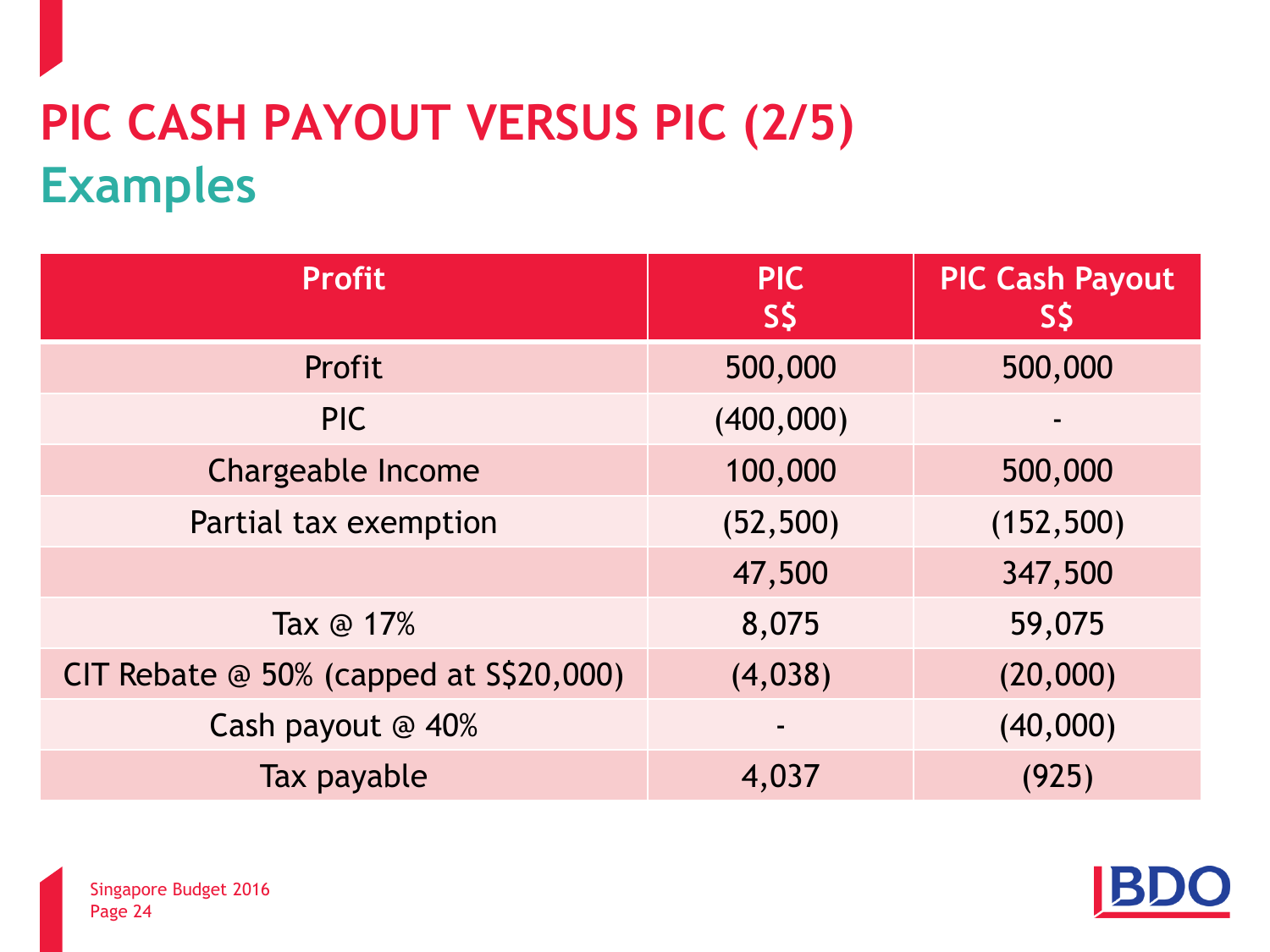# **PIC CASH PAYOUT VERSUS PIC (3/5) Examples**

| <b>Profit</b>                             | <b>PIC</b><br>S\$ | <b>PIC Cash Payout</b><br>SŞ | <b>PIC Cash Payout</b><br><b>SS</b> |
|-------------------------------------------|-------------------|------------------------------|-------------------------------------|
| Profit                                    | 540,000           | 540,000                      | 540,000                             |
| <b>PIC</b>                                | (400,000)         |                              |                                     |
| <b>Chargeable Income</b>                  | 140,000           | 540,000                      | 540,000                             |
| Partial tax exemption                     | (72, 500)         | (152, 500)                   | (152, 500)                          |
|                                           | 67,500            | 387,500                      | 387,500                             |
| Tax @ 17%                                 | 11,475            | 65,875                       | 65,875                              |
| CIT Rebate @ 50%<br>(capped at S\$20,000) | (5, 738)          | (20,000)                     | (20,000)                            |
| Cash payout @ 40%/ 60%                    |                   | (40,000)                     | (60,000)                            |
| Tax payable                               | 5,737             | 5,875                        | (14, 125)                           |



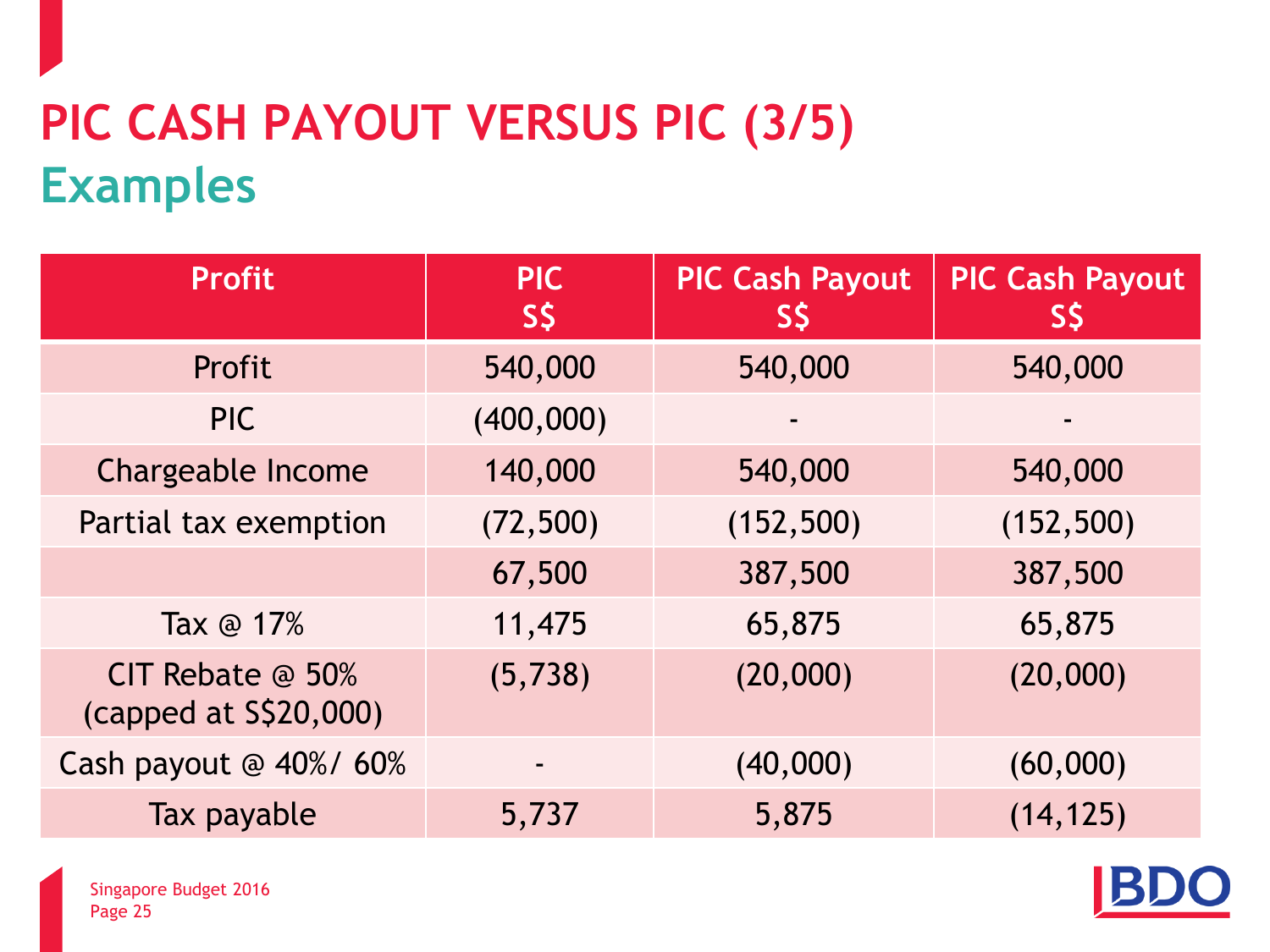# **PIC CASH PAYOUT VERSUS PIC (4/5) Examples**

| <b>Profit</b>                             | <b>PIC</b><br>S\$ | <b>PIC Cash Payout</b><br>SŞ | <b>PIC Cash Payout</b><br><b>SŞ</b> |
|-------------------------------------------|-------------------|------------------------------|-------------------------------------|
| Profit                                    | 695,500           | 695,500                      | 695,500                             |
| <b>PIC</b>                                | (400,000)         |                              |                                     |
| Chargeable Income                         | 295,500           | 695,500                      | 695,500                             |
| Partial tax exemption                     | (150, 250)        | (152, 500)                   | (152, 500)                          |
|                                           | 145,250           | 543,000                      | 543,000                             |
| Tax @ 17%                                 | 24,693            | 92,310                       | 92,310                              |
| CIT Rebate @ 50%<br>(capped at S\$20,000) | (12, 347)         | (20,000)                     | (20,000)                            |
| Cash payout @ 40%/ 60%                    |                   | (40,000)                     | (60,000)                            |
| Tax payable                               | 12,346            | 32,310                       | 12,310                              |

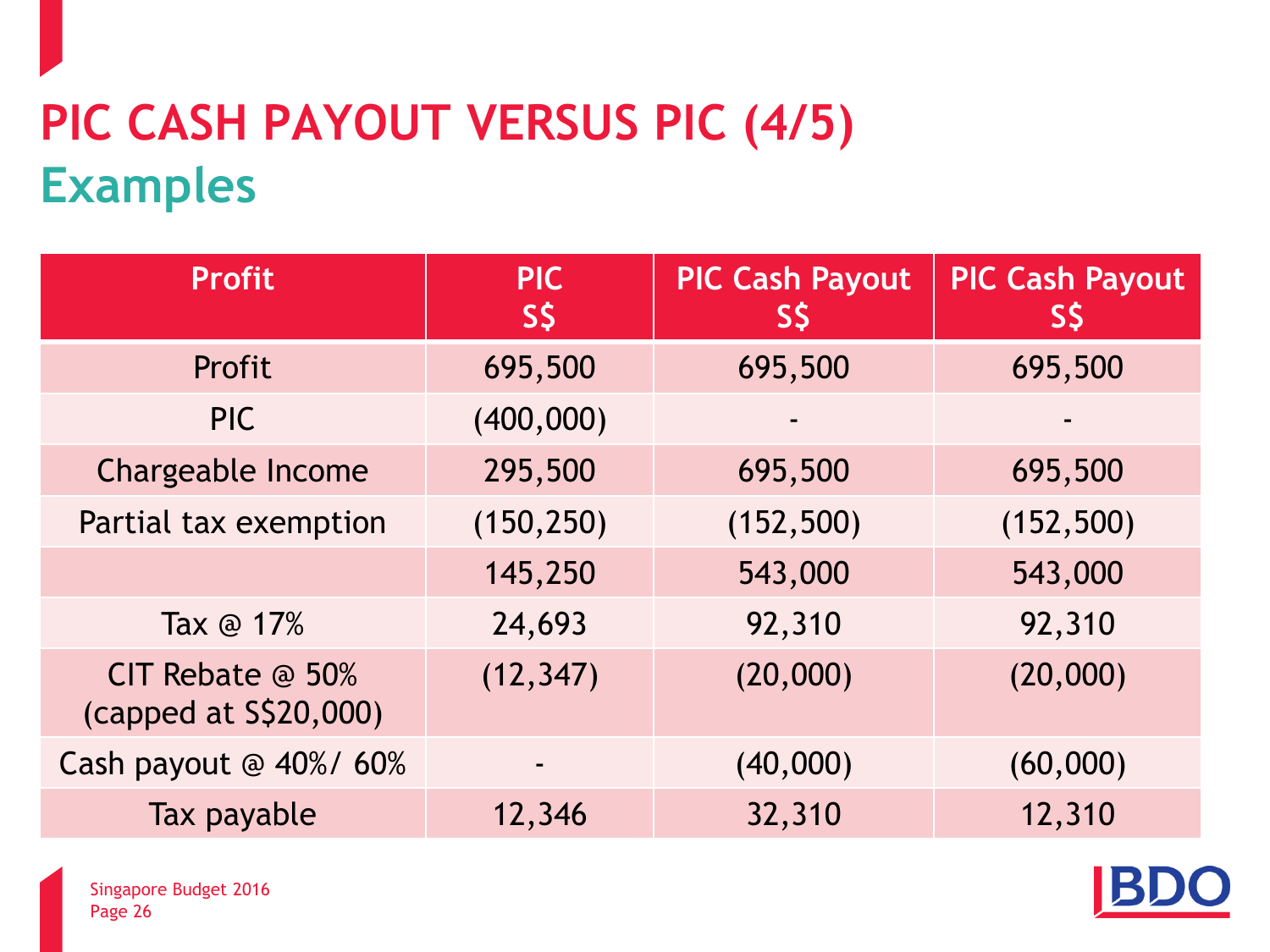# **PIC CASH PAYOUT VERSUS PIC (5/5) Examples**

| <b>Profit</b>                             | <b>PIC</b><br>S\$ | <b>PIC Cash Payout</b><br>SŞ | <b>PIC Cash Payout</b><br>SS |
|-------------------------------------------|-------------------|------------------------------|------------------------------|
| Profit                                    | 1,000,000         | 1,000,000                    | 1,000,000                    |
| <b>PIC</b>                                | (400,000)         |                              |                              |
| <b>Chargeable Income</b>                  | 600,000           | 1,000,000                    | 1,000,000                    |
| Partial tax exemption                     | (152, 500)        | (152, 500)                   | (152, 500)                   |
|                                           | 447,500           | 847,500                      | 847,500                      |
| Tax @ 17%                                 | 76,075            | 144,075                      | 144,075                      |
| CIT Rebate @ 50%<br>(capped at S\$20,000) | (20,000)          | (20,000)                     | (20,000)                     |
| Cash payout @ 40%/ 60%                    | ۰                 | (40,000)                     | (60,000)                     |
| Tax payable                               | 56,075            | 84,075                       | 64,075                       |

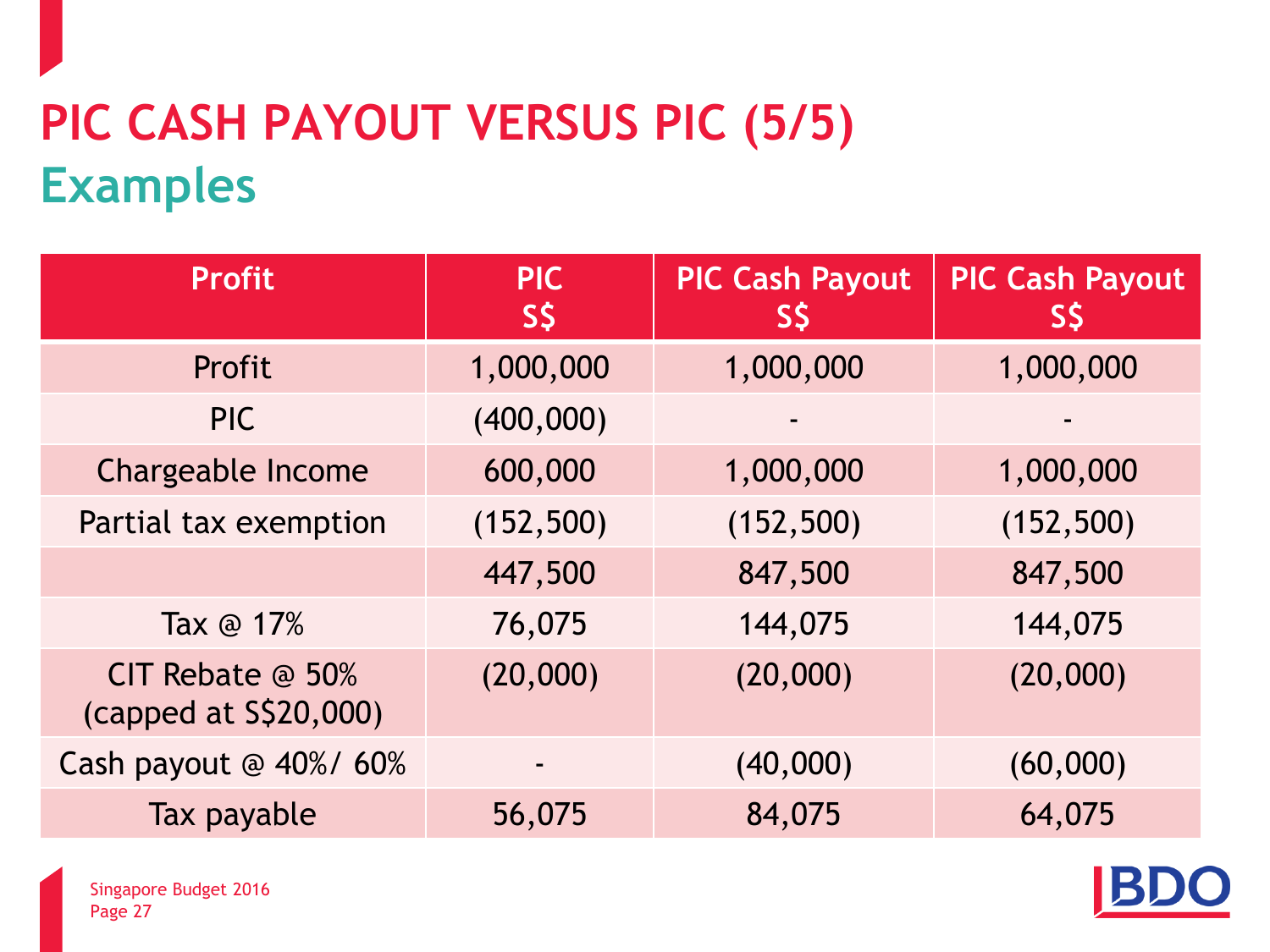# **INTRODUCED BUSINESS AND IPC PARTNERSHIP SCHEME (1/2)**

#### **Current treatment**

• Presently, Corporate Social Responsibility expenditure incurred by businesses is tax deductible

- A pilot Business and Institution of Public Character Scheme (BIPS) introduced
- 150% additional tax deduction on wages and incidental expenses (over the existing 100%) for businesses when their employees volunteer at IPCs, including secondments
- Capped at S\$250,000 per business and S\$50,000 per IPC on the qualifying costs

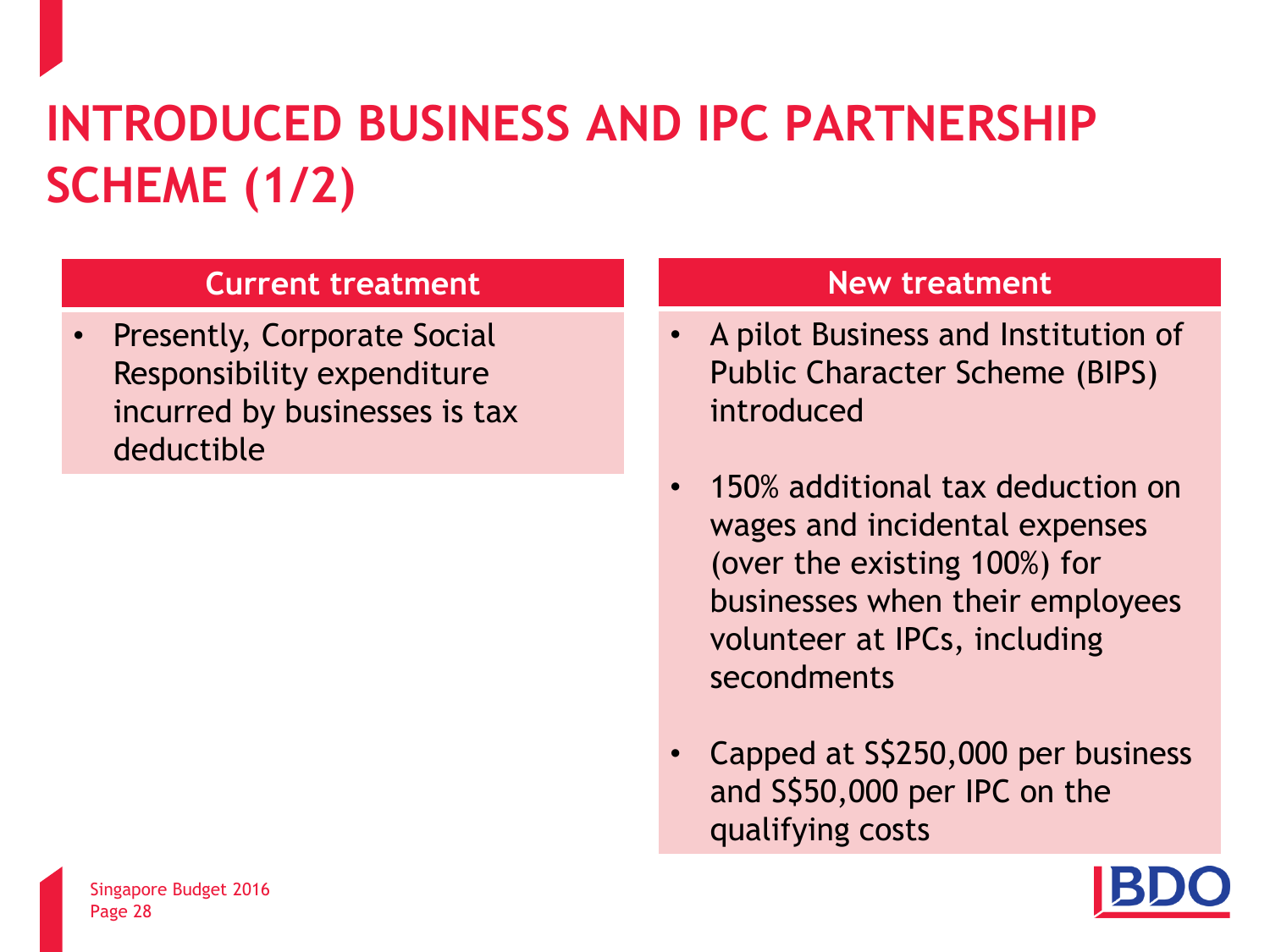# **INTRODUCED BUSINESS AND IPC PARTNERSHIP SCHEME (2/2)**

- No restriction on services; however, donation of goods not eligible
- All types of secondments will be allowed (some possible sectors include legal, IT, accounting, and other professional services)
- Wages of owners in sole proprietorships, partnerships and companies are disqualified from tax deductions
- Any unutilised tax deductions will be eligible for carry forward and set-off as per existing tax rules
- Scheme to run from 1 July 2016 to 31 December 2018; details will be released by June 2016

Page 29 Singapore Budget 2016

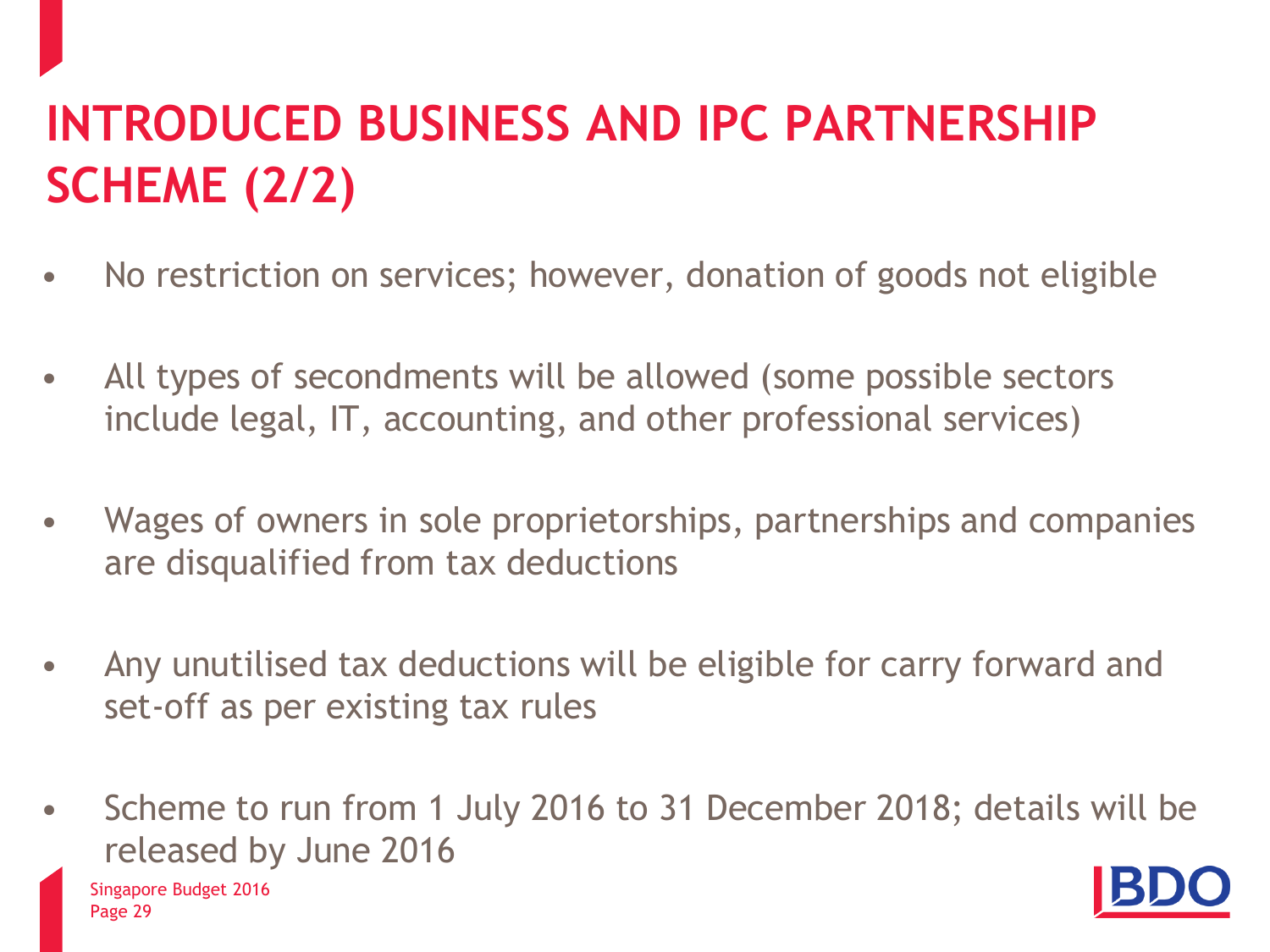# **ALLOCATION OF EXPENSES**

#### **Current treatment**

- Presently, no specific requirement to allocate:
	- expenses incurred before the first dollar is earned; and
	- other pre-commencement expenses

to the pre-incentive and incentive income

- Directly incurred expenses to derive pre-incentive income or incentive income to be identified and set-off appropriately
- Allocation of remaining expenses based on appropriate allocation key (e.g. turnover, gross profit, etc)
- Need to track expenses if a business is awarded an incentive in the same accounting year in which first dollar is earned

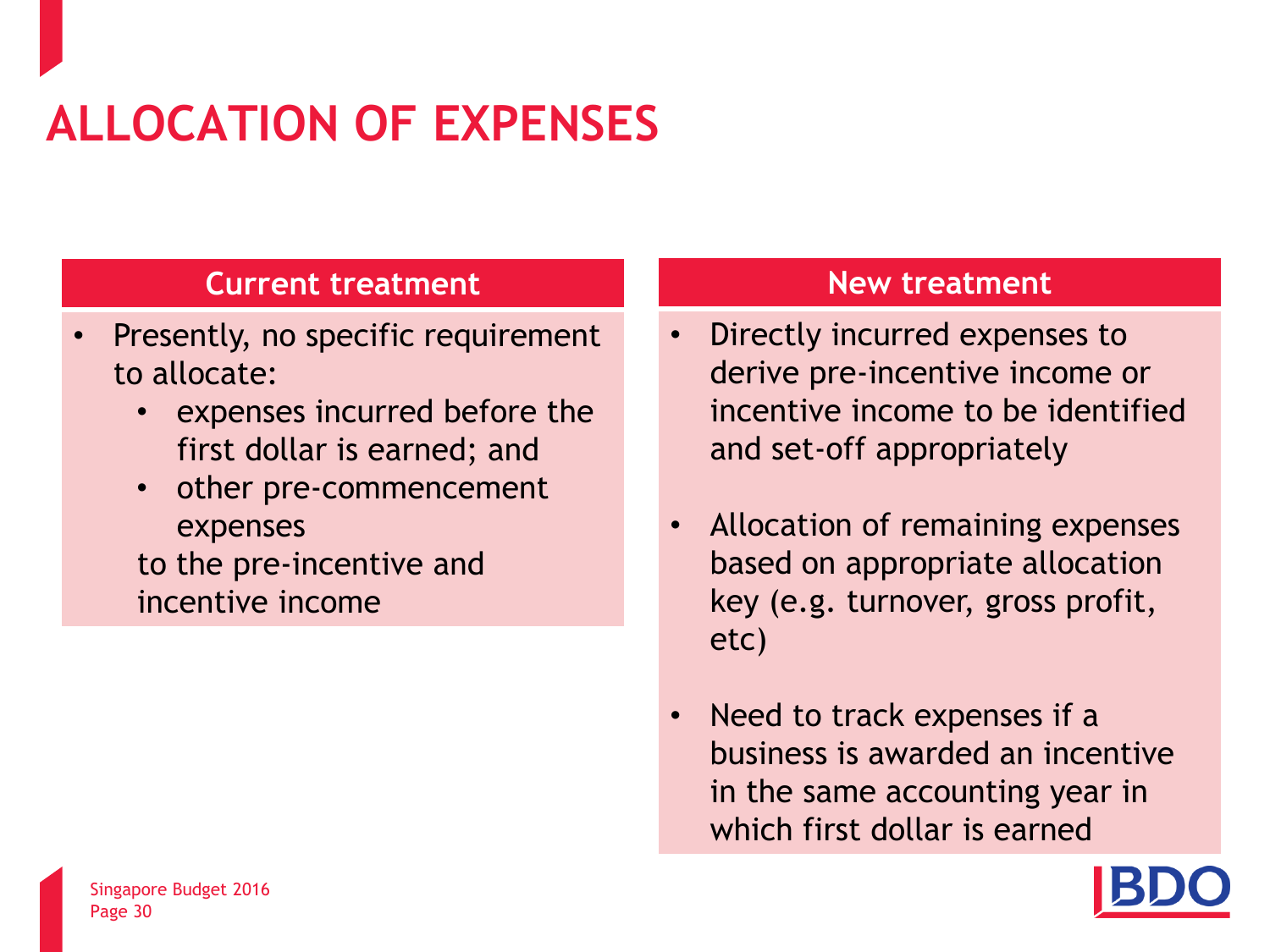## **MANDATORY e-FILING OF CIT RETURNS & PIC CASH PAYOUT**

• Mandatory e-filing fo CIT returns will be implemented in stages as follows:

| YA   | <b>Target group</b>                                                     |
|------|-------------------------------------------------------------------------|
| 2018 | Companies with turnover of more than S\$10 million in<br><b>YA 2017</b> |
| 2019 | Companies with turnover of more than S\$1 million in<br><b>YA 2018</b>  |
| 2020 | All companies                                                           |

• Mandatory e-filing of PIC cash payout application will be effective from 1 August 2016

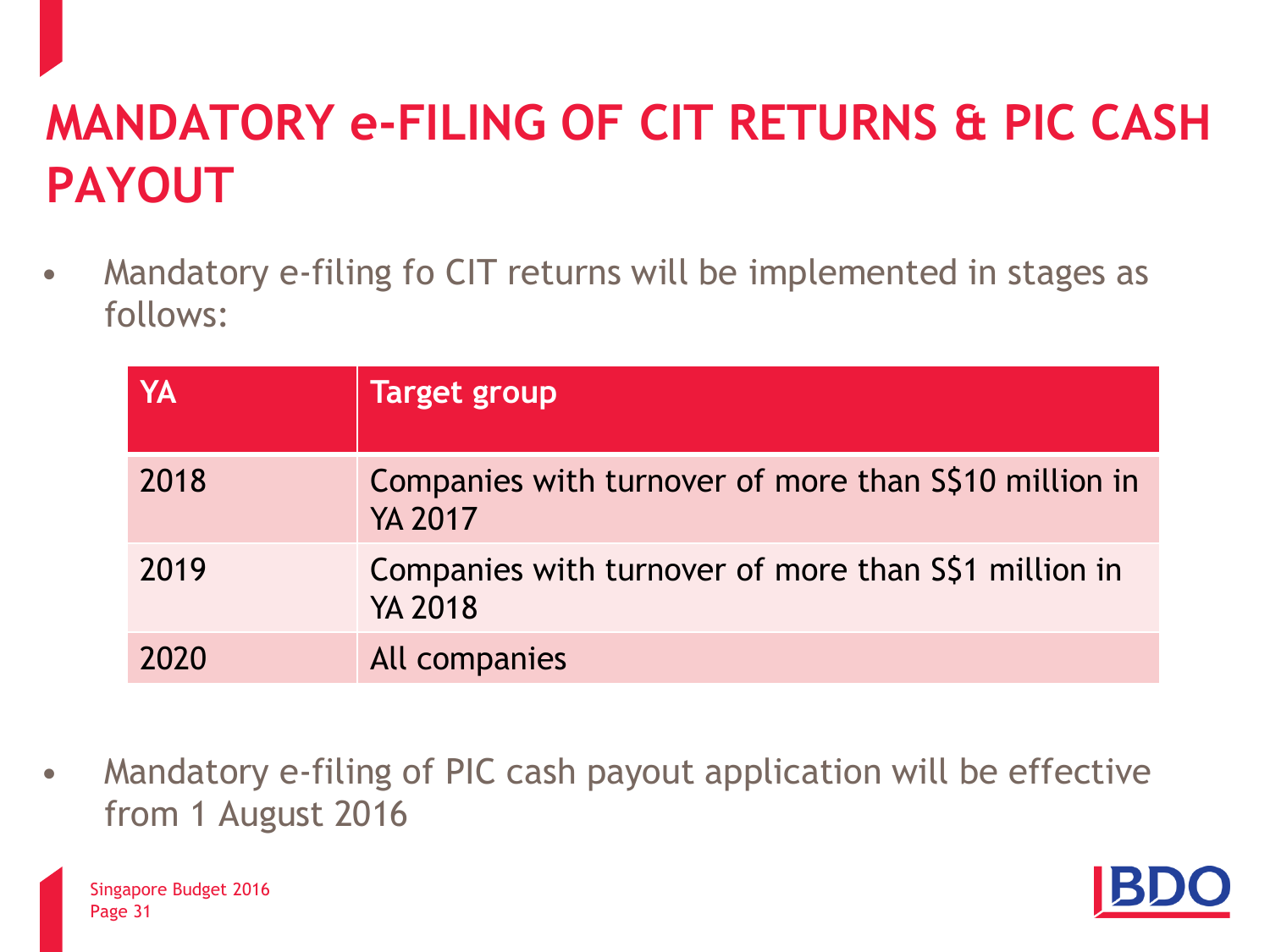# **WITHDRAWALS & EXTENSIONS**

- Approved Investment Company Scheme which provides certainty on the tax treatment of gains derived from the disposal of their securities will be withdrawn from YA 2018
- Scheme to exempt income derived by non-residents trading in Singapore through consignees in specified commodities produced outside Singapore will be withdrawn from YA 2018
- The Not-for-Profit Organisation (NPO) tax incentive grants tax exemption under Section 13U of the SITA on the income derived by an approved NPO is extended till 31 March 2022

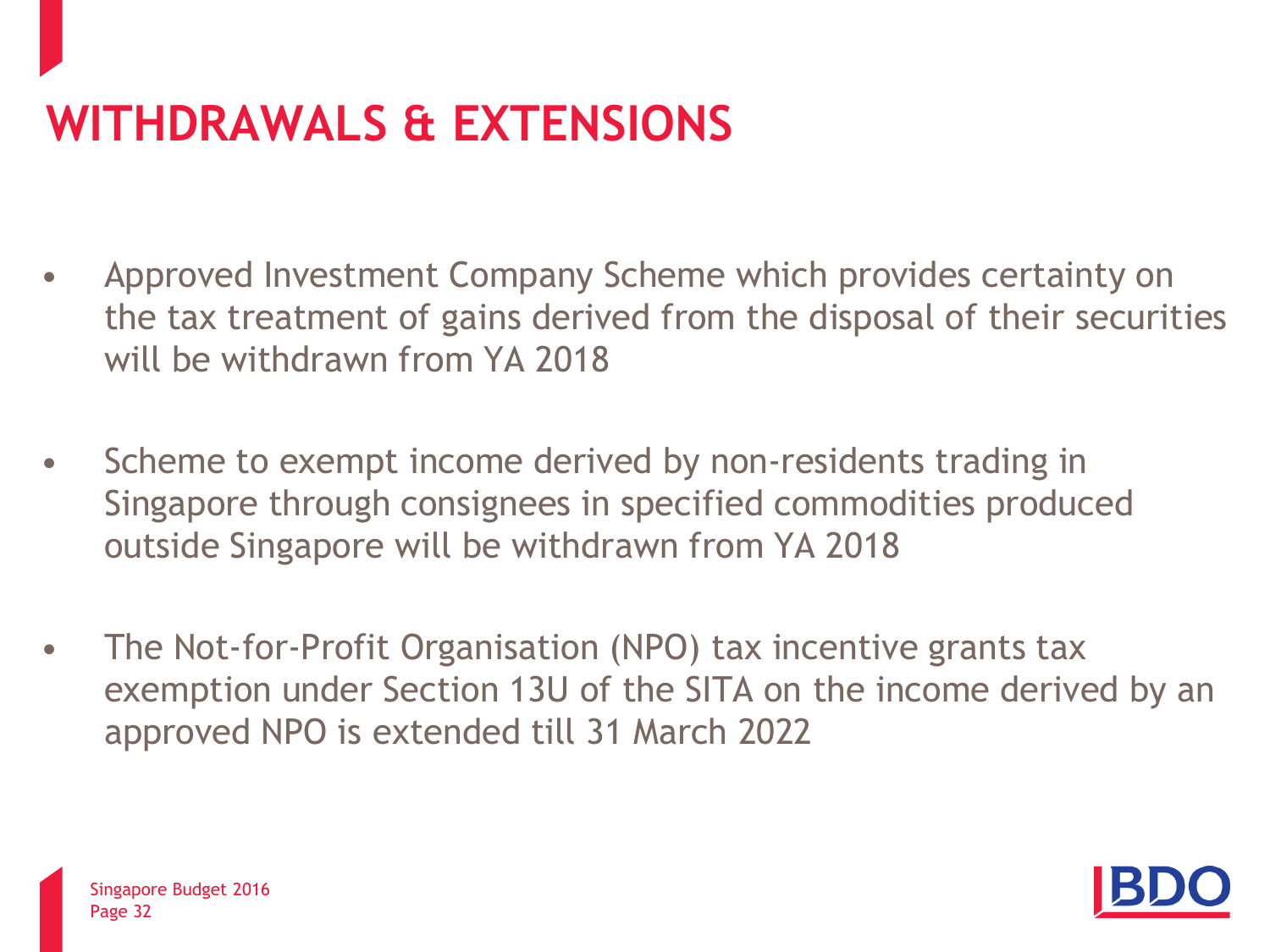# **MISCELLANEOUS**

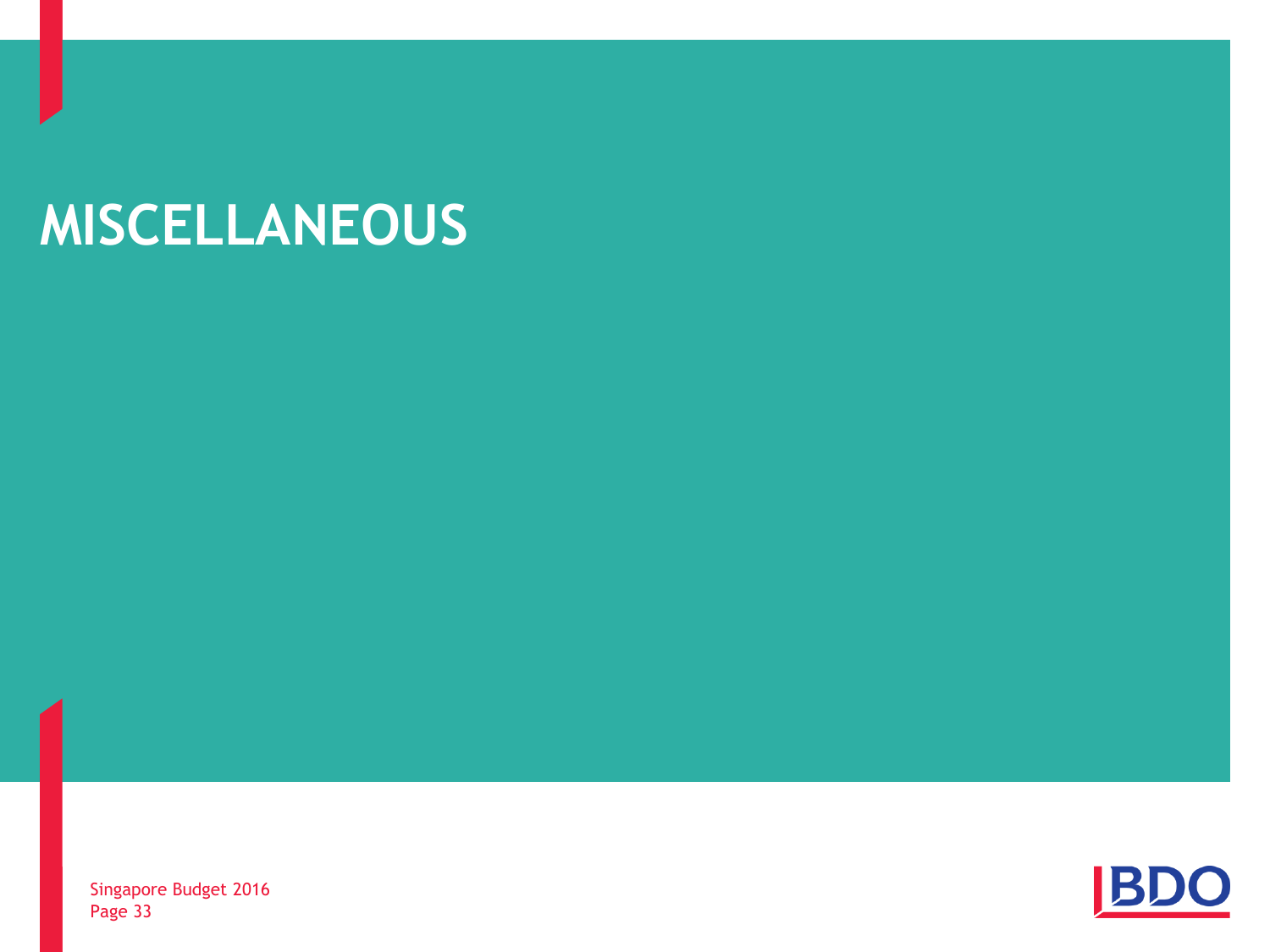# **FOREIGN WORKER LEVY**

- For Services sector, the levy rates for R2 workers will be raised. For basic tier from S\$420 to S\$450, tier 2 from S\$550 to S\$600 and tier 3 from S\$700 to S\$800
- For S-pass holders, levy rates will increase on 1 July 2016. For basic tier from S\$315 to S\$330 and tier 2 from S\$550 to S\$650
- No changes to work permit levies for the Manufacturing sector
- For Construction sector, the basic tier levy for R2 workers will be raised from S\$550 to S\$650 on 1 July 2016 and to S\$700 on 1 July 2017
- Page 3 Sire Cold Budget 2016 • Marine and Process sectors, the levy increases will be deferred for one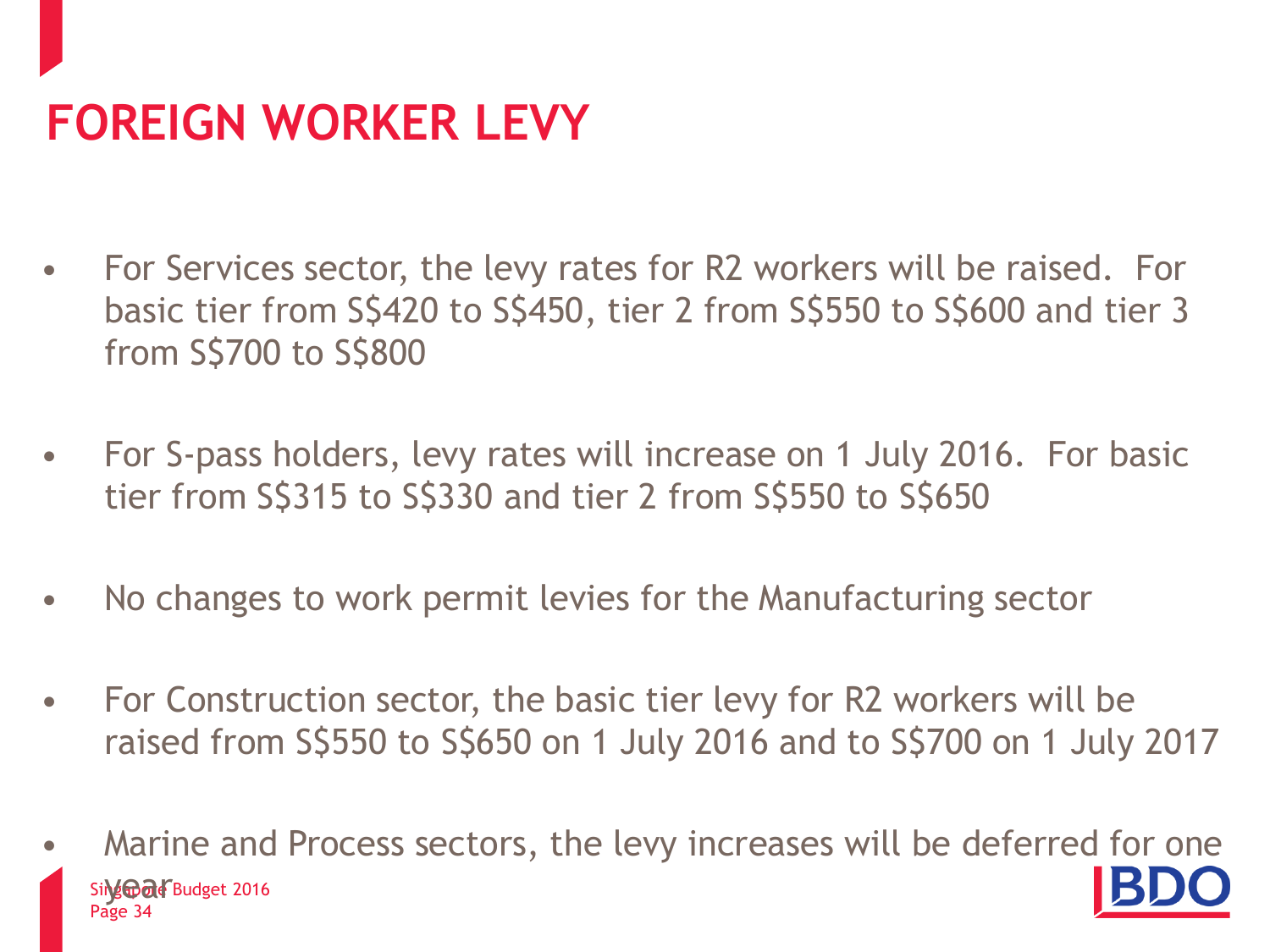### **EXTENSION OF SPECIAL EMPLOYMENT CREDIT (SEC)**

- SEC extended for three years from 1 January 2017 to 31 December 2019
- It provides wage offsets to employers hiring Singaporean workers aged 55 and above, and earning up to S\$4,000 a month as below:

| Age          | Wage offsets for monthly wages of up to S\$4,000                                            |
|--------------|---------------------------------------------------------------------------------------------|
| 55 to 59     | 3% of monthly wages                                                                         |
| 60 to 64     | 5% of monthly wages                                                                         |
| 65 and above | 8% of monthly wage<br>(plus additional 3% until the re-employment age is<br>raised in 2017) |

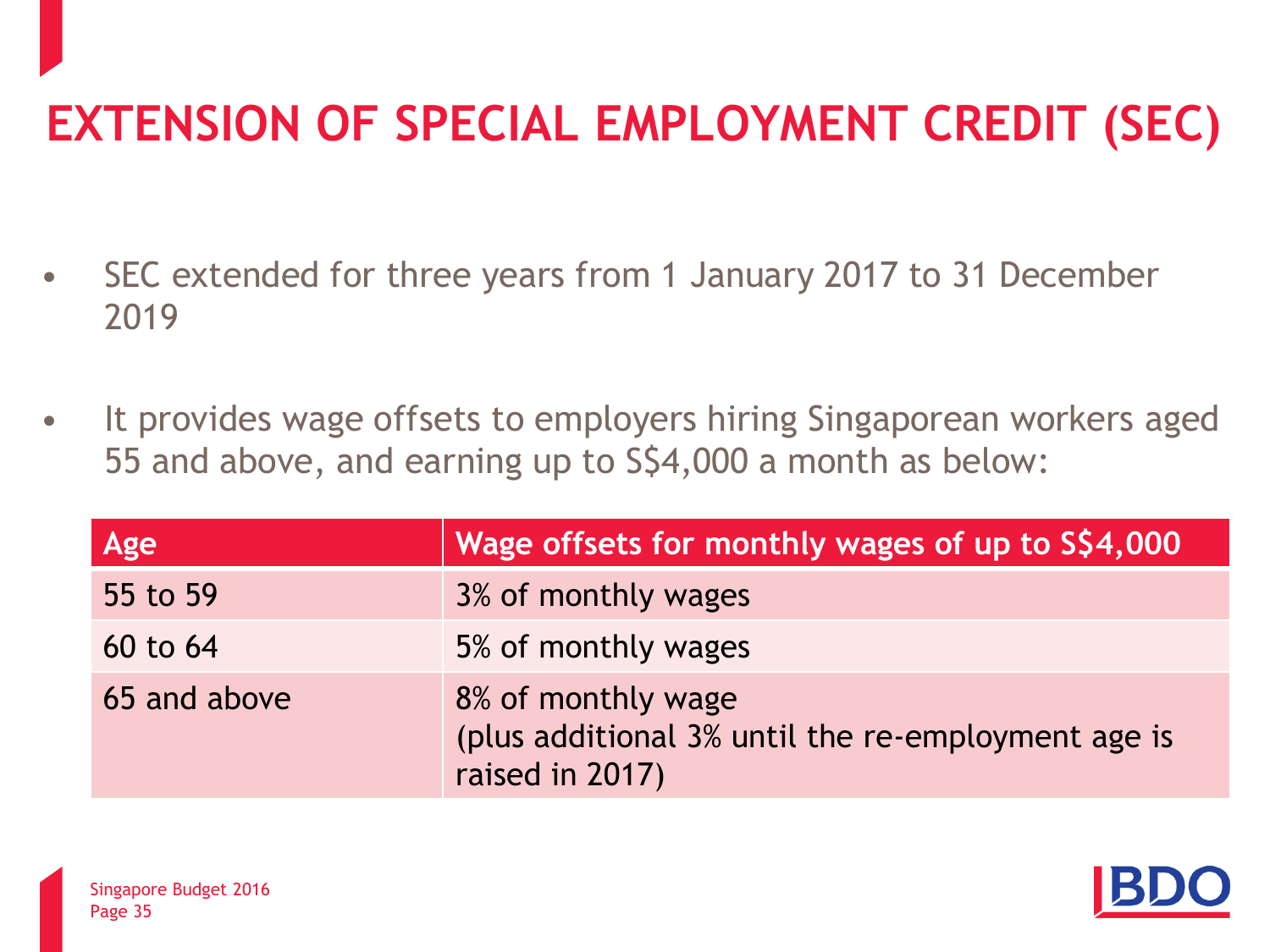### **QUANTUM OF SEC Year 2017 to Year 2019 (Proposed)**

| <b>Monthly wage</b>    | SEC for the month for each employee            |                                                      |                                                    |
|------------------------|------------------------------------------------|------------------------------------------------------|----------------------------------------------------|
|                        | Age 55 to 59 (up)<br>to 3% of monthly<br>wage) | <b>Age 60 to 64</b><br>(up to 5% of<br>monthly wage) | Aged 65 and above<br>(up to 8% of<br>monthly wage) |
| S\$1,500               | S\$45                                          | S\$75                                                | S\$120                                             |
| S\$2,000               | S\$60                                          | S\$100                                               | S\$160                                             |
| S\$2,500               | S\$75                                          | S\$125                                               | S\$200                                             |
| S\$3,000               | S\$90                                          | S\$150                                               | <b>S\$240</b>                                      |
| S\$3,500*              | S\$45                                          | S\$75                                                | S\$120                                             |
| \$\$4,000 and<br>above | Not available                                  | Not available                                        | Not available                                      |

\* A lower SEC will be provided for workers earning between S\$3,500 to S\$4,000.

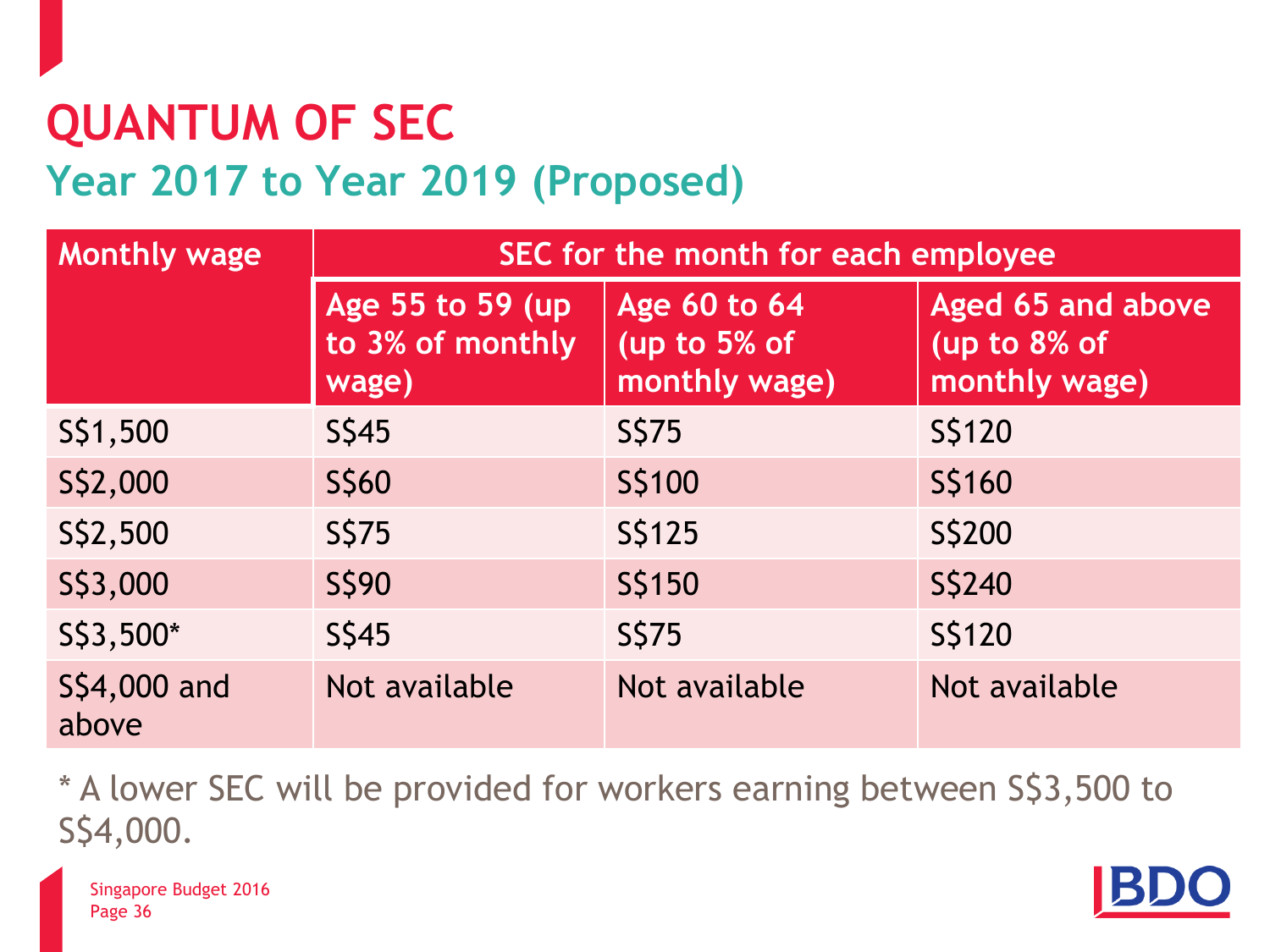### **TIMELINE & PAYMENT DATES FOR SEC**

- Employers will automatically receive SEC payments based on the regular monthly CPF contributions
- Paid twice a year, in March and September

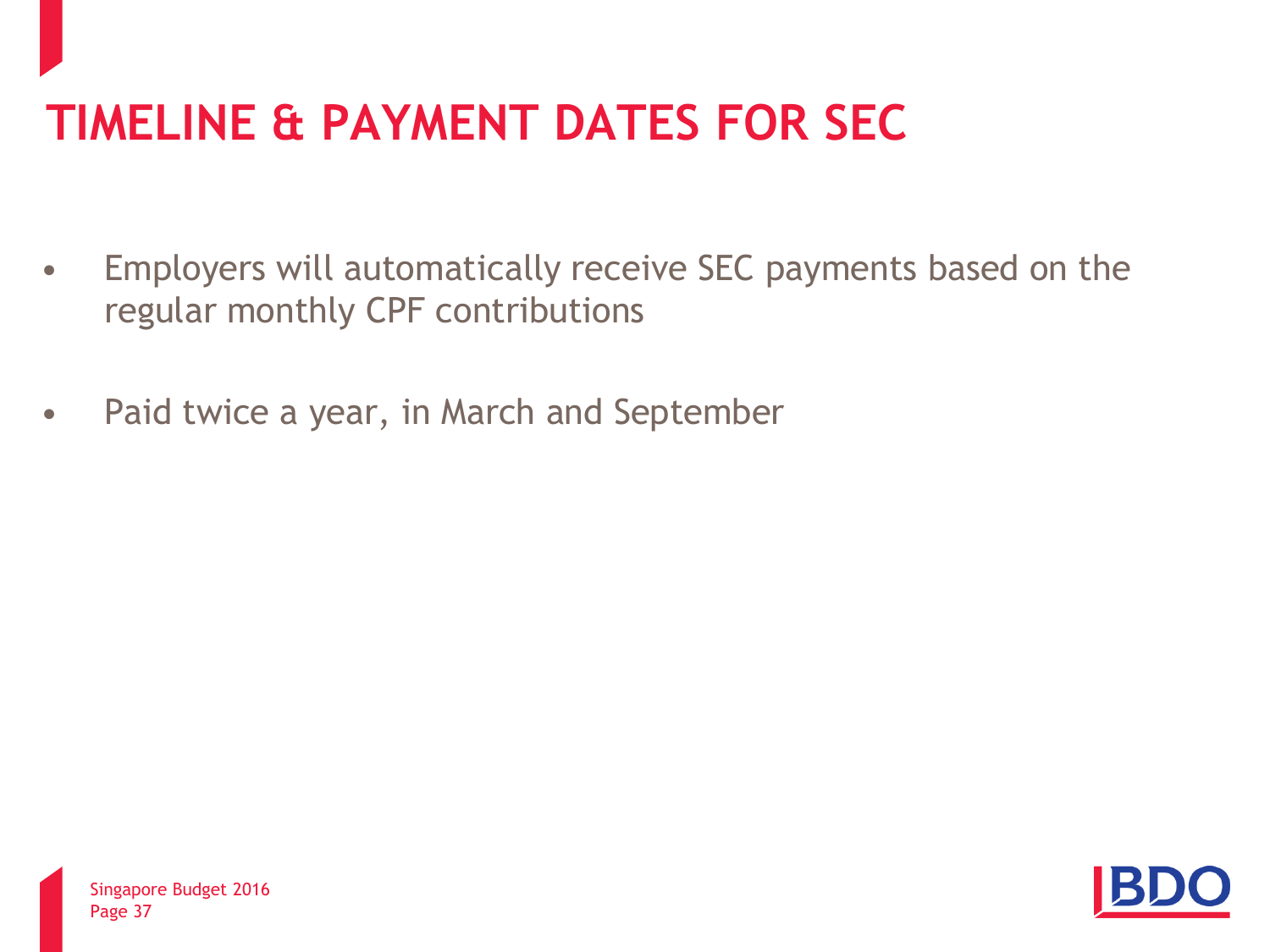# **SME WORKING CAPITAL LOAN**

- Introduced by SPRING Singapore for an initial period of three years
- Loans up to S\$300,000 for local SMEs
- Funds used for daily operations or for automation and upgrading of factory and equipment, where government will co-share 50% of the default risk on these loans with participating financial institutions (PFIs)

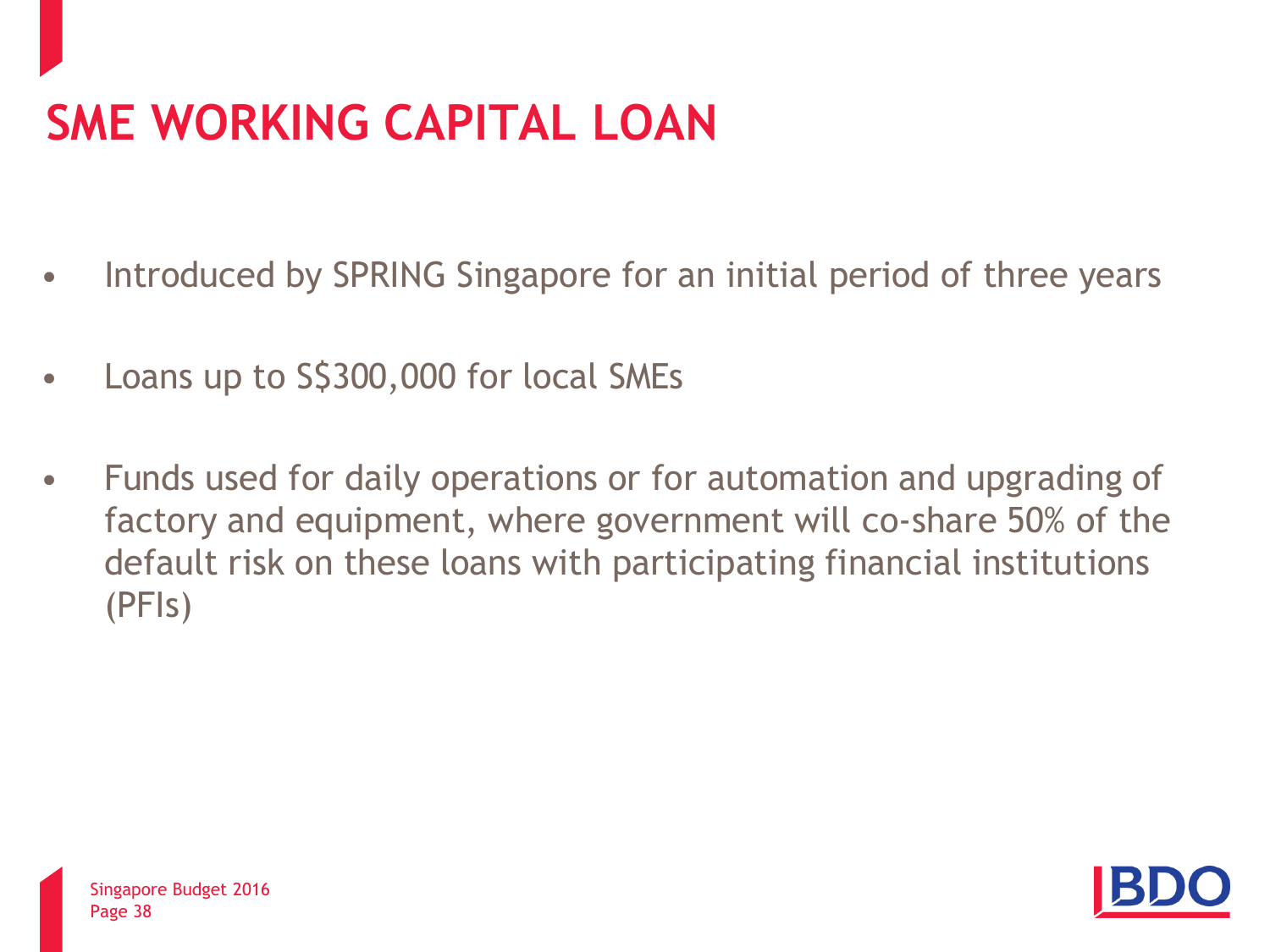### **SME MEZZANINE GROWTH FUND**

- Launched in Budget 2014 to provide mezzanine capital to qualifying investee companies under Co-Investment Programme (CIP)
- Companies must have their key management and headquartered functions in Singapore
- Increase in fund size from S\$100 million to S\$150 million
- This new funding dedicated to smaller SMEs with annual revenues of S\$50 million and below at time of investment



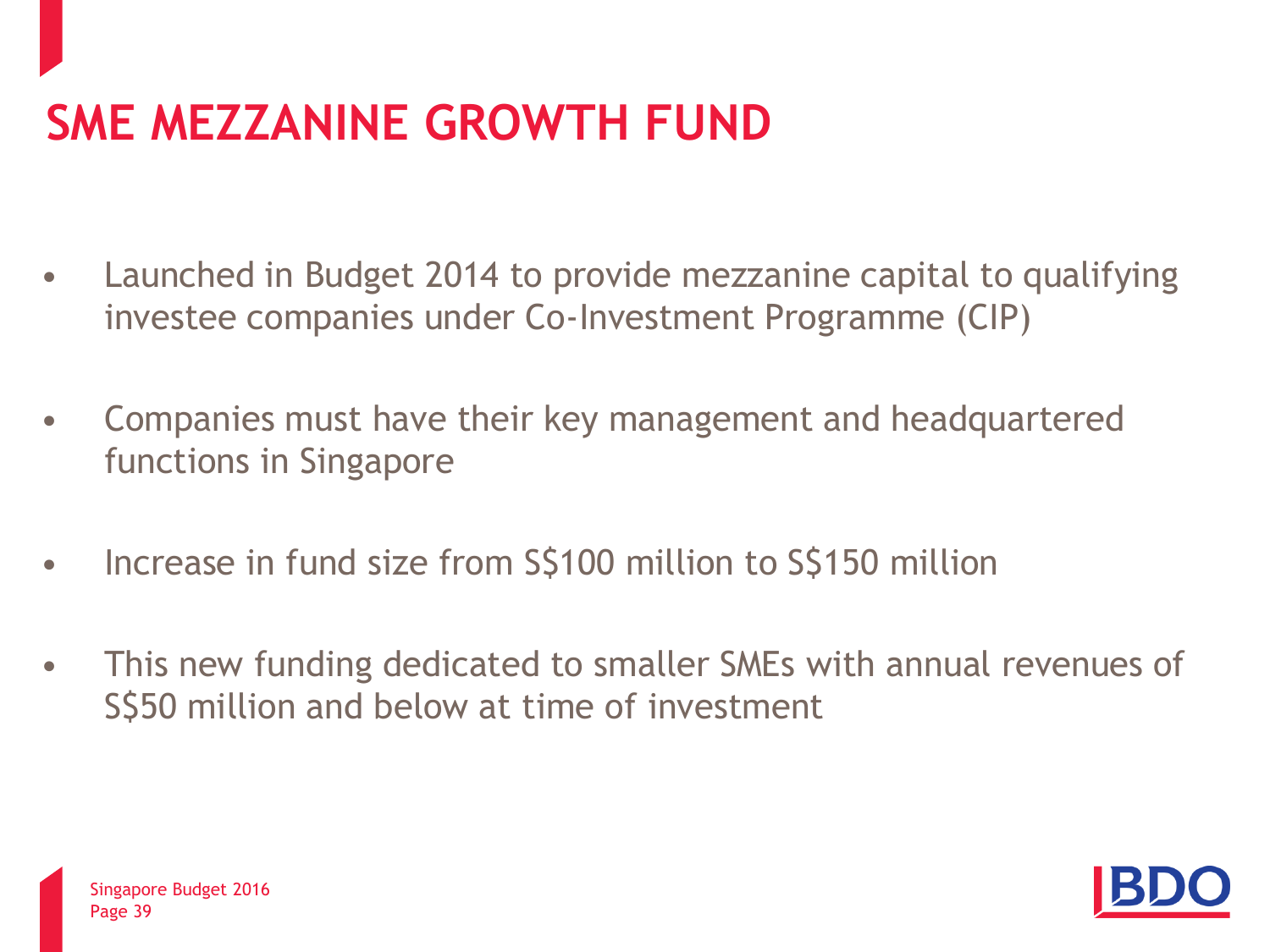### **COMMUNITY CHEST SHARE PROGRAMME**

- The government will match, dollar-for-dollar the increases in annual donations made through Community Chest SHARE programme, over and above the FY 2015 level for three years.
- Business participating in SHARE can claim 50% of the matching grant attributed to the increase in their donations, up to a cap of S\$10,000 a year, for approved Corporate Social Responsibility initiatives.

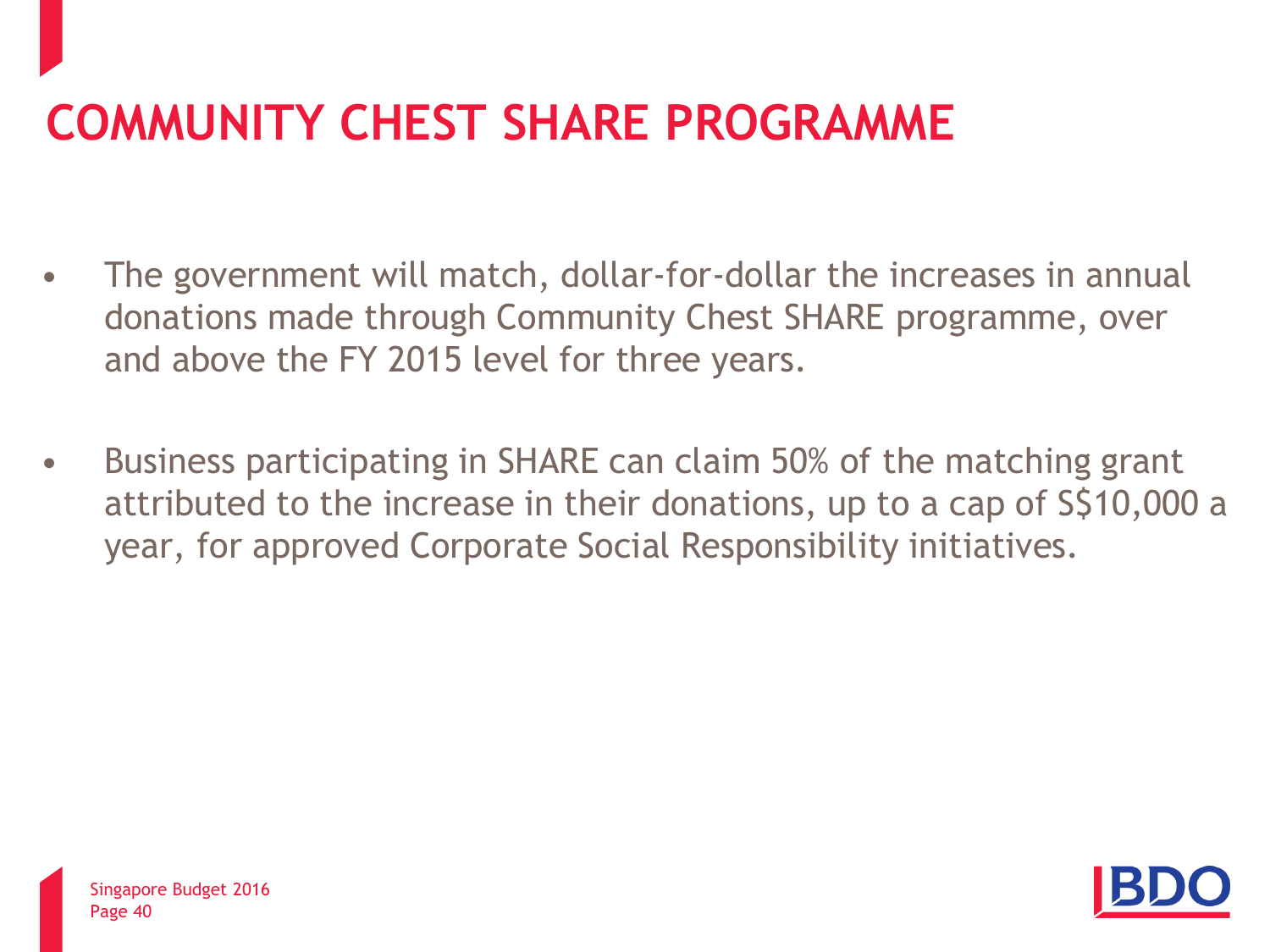### **COMMUNITY CHEST SHARE PROGRAMME Illustration**

|           |                                  | <b>COMPANY A</b>                                     |                                                                   |                                                                    |
|-----------|----------------------------------|------------------------------------------------------|-------------------------------------------------------------------|--------------------------------------------------------------------|
| <b>FY</b> | <b>SHARE</b><br><b>Donations</b> | <b>Government</b><br><b>Matching</b><br><b>Grant</b> | <b>Maximum Claim</b><br>for Businesses'<br><b>CSR initiatives</b> | <b>Comments</b>                                                    |
| 2015      | S\$20,000                        |                                                      |                                                                   |                                                                    |
| 2016      | S\$20,000                        | S\$20,000 -<br>$S$20,000 =$<br><b>S\$0</b>           | 50%*S\$0=S\$0                                                     | No matching grant as<br>donation does not<br>exceed that of FY2015 |
| 2017      | S\$30,000                        | S\$30,000 -<br>$S\$ 20,000 =<br>S\$10,000            | 50%*S\$10,000<br>$=$ S\$5,000                                     | Company can claim 50%<br>of Government<br>matching grant           |
| 2018      | S\$42,000                        | $S$ \$42,000 -<br>$S\$ 20,000 =<br>S\$22,000         | 50%*\$22,000<br>$=$ S\$11,000 (max<br>claim of<br>S\$10,000)      | Maximum claim is<br>capped at S\$10,000                            |

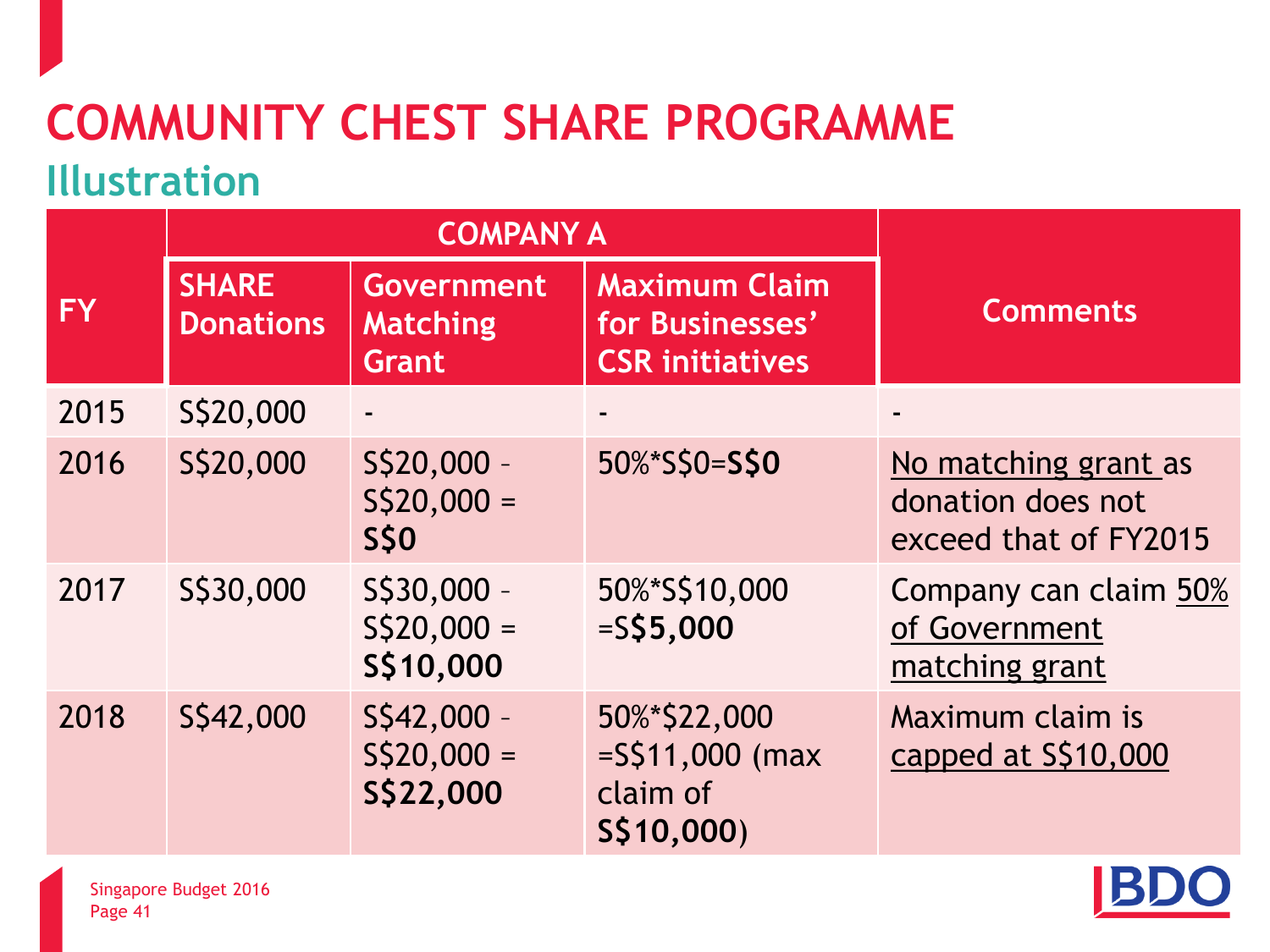# **IMPACT ON INDIVIDUAL**

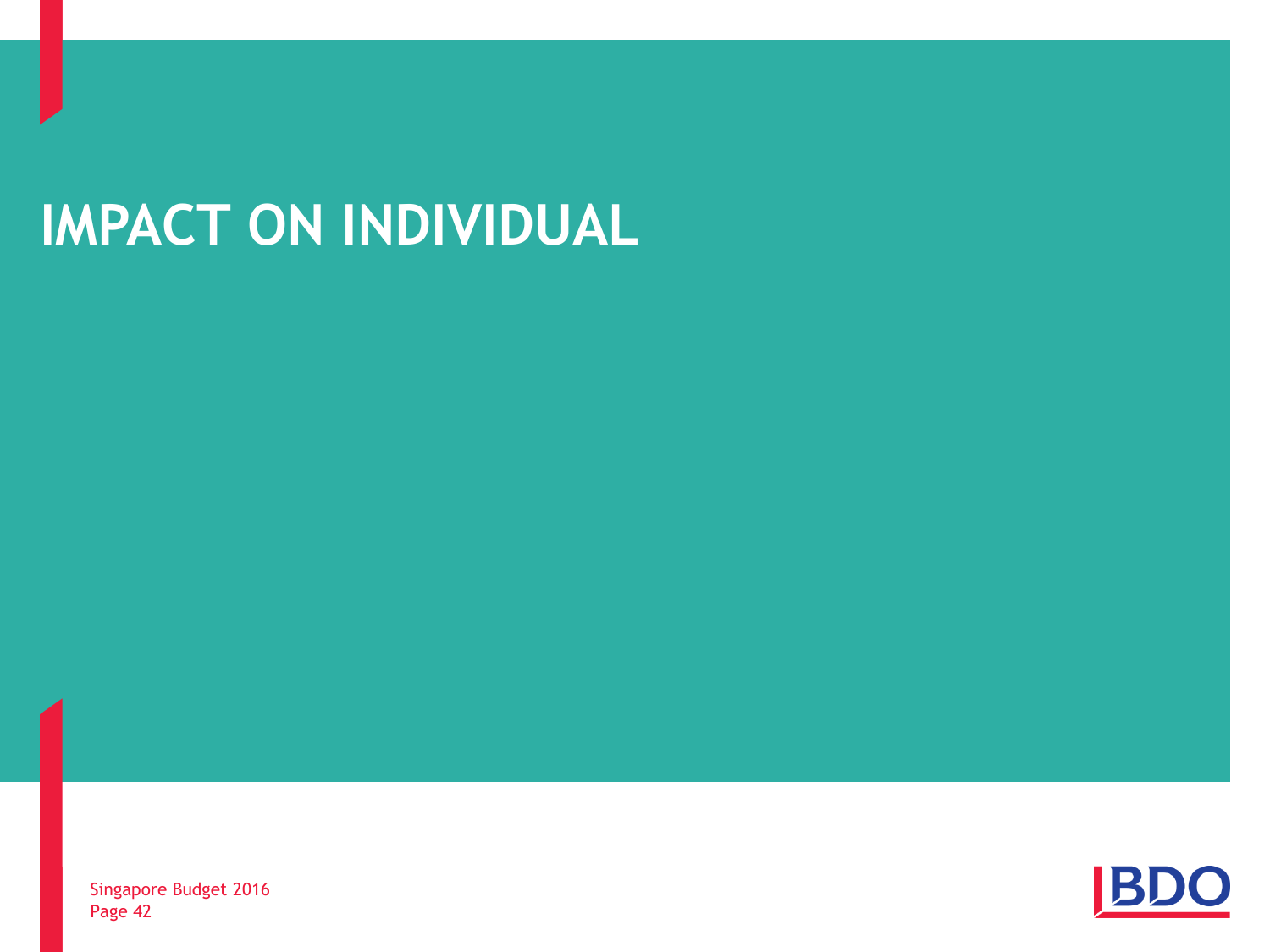# **A Quick Recap: Salient Changes – YAs 2016/17**

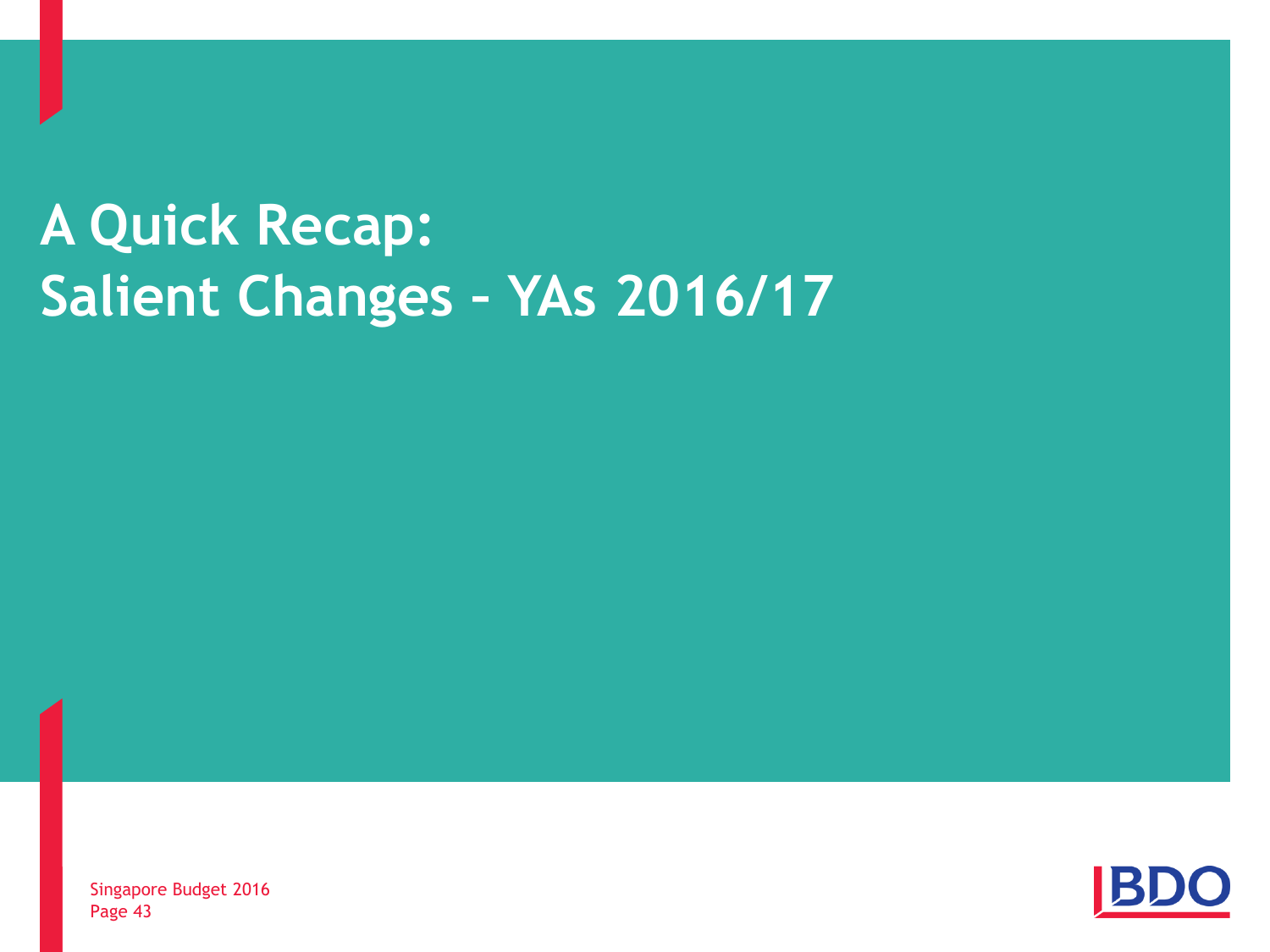# **INCREASE IN CENTRAL PROVIDENT FUND (CPF) SALARY CEILING**

❖ Impact on the individual:

| Salary ceiling (\$)                             | <b>Employer Contribution Rate</b> | CPF(S) |
|-------------------------------------------------|-----------------------------------|--------|
| 6,000                                           | 17%                               | 1,020  |
| 5,000                                           | 17%                               | 850    |
| Increase in employer's monthly CPF contribution |                                   | 170    |
|                                                 |                                   |        |
|                                                 |                                   |        |
| Salary ceiling (\$)                             | <b>Employee Contribution Rate</b> | CPF(S) |
| 6,000                                           | 20%                               | 1,200  |
| 5,000                                           | 20%                               | 1,000  |

Overall increase in CPF contribution by \$370

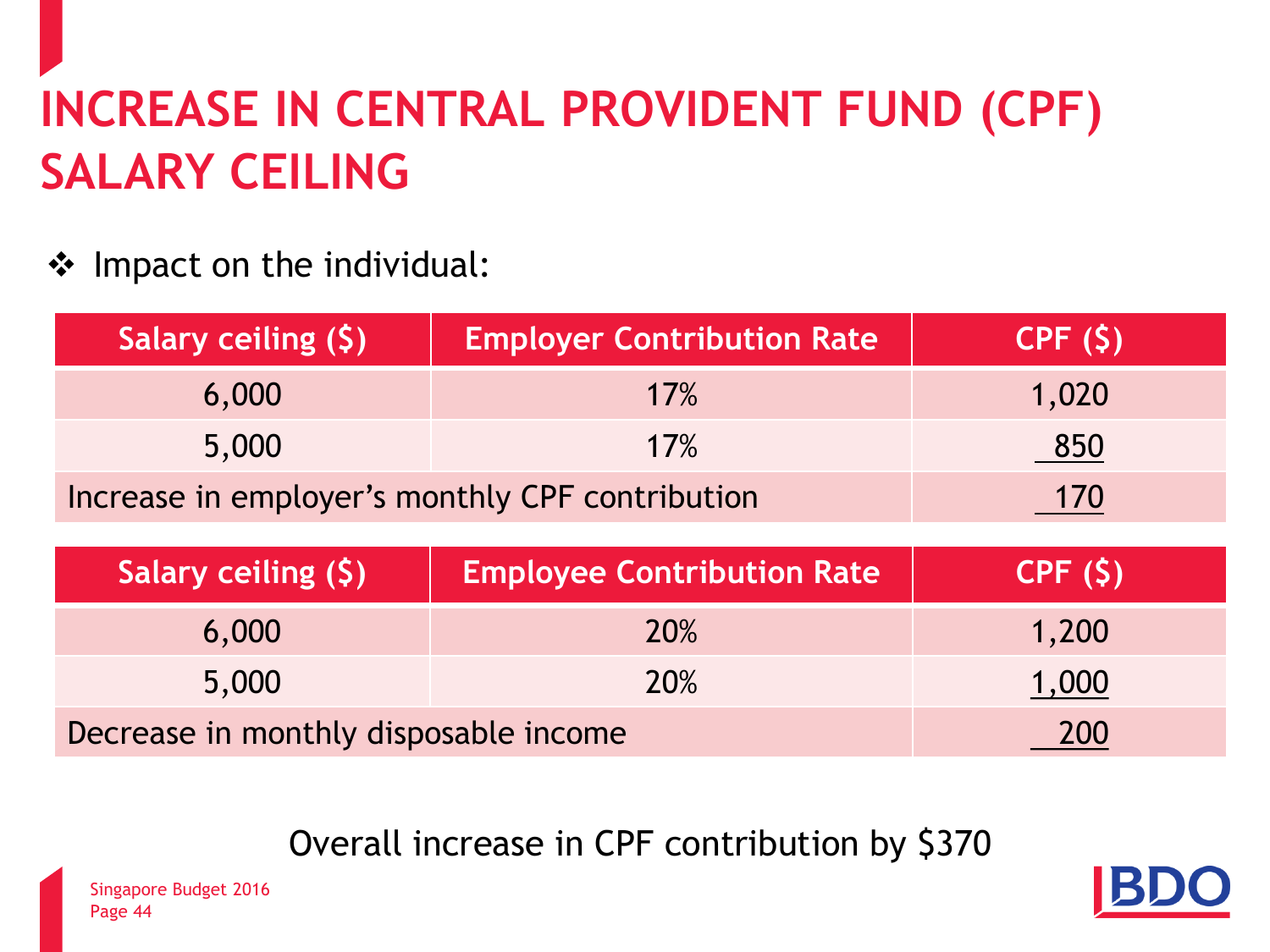# **INCREASE IN CENTRAL PROVIDENT FUND (CPF) SALARY CEILING**

❖ Impact on the individual:

| Salary ceiling (\$)    | <b>Employee Contribution Rate</b> | CPF(S) |
|------------------------|-----------------------------------|--------|
| 6,000                  | <b>20%</b>                        | 1,200  |
| 5,000                  | <b>20%</b>                        | 1,000  |
| Increase in tax relief |                                   | 200    |

Tax relief is available in respect of employee's compulsory CPF contribution



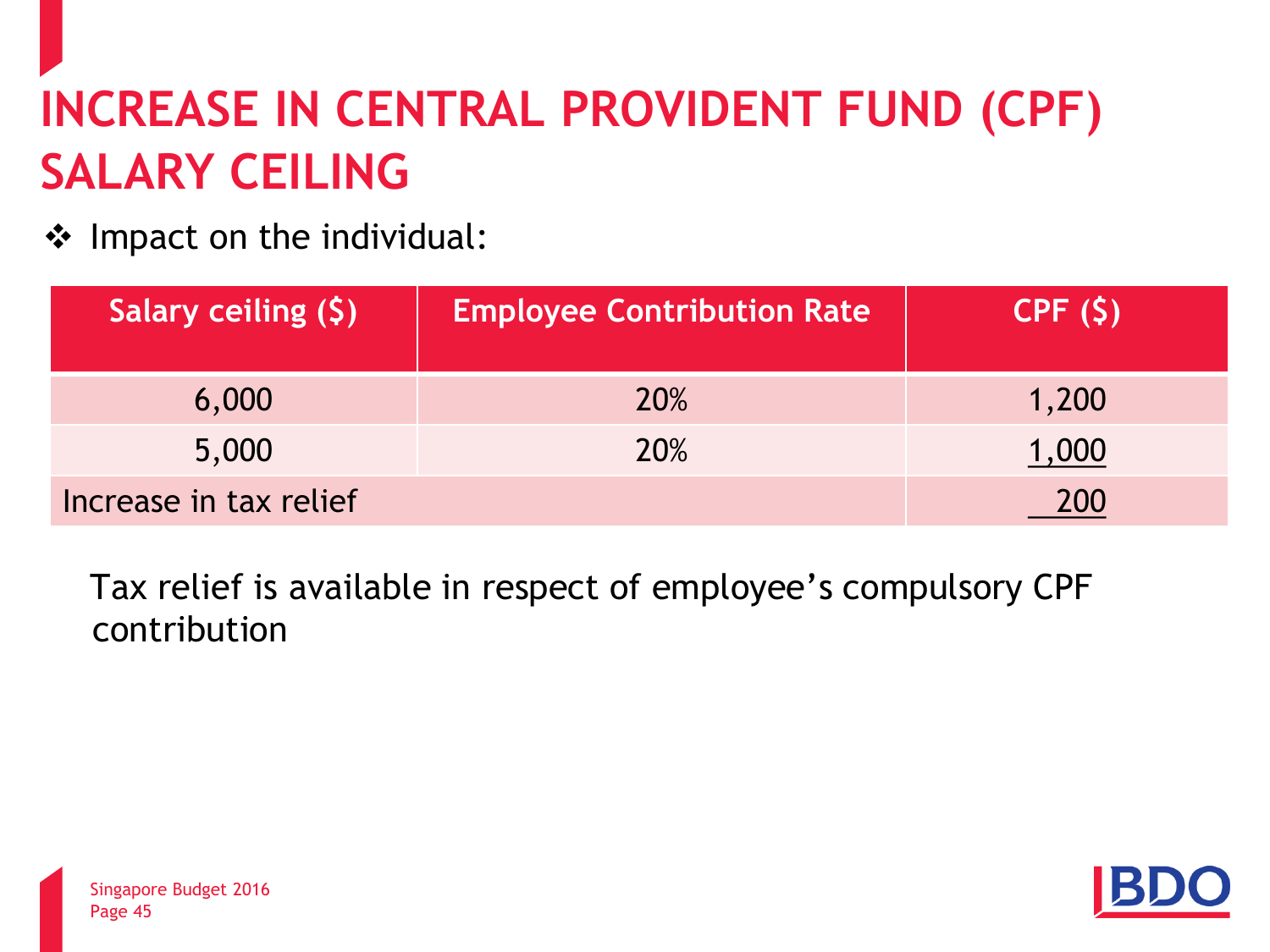# **INCREASE IN SUPPLEMENTARY RETIREMENT SCHEME (SRS) CAP**

### **Current**

| <b>Years</b>    | Absolute income<br>base*                      | <b>Maximum yearly SRS</b><br>contribution for<br><b>Singaporean/SPR</b>    | <b>Maximum yearly SRS</b><br>contribution for<br>foreigner                |
|-----------------|-----------------------------------------------|----------------------------------------------------------------------------|---------------------------------------------------------------------------|
| 2011 to<br>2015 | $(17$ months x<br>$S\$ {5,000} =<br>S\$85,000 | 15% of absolute income<br>base<br>$(15\% \times$ S\$85,000) =<br>S\$12,750 | 35% of absolute income<br>base<br>$(35\% \times S\$ 5,000) =<br>S\$29,750 |



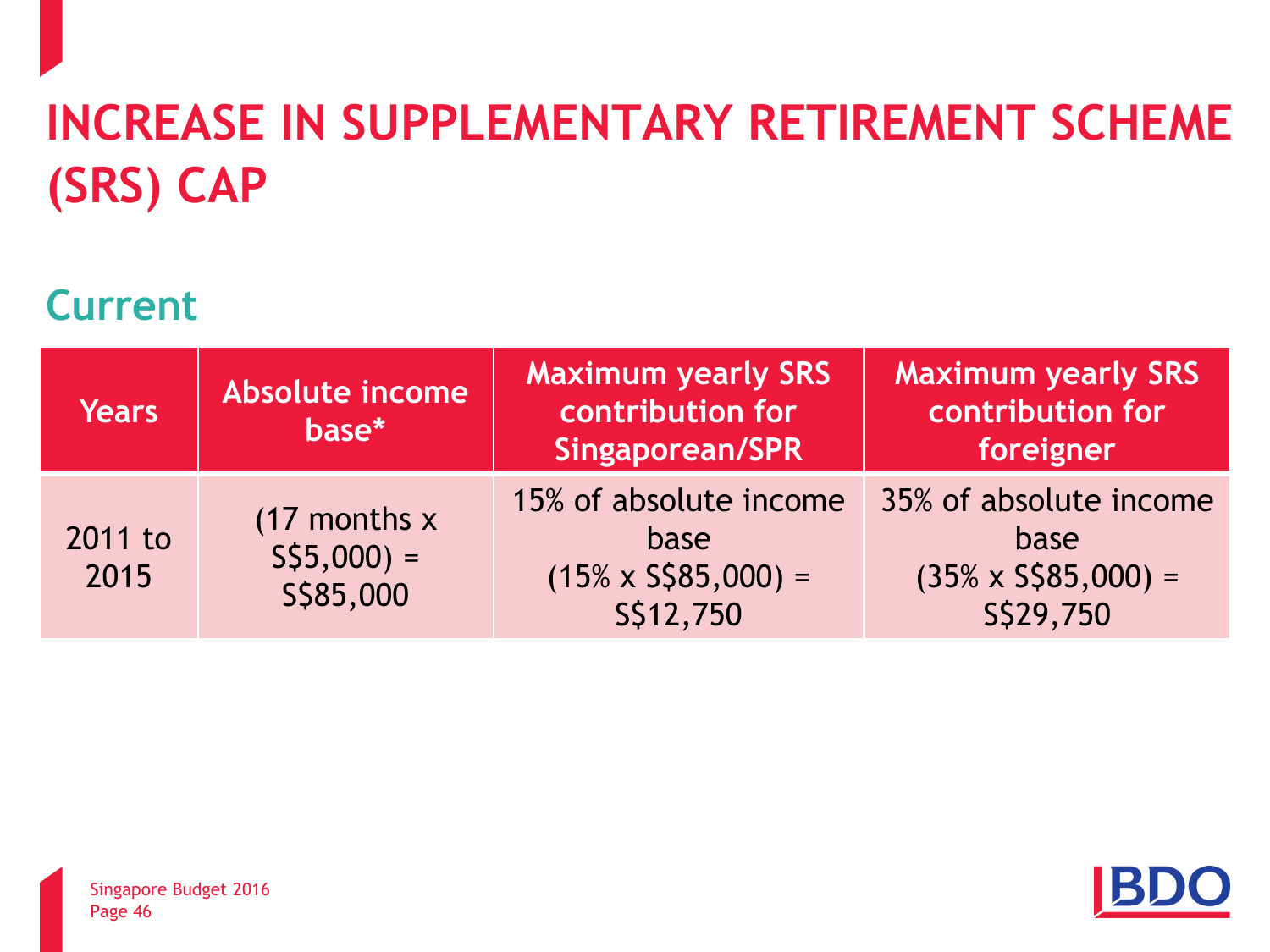# **INCREASE IN SUPPLEMENTARY RETIREMENT SCHEME (SRS) CAP**

### **New**

| <b>Years</b>    | Absolute income<br>base*                        | <b>Maximum yearly SRS</b><br>contribution for<br>Singaporean/SPR                                      | <b>Maximum yearly SRS</b><br>contribution for<br>foreigner                                           |
|-----------------|-------------------------------------------------|-------------------------------------------------------------------------------------------------------|------------------------------------------------------------------------------------------------------|
| 2016<br>onwards | $(17$ months x<br>$S\$ {56,000} =<br>S\$102,000 | 15% of absolute income<br>base<br>$(15\% \times S\$ 102,000) =<br>S\$15,300<br>(increase by S\$2,550) | 35% of absolute income<br>base<br>$(35\% \times S$102,000) =$<br>S\$35,700<br>(increase by S\$5,950) |

• Tax relief is available to Singapore tax resident in respect of SRS contribution, subject to the above cap.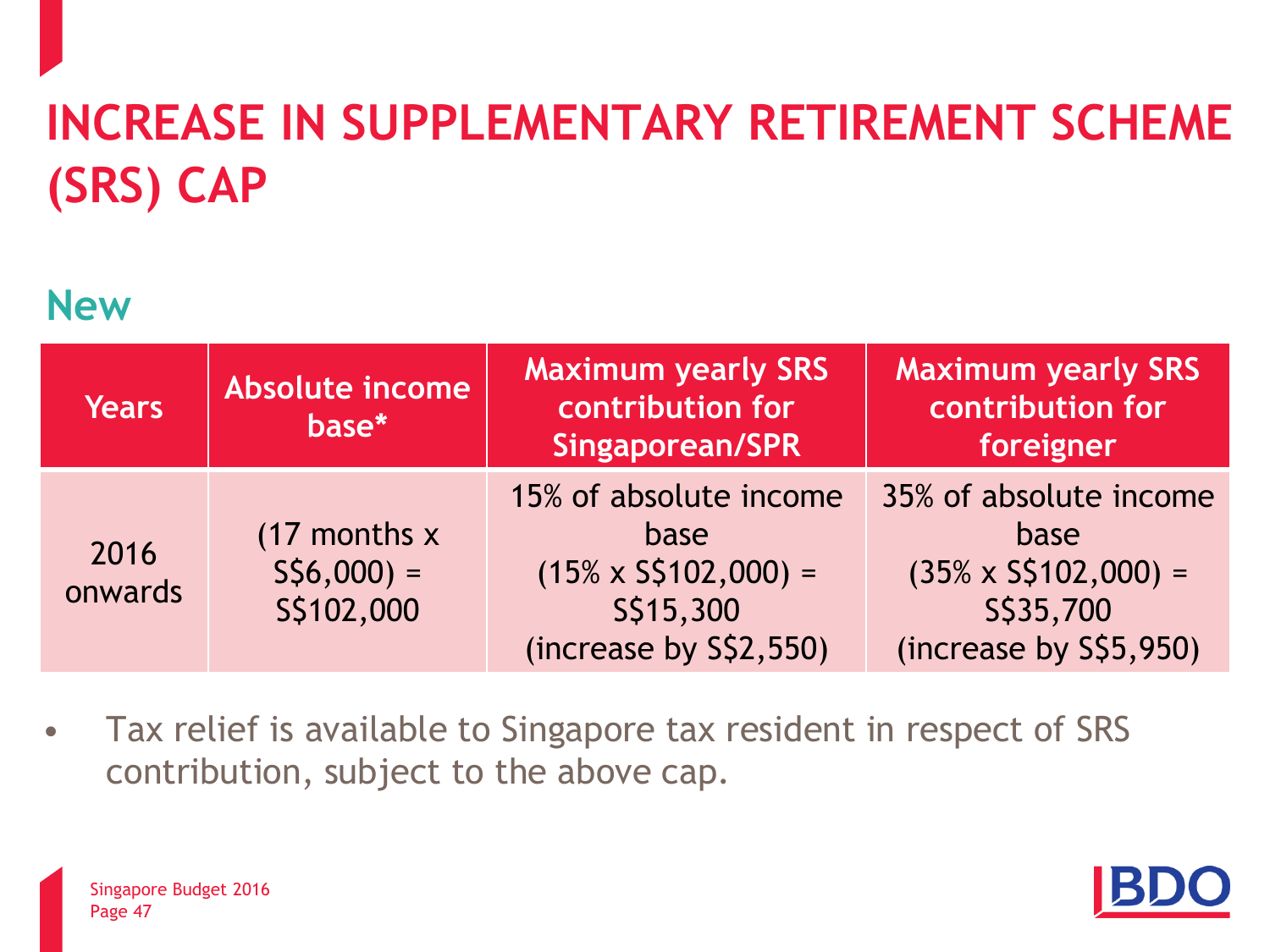### **INCREASE IN SUPPLEMENTARY RETIREMENT SCHEME (SRS) CAP**



|                 |                                                   | <b>Maximum yearly SRS contribution</b>                   |                                                          |  |
|-----------------|---------------------------------------------------|----------------------------------------------------------|----------------------------------------------------------|--|
| <b>Years</b>    | Absolute income base*                             | <b>Singaporean/SPR</b>                                   | Foreigner                                                |  |
| 2011 to<br>2015 | S\$85,000<br>$(17 \text{ mths} \times$ S\$5,000)  | S\$12,750<br>(15% of \$\$85,000 absolute<br>income base) | S\$29,750<br>35% of S\$35,000 absolute<br>income base    |  |
| 2016<br>onwards | S\$102,000<br>$(17 \text{ mths} \times$ S\$6,000) | S\$15,300<br>(15% of S\$102,000 absolute<br>income base) | S\$35,700<br>(35% of S\$102,000 absolute<br>income base) |  |

Page 48 Singapore Budget 2016 Tax relief is available to Singapore tax resident in respect of SRS contribution, subject to the above cap.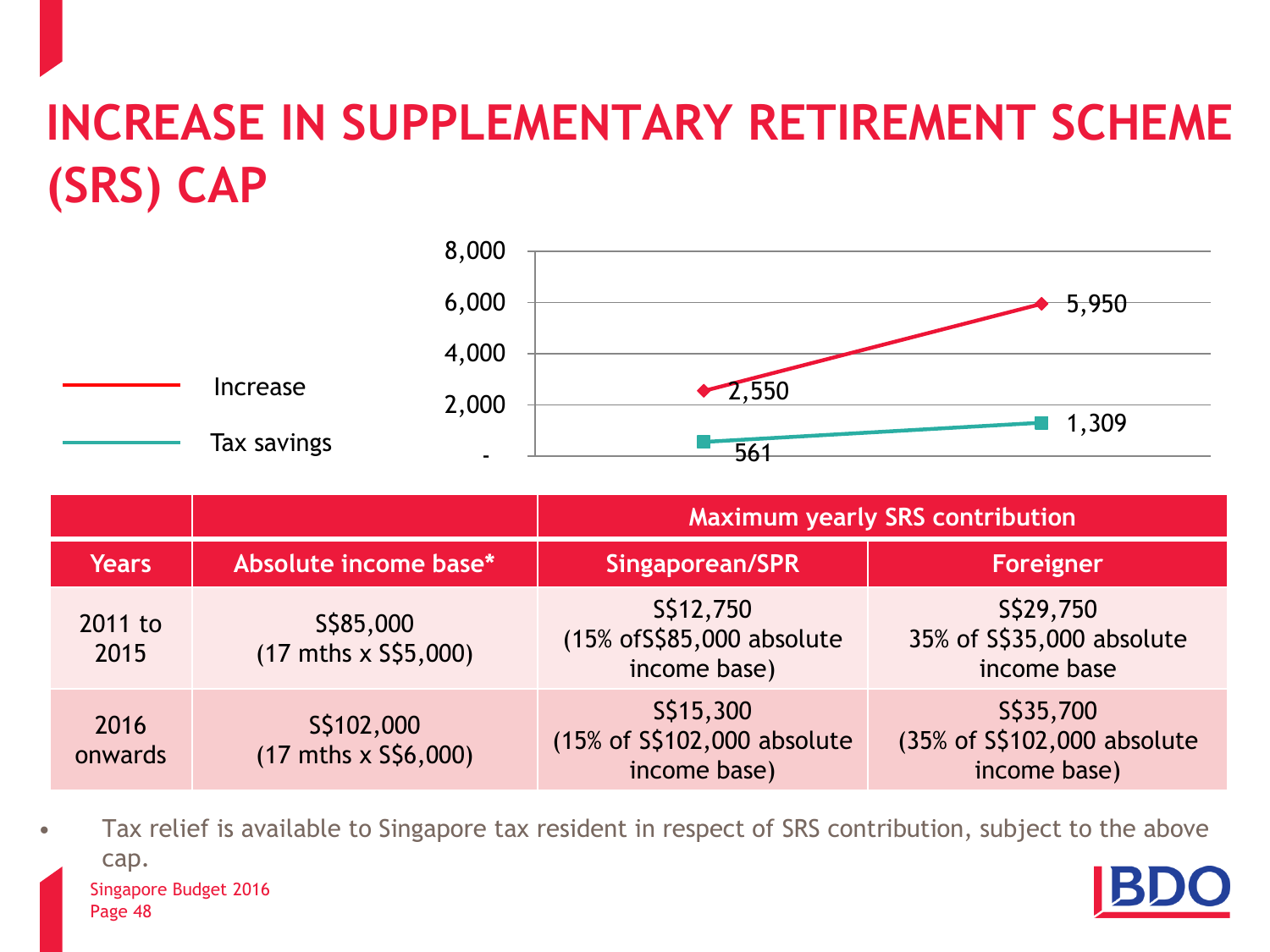# **PERSONAL INCOME TAX REBATE FOR TAX RESIDENTS**

#### **Current treatment**

• A personal income tax rebate of 50%, capped at S\$1,000 per tax resident individual taxpayer for YA 2015

#### **New treatment**

• No personal income tax rebate extended

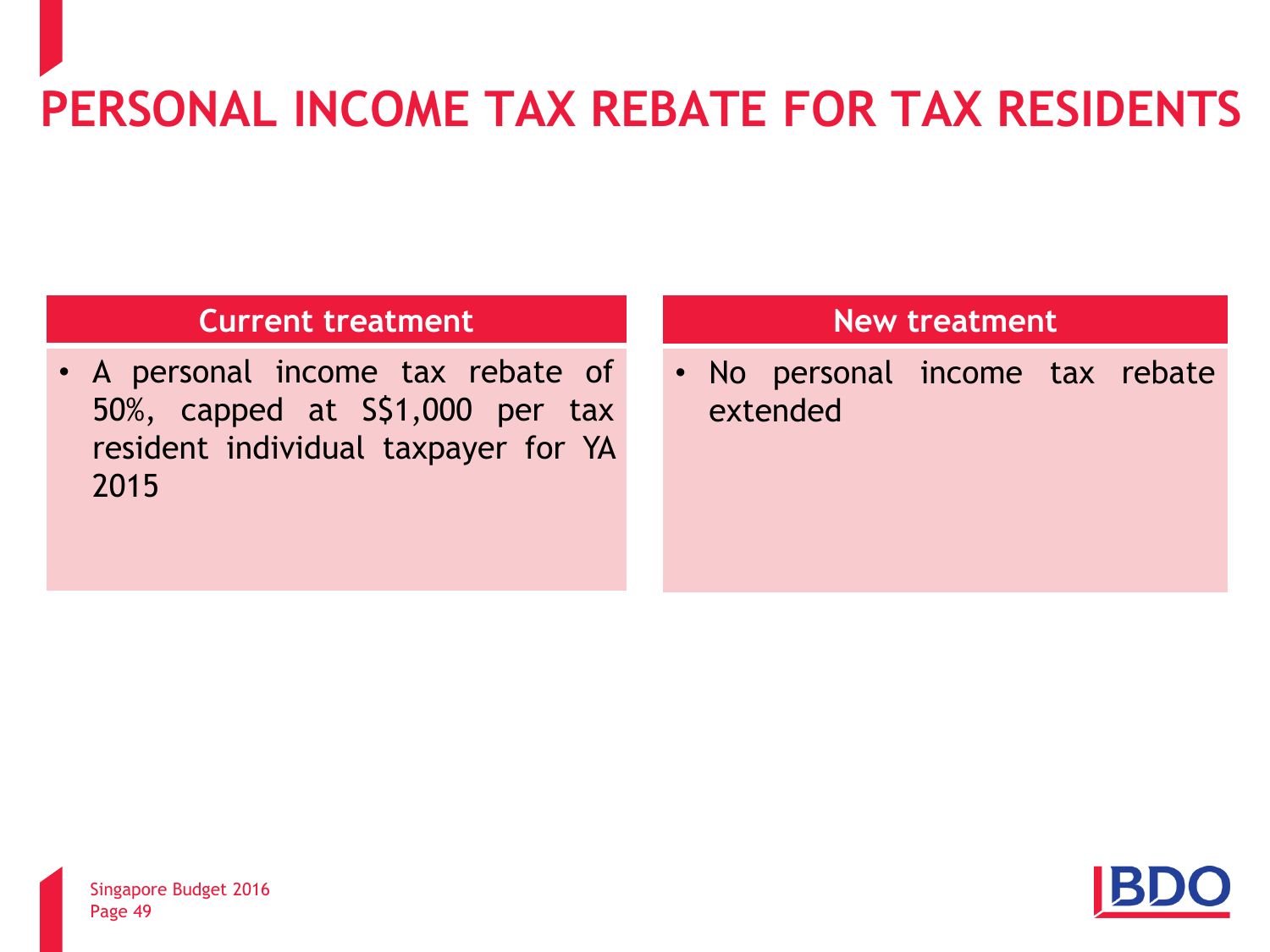# **INCREASE IN PERSONAL INCOME TAX RATES FOR TAX RESIDENTS**

#### **Current treatment**

• [Current](#page-19-0) personal income tax rates for tax resident individual taxpayers

- [New](#page-1-0) personal income tax rates for tax resident individual taxpayers
- The changes are effective from YA 2017

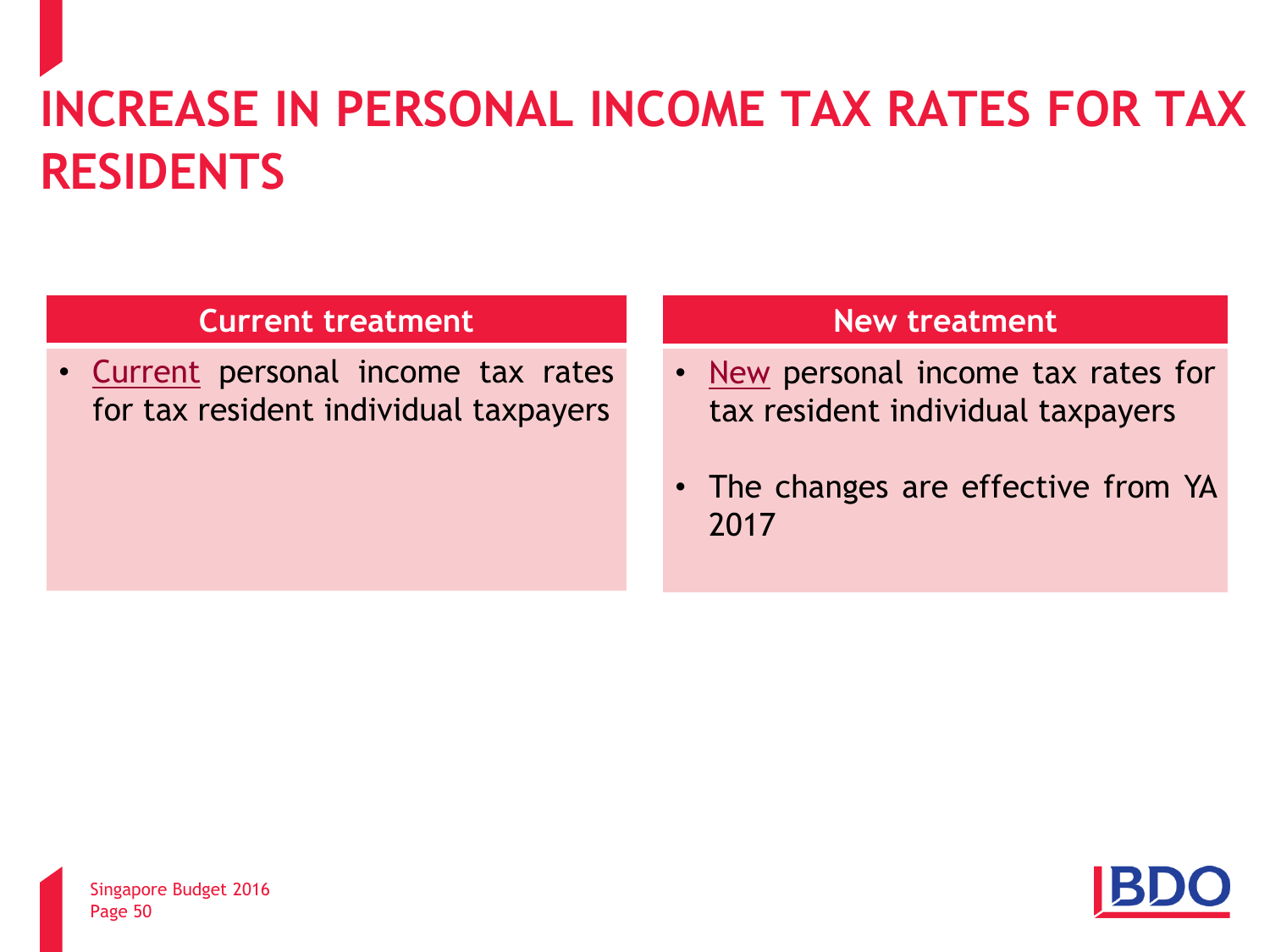# **TAX RATES FOR RESIDENT INDIVIDUALS**

**First S\$160,000** 

**YA 2015 to YA 2017** 

|              | <b>Chargeable</b><br>Income $(5)$ | <b>Rates</b>   | Gross Tax Payable (\$) |
|--------------|-----------------------------------|----------------|------------------------|
| On the first | 20,000                            | $\overline{0}$ | $\overline{0}$         |
| On the next  | 10,000                            | 2.0%           | 200                    |
| On the first | 30,000                            |                | 200                    |
| On the next  | 10,000                            | 3.5%           | 350                    |
| On the first | 40,000                            |                | 550                    |
| On the next  | 40,000                            | 7.0%           | 2,800                  |
| On the first | 80,000                            |                | 3,350                  |
| On the next  | 40,000                            | 11.5%          | 4,600                  |
| On the first | 120,000                           |                | 7,950                  |
| On the next  | 40,000                            | 15%            | 6,000                  |
| On the first | 160,000                           |                | 13,950                 |



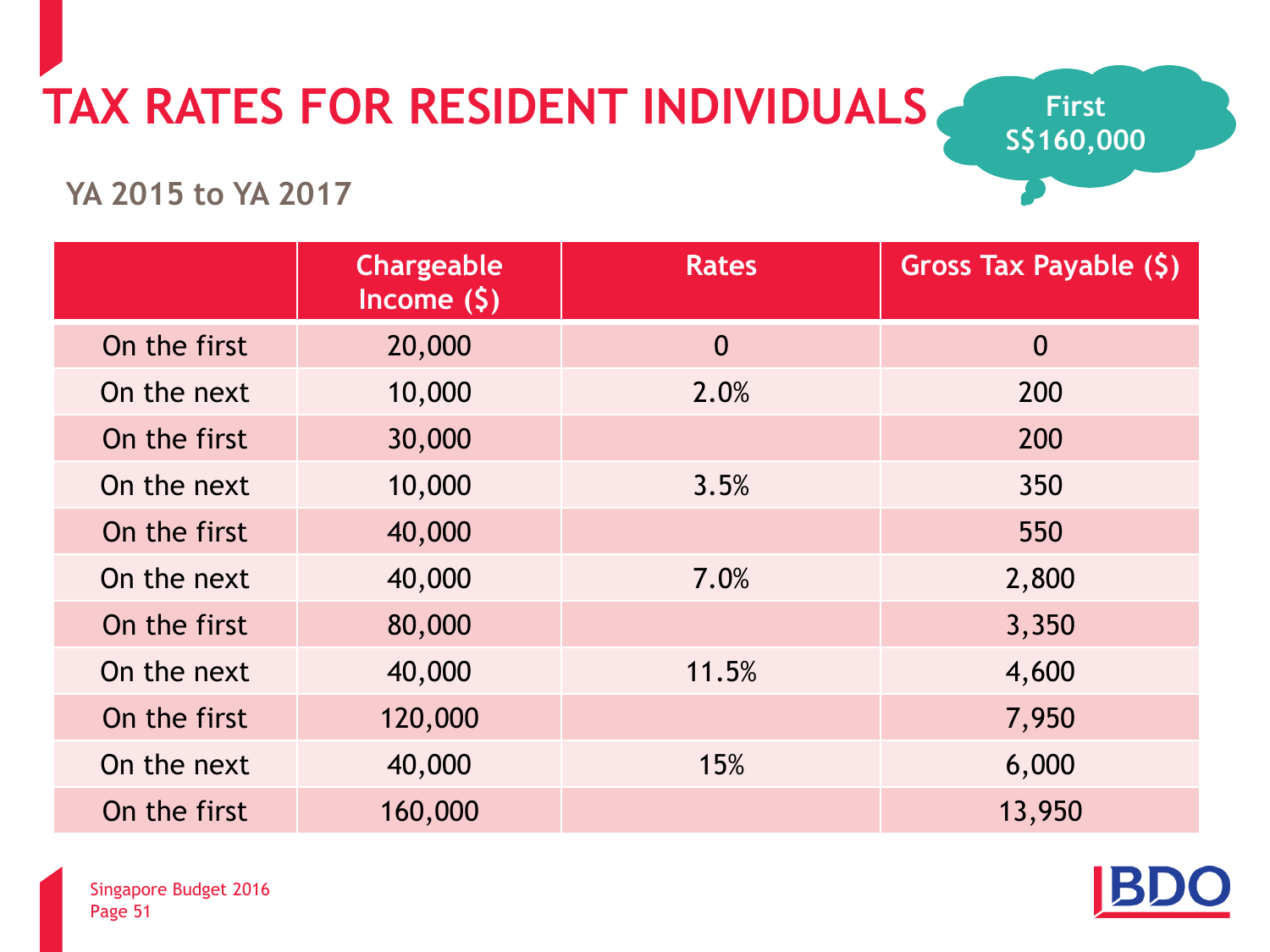# **TAX RATES FOR RESIDENT INDIVIDUALS**

**Above S\$160,000** 

|              |                            | YA 2015 & YA 2016 |                                   |              |                                  |  | <b>YA 2017</b> |
|--------------|----------------------------|-------------------|-----------------------------------|--------------|----------------------------------|--|----------------|
|              | Chargeable<br>Income $(5)$ | Rates             | <b>Gross Tax</b><br>Payable $(5)$ | <b>Rates</b> | <b>Gross Tax</b><br>Payable (\$) |  |                |
| On the first | 160,000                    |                   | 13,950                            |              | 13,950                           |  |                |
| On the next  | 40,000                     | 17%               | 6,800                             | 18%          | 7,200                            |  |                |
| On the first | 200,000                    |                   | 20,750                            |              | 21,150                           |  |                |
| On the next  | 40,000                     | 18%               | 7,200                             | 19%          | 7,600                            |  |                |
| On the first | 240,000                    |                   | 27,950                            |              | 28,750                           |  |                |
| On the next  | 40,000                     | 18%               | 7,200                             | 19.5%        | 7,800                            |  |                |
| On the first | 280,000                    |                   | 35,150                            |              | 36,550                           |  |                |
| On the next  | 40,000                     | 18%               | 7,200                             | 20%          | 8,000                            |  |                |
| On the first | 320,000                    |                   | 42,350                            |              | 44,550                           |  |                |
| Above        | 320,000                    | <b>20%</b>        | <b>Varies</b>                     | 22%          | <b>Varies</b>                    |  |                |

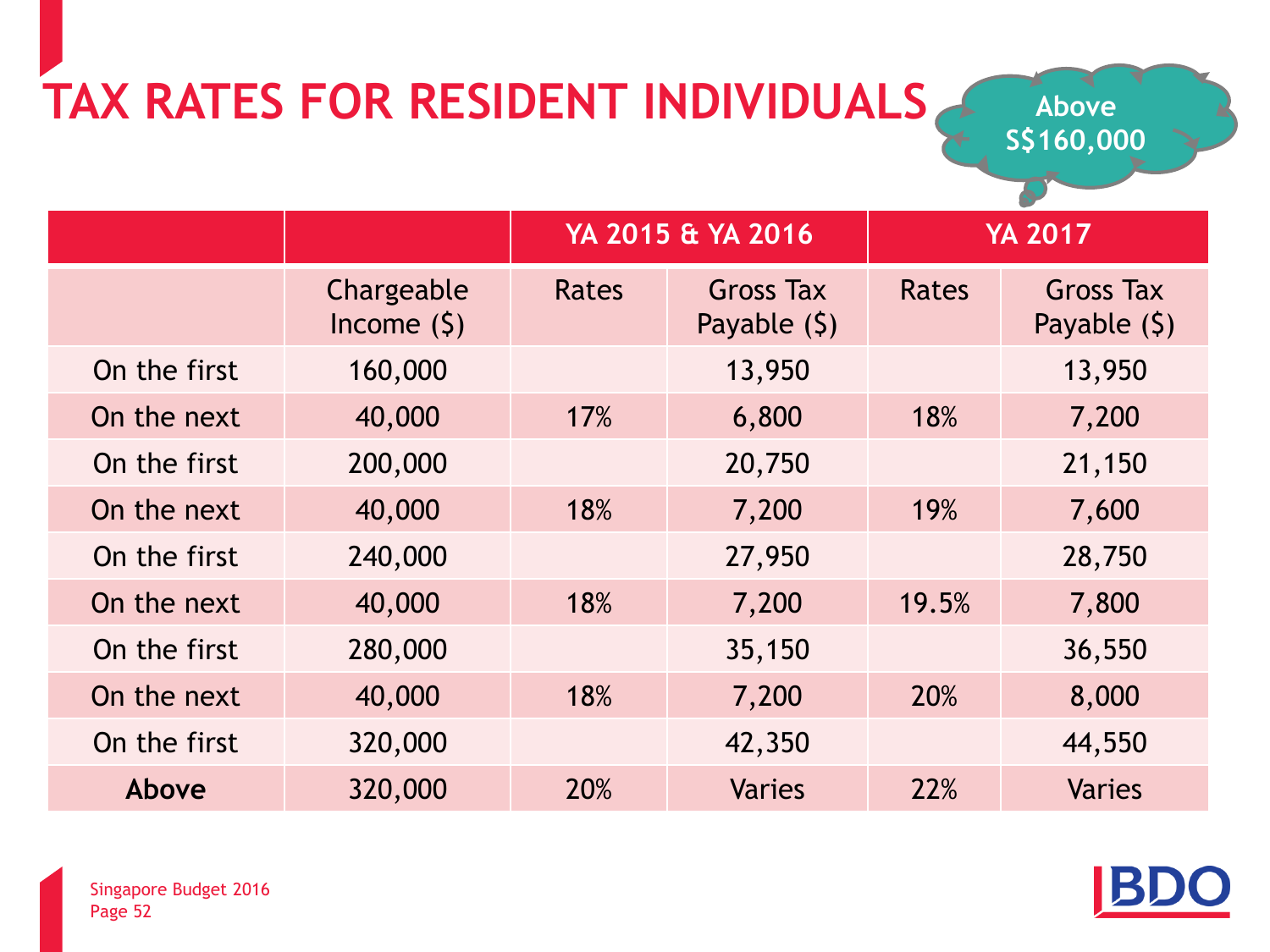# **Moving on: YA 2018**

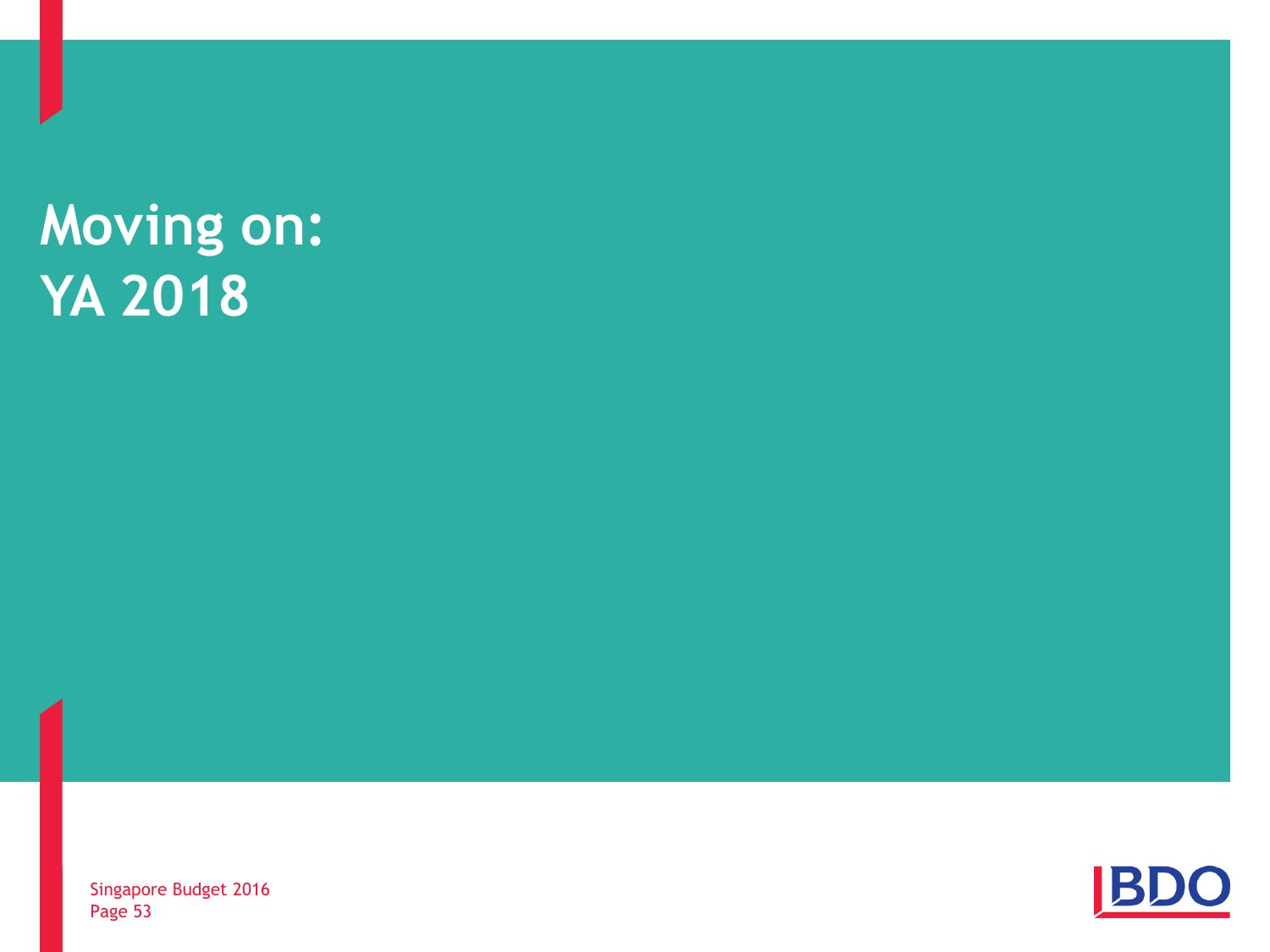### **CAPPING OF PERSONAL INCOME TAX RELIEFS**

• With effect from YA 2018, the total amount of personal income tax reliefs will be capped at S\$80,000 per YA.

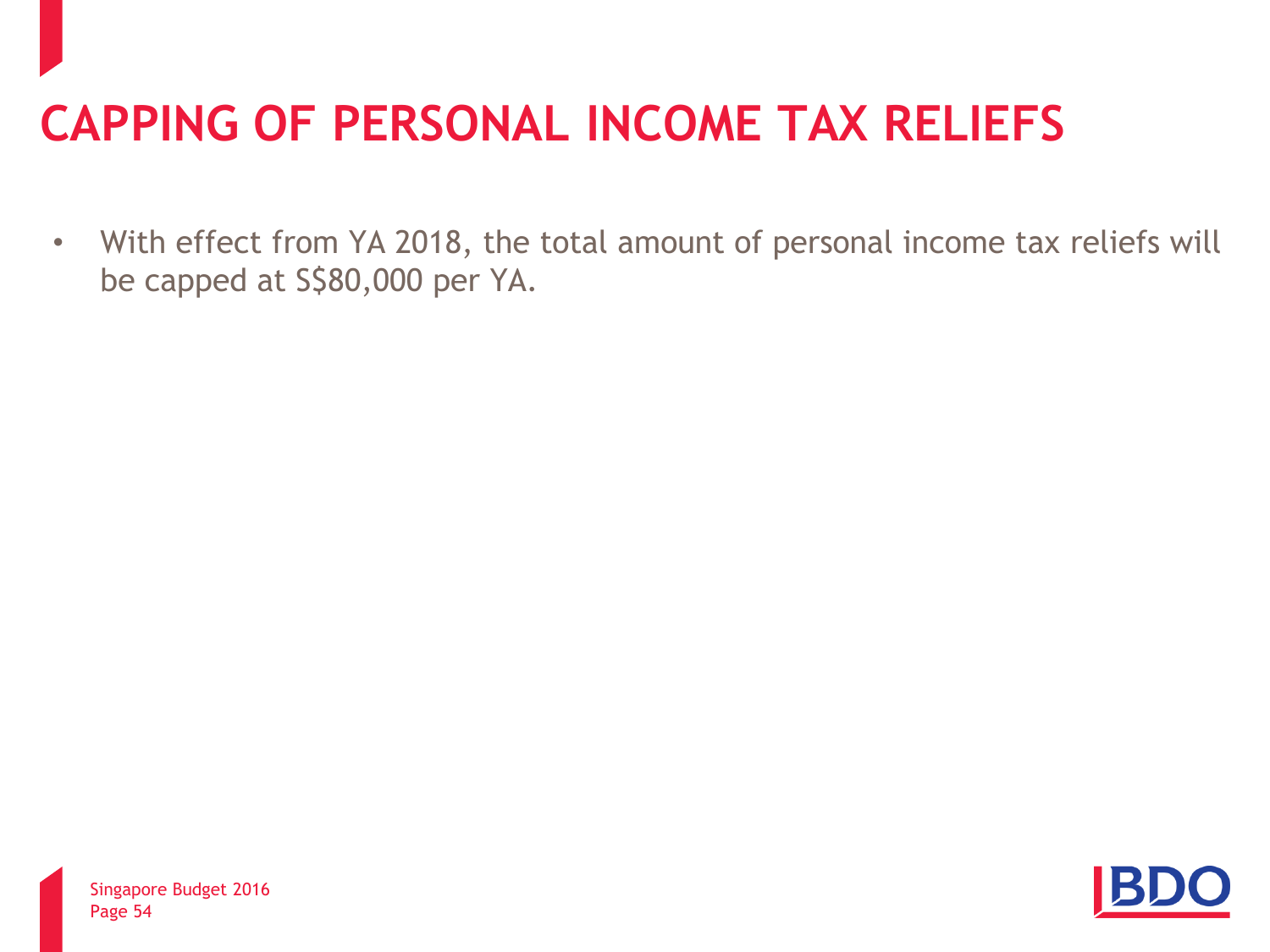# **CAPPING OF PERSONAL INCOME TAX RELIEFS Locals**

#### **Assumptions**

- A working female, Singapore tax resident individual below 55 years of age
- Two dependent, Singapore citizen children (under age 16)
- Parent is below 65 years old, living with taxpayer in the same household in Singapore, and not in receipt of an annual income of more than S\$4,000
- Does not qualify for foreign maid levy concession
- No personal income tax rebate
- No unutilised Parenthood Tax Rebate (PTR) balance carried forward
- Income includes two months' bonus annually with employee CPF contributions on additional wages (AW) being capped at the AW ceiling

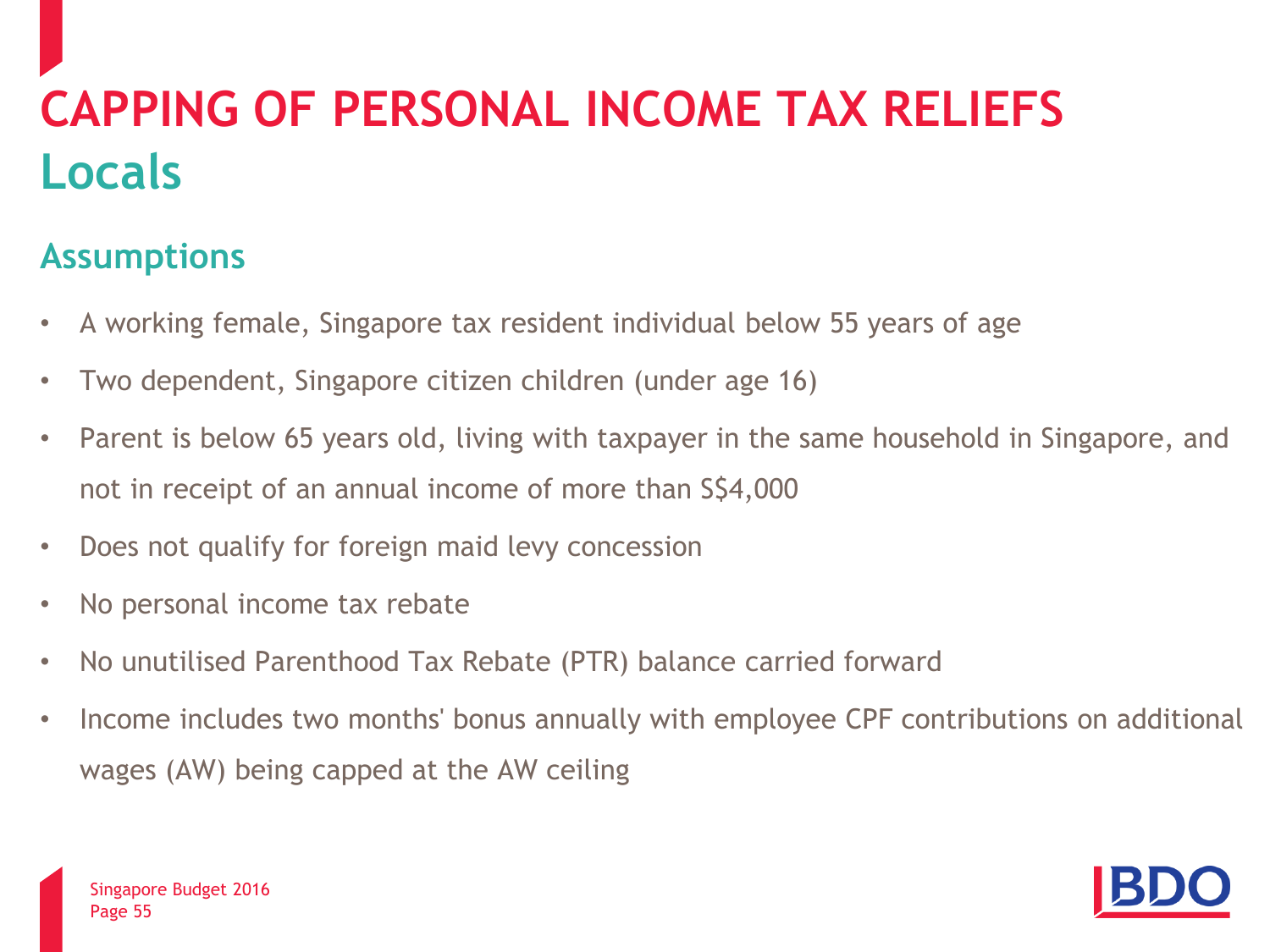### **CAPPING OF PERSONAL INCOME TAX RELIEFS Based on income of S\$170,000**

| Year of Assessment (YA)              | 2016       | 2017       | 2018       |
|--------------------------------------|------------|------------|------------|
|                                      | S\$        | S\$        | S\$        |
| Income(A)                            | 170,000    | 170,000    | 170,000    |
| <b>Less: Personal Reliefs</b>        |            |            |            |
| Earned income relief                 | (1,000)    | (1,000)    | (1,000)    |
| <b>QCR</b>                           | (8,000)    | (8,000)    | (8,000)    |
| WMCR $[(15\%*(A) + 20\%*(A)]$        | (59, 500)  | (59, 500)  | (59, 500)  |
| <b>Parent relief</b>                 | (9,000)    | (9,000)    | (9,000)    |
| <b>CPF</b> relief                    | (17,000)   | (20, 400)  | (20, 400)  |
| Foreign maid levy relief             | (6, 360)   | (6, 360)   | (6, 360)   |
| NSman wife relief                    | (750)      | (750)      | (750)      |
| <b>Total Personal Reliefs</b>        | (101, 610) | (105, 010) | (105, 010) |
| <b>Cap on Total Personal Reliefs</b> |            |            | (80,000)   |
| <b>Chargeable Income</b>             | 68,390     | 64,990     | 90,000     |
| Tax Payable (at resident rate)       | 2,537.30   | 2,299.30   | 4,500.00   |
| Singapore effective tax rate         | 3.71%      | 3.54%      | 5.00%      |
| Increase in absolute term            |            |            | 2,200.70   |
| Increase in percentage term          |            |            | 1.46%      |
| Singapore Budget 2016                |            |            |            |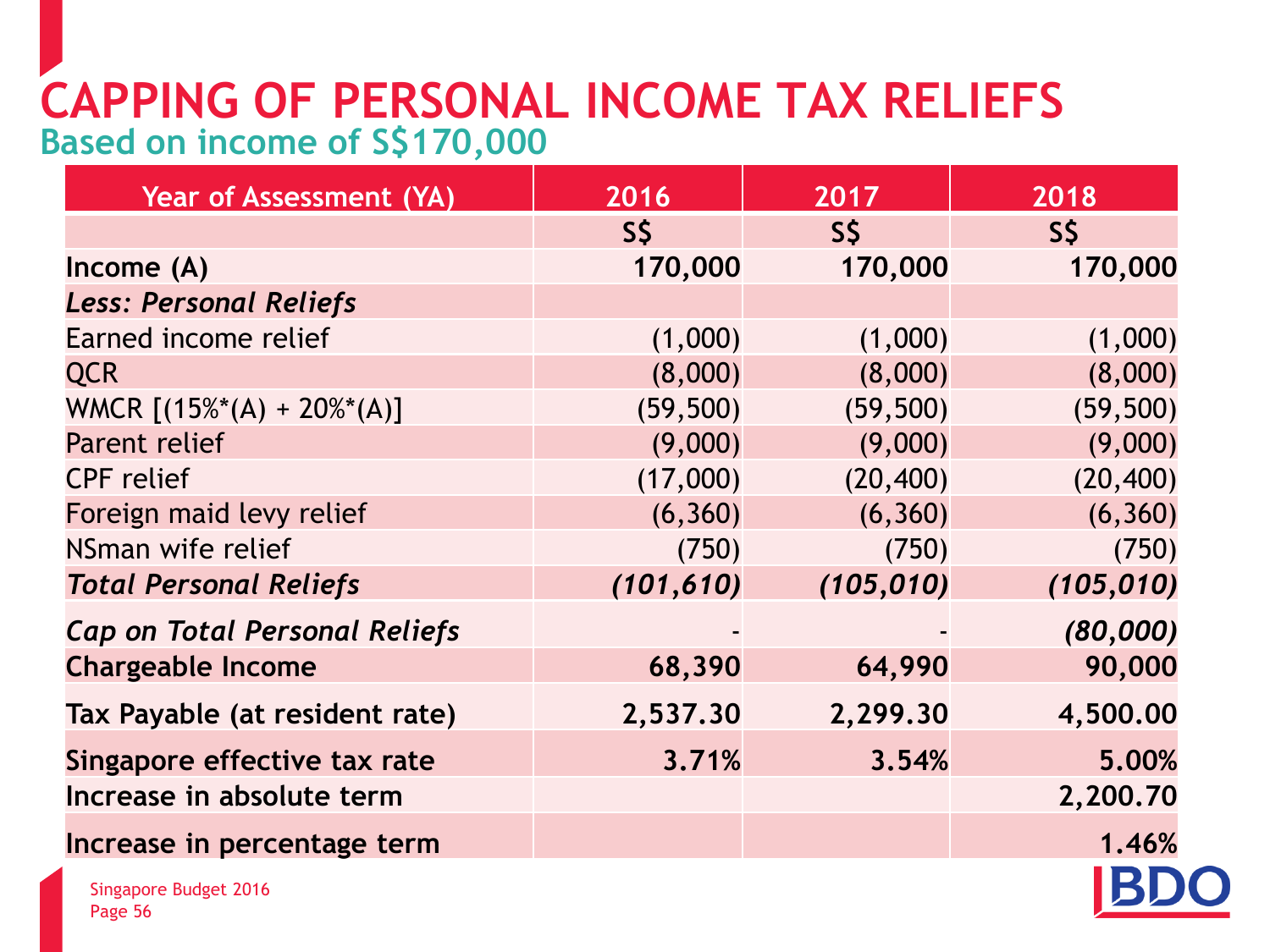### **CAPPING OF PERSONAL INCOME TAX RELIEFS Based on income of S\$200,000**

| Year of Assessment (YA)              | 2016       | 2017       | 2018       |
|--------------------------------------|------------|------------|------------|
|                                      | S\$        | S\$        | S\$        |
| Income $(A)$                         | 200,000    | 200,000    | 200,000    |
| <b>Less: Personal Reliefs</b>        |            |            |            |
| Earned income relief                 | (1,000)    | (1,000)    | (1,000)    |
| <b>QCR</b>                           | (8,000)    | (8,000)    | (8,000)    |
| WMCR $[(15\%*(A) + 20\%*(A)]$        | (70,000)   | (70,000)   | (70,000)   |
| Parent relief                        | (9,000)    | (9,000)    | (9,000)    |
| <b>CPF</b> relief                    | (17,000)   | (20, 400)  | (20, 400)  |
| Foreign maid levy relief             | (6, 360)   | (6, 360)   | (6, 360)   |
| NSman wife relief                    | (750)      | (750)      | (750)      |
| <b>Total Personal Reliefs</b>        | (112, 110) | (115, 510) | (115, 510) |
| <b>Cap on Total Personal Reliefs</b> |            |            | (80,000)   |
| <b>Chargeable Income</b>             | 87,890     | 84,490     | 120,000    |
| Tax Payable (at resident rate)       | 4,257.35   | 3,866.35   | 7,950.00   |
| Singapore effective tax rate         | 4.84%      | 4.58%      | 6.63%      |
| Increase in absolute term            |            |            | 4,083.65   |
| Increase in percentage term          |            |            | 2.05%      |

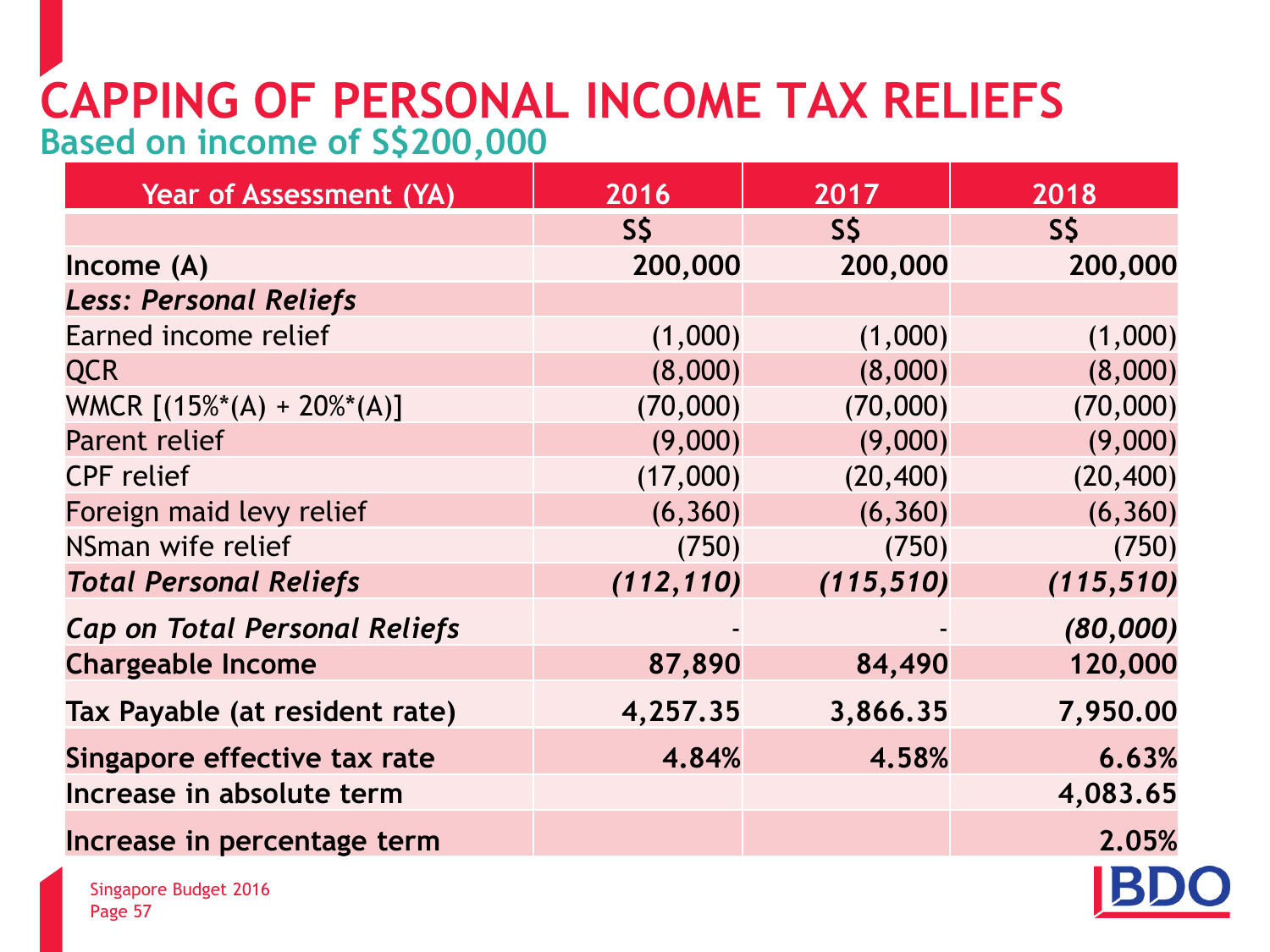### **CAPPING OF PERSONAL INCOME TAX RELIEFS Based on income of S\$300,000**

| <b>Year of Assessment (YA)</b>       | 2016       | 2017       | 2018       |
|--------------------------------------|------------|------------|------------|
|                                      | S\$        | S\$        | S\$        |
| Income $(A)$                         | 300,000    | 300,000    | 300,000    |
| <b>Less: Personal Reliefs</b>        |            |            |            |
| Earned income relief                 | (1,000)    | (1,000)    | (1,000)    |
| <b>QCR</b>                           | (8,000)    | (8,000)    | (8,000)    |
| WMCR $[(15\%*(A) + 20\%*(A)]$        | (105,000)  | (105,000)  | (105,000)  |
| Parent relief                        | (9,000)    | (9,000)    | (9,000)    |
| <b>CPF</b> relief                    | (17,000)   | (20, 400)  | (20, 400)  |
| Foreign maid levy relief             | (6, 360)   | (6, 360)   | (6, 360)   |
| NSman wife relief                    | (750)      | (750)      | (750)      |
| <b>Total Personal Reliefs</b>        | (147, 110) | (150, 510) | (150, 510) |
| <b>Cap on Total Personal Reliefs</b> |            |            | (80,000)   |
| <b>Chargeable Income</b>             | 152,890    | 149,490    | 220,000    |
| Tax Payable (at resident rate)       | 12,883.50  | 12,373.50  | 24,950.00  |
| Singapore effective tax rate         | 8.43%      | 8.28%      | 11.34%     |
| Increase in absolute term            |            |            | 12,576.50  |
| Increase in percentage term          |            |            | 3.06%      |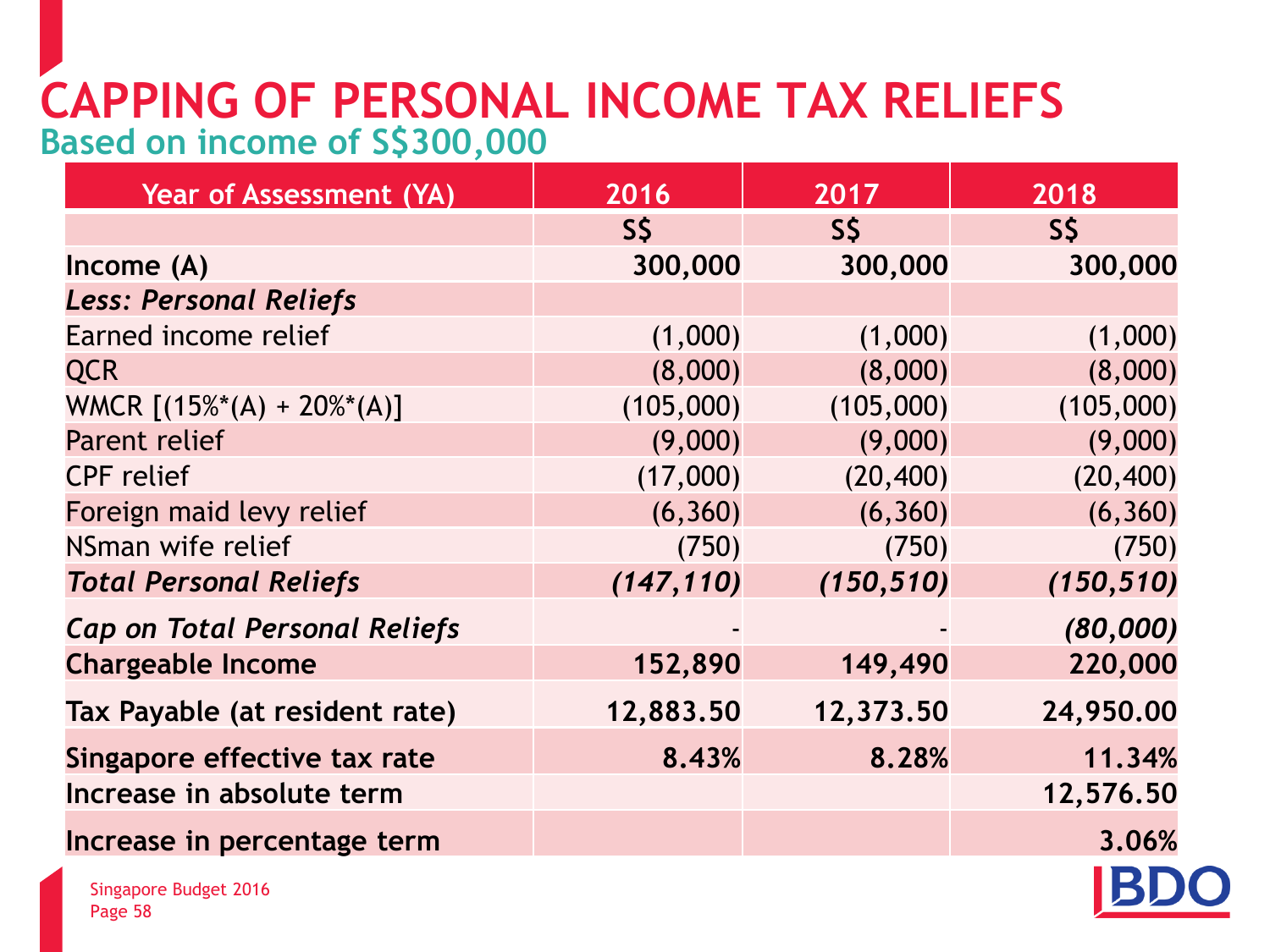### **CAPPING OF PERSONAL INCOME TAX RELIEFS Based on income of S\$500,000**

| <b>Year of Assessment (YA)</b>       | 2016       | 2017       | 2018       |
|--------------------------------------|------------|------------|------------|
|                                      | S\$        | S\$        | S\$        |
| Income (A)                           | 500,000    | 500,000    | 500,000    |
| <b>Less: Personal Reliefs</b>        |            |            |            |
| Earned income relief                 | (1,000)    | (1,000)    | (1,000)    |
| <b>QCR</b>                           | (8,000)    | (8,000)    | (8,000)    |
| WMCR $[(15\%*(A) + 20\%*(A)]$        | (175,000)  | (175,000)  | (175,000)  |
| Parent relief                        | (9,000)    | (9,000)    | (9,000)    |
| <b>CPF</b> relief                    | (17,000)   | (20, 400)  | (20, 400)  |
| Foreign maid levy relief             | (6, 360)   | (6, 360)   | (6, 360)   |
| NSman wife relief                    | (750)      | (750)      | (750)      |
| <b>Total Personal Reliefs</b>        | (217, 110) | (220, 510) | (220, 510) |
| <b>Cap on Total Personal Reliefs</b> |            |            | (80,000)   |
| <b>Chargeable Income</b>             | 282,890    | 279,490    | 420,000    |
| Tax Payable (at resident rate)       | 35,670.20  | 36,450.55  | 66,550.00  |
| Singapore effective tax rate         | 12.61%     | 13.04%     | 15.85%     |
| Increase in absolute term            |            |            | 30,099.45  |
| Increase in percentage term          |            |            | 2.80%      |

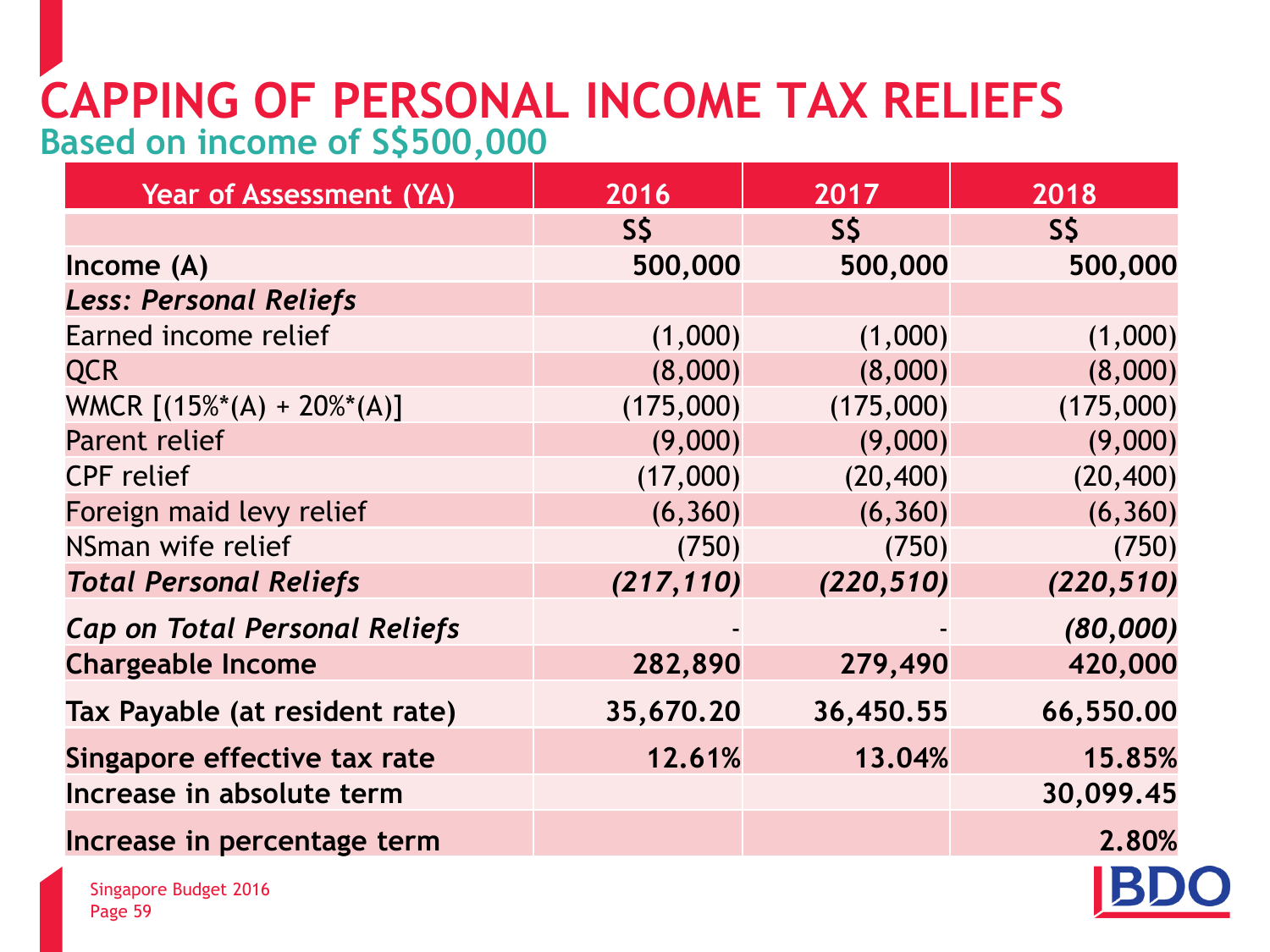### **CAPPING OF PERSONAL INCOME TAX RELIEFS Based on income of S\$1,000,000**

| <b>Year of Assessment (YA)</b>       | 2016       | 2017       | 2018       |
|--------------------------------------|------------|------------|------------|
|                                      | S\$        | $S\bar{S}$ | S\$        |
| Income(A)                            | 1,000,000  | 1,000,000  | 1,000,000  |
| <b>Less: Personal Reliefs</b>        |            |            |            |
| Earned income relief                 | (1,000)    | (1,000)    | (1,000)    |
| <b>QCR</b>                           | (8,000)    | (8,000)    | (8,000)    |
| WMCR $[(15\%*(A) + 20\%*(A)]$        | (350,000)  | (350,000)  | (350,000)  |
| Parent relief                        | (9,000)    | (9,000)    | (9,000)    |
| <b>CPF</b> relief                    | (17,000)   | (20, 400)  | (20, 400)  |
| Foreign maid levy relief             | (6, 360)   | (6, 360)   | (6, 360)   |
| NSman wife relief                    | (750)      | (750)      | (750)      |
| <b>Total Personal Reliefs</b>        | (392, 110) | (395, 510) | (395, 510) |
| <b>Cap on Total Personal Reliefs</b> |            |            | (80,000)   |
| <b>Chargeable Income</b>             | 607,890    | 604,490    | 920,000    |
| Tax Payable (at resident rate)       | 99,928.00  | 107,137.80 | 176,550.00 |
| Singapore effective tax rate         | 16.44%     | 17.72%     | 19.19%     |
| Increase in absolute term            |            |            | 69,412.20  |
| Increase in percentage term          |            |            | 1.47%      |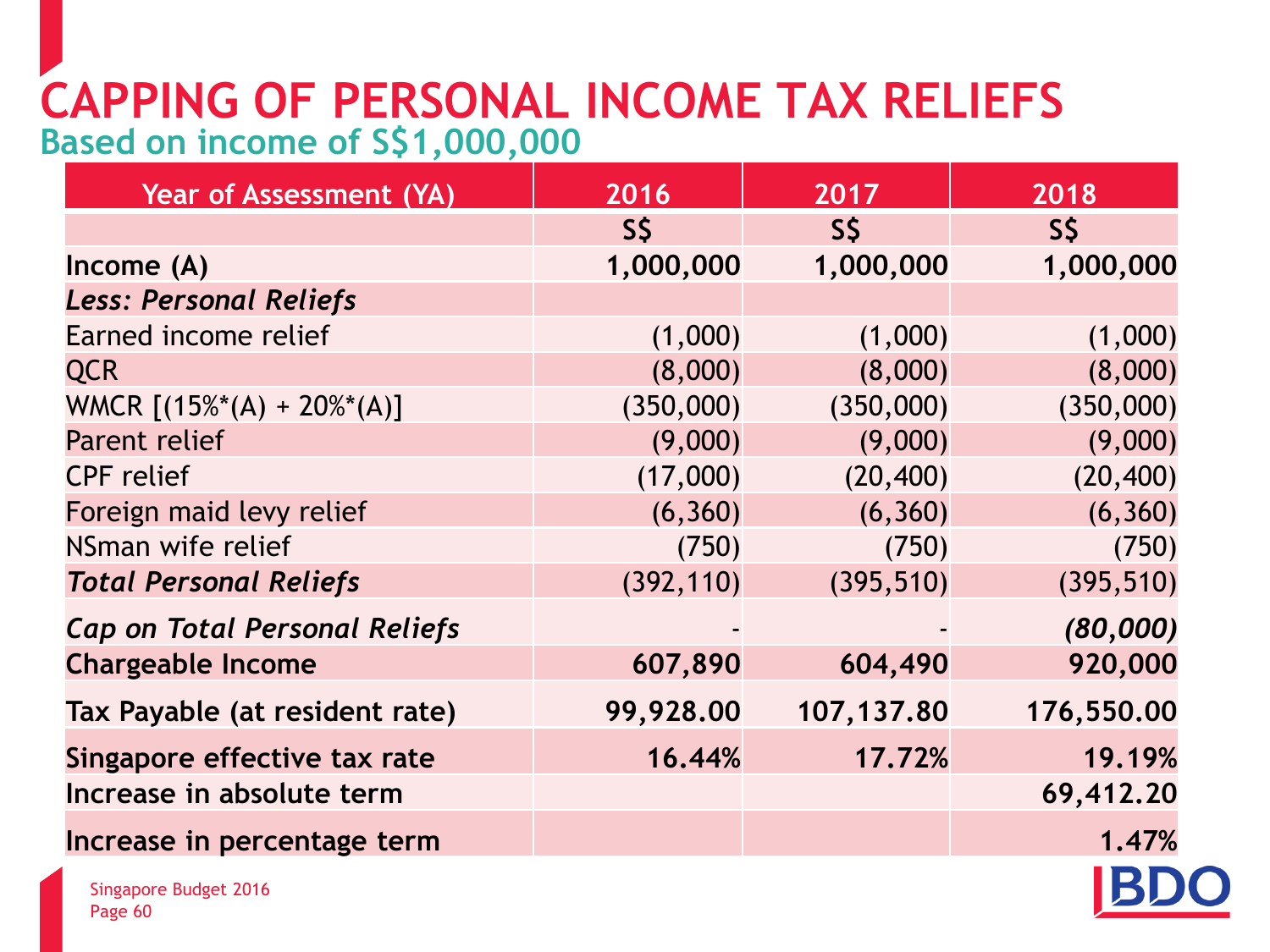# **CAPPING OF PERSONAL INCOME TAX RELIEFS**

**Ideal estimated income bracket to fall within…**

| <b>Year of Assessment (YA)</b>       | 2016      | 2017      | 2018      |
|--------------------------------------|-----------|-----------|-----------|
|                                      | $S\zeta$  | S\$       | $S\zeta$  |
| Income $(A)$                         | 98,544    | 98,544    | 98,544    |
| <b>Less: Personal Reliefs</b>        |           |           |           |
| Earned income relief                 | (1,000)   | (1,000)   | (1,000)   |
| <b>QCR</b>                           | (8,000)   | (8,000)   | (8,000)   |
| WMCR $[(15\%*(A) + 20\%*(A)]$        | (34, 490) | (34, 490) | (34, 490) |
| Parent relief                        | (9,000)   | (9,000)   | (9,000)   |
| <b>CPF</b> relief                    | (17,000)  | (20, 400) | (20, 400) |
| Foreign maid levy relief             | (6, 360)  | (6, 360)  | (6, 360)  |
| NSman wife relief                    | (750)     | (750)     | (750)     |
| <b>Total Personal Reliefs</b>        | (76, 600) | (80,000)  | (80,000)  |
| <b>Cap on Total Personal Reliefs</b> |           |           | (80,000)  |
| <b>Chargeable Income</b>             | 21,944    | 18,544    | 18,544    |
| Tax Payable (at resident rate)       | 38.87     | 0.00      | 0.00      |
| Singapore effective tax rate         | 0.18%     | 0.00%     | 0.00%     |
| Increase in absolute term            |           |           | 0.00      |
| Increase in percentage term          |           |           | 0.00%     |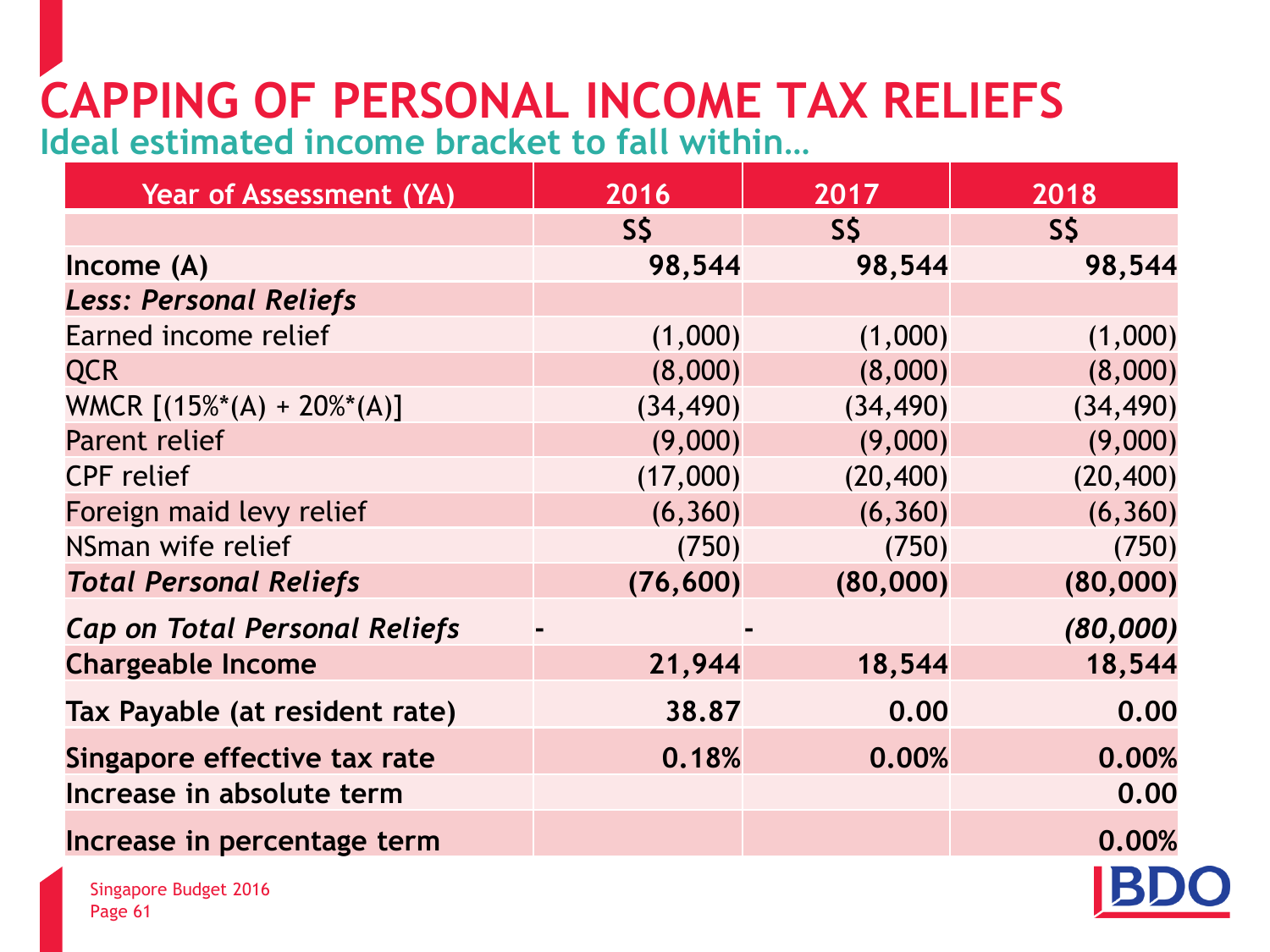# **CAPPING OF PERSONAL INCOME TAX RELIEFS Expatriates**

#### **Assumptions**

- A working female, Singapore tax resident individual below 55 years of age
- Two dependent children (under age 16)
- Does not qualify for foreign maid levy concession
- Contributes to SRS up to the annual cap limit
- Earns an annual income of S\$300,000 (includes two months' bonus)

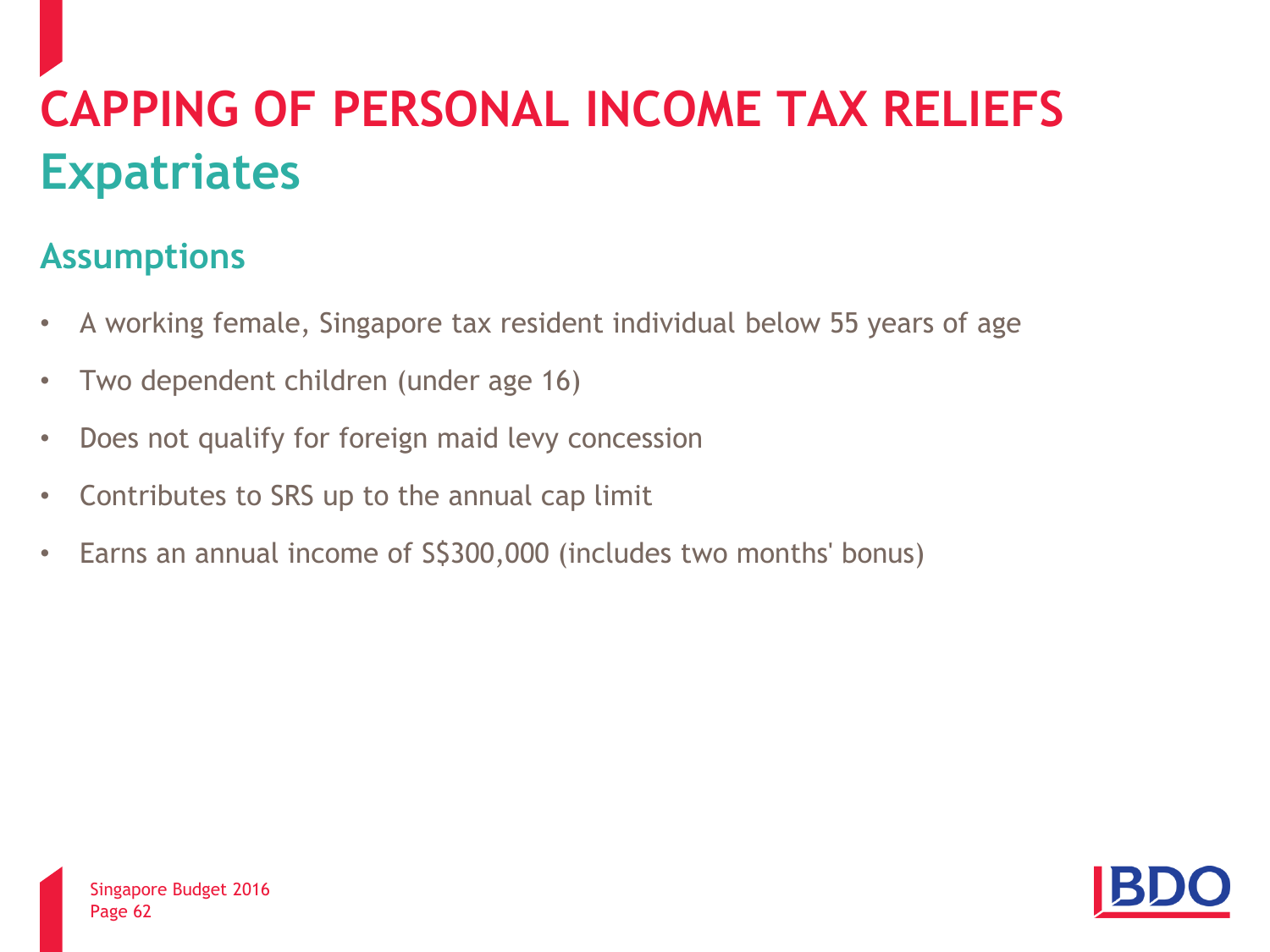# **CAPPING OF PERSONAL INCOME TAX RELIEFS**

| <b>Year of Assessment (YA)</b>                       | 2016      | 2017      | 2018      |
|------------------------------------------------------|-----------|-----------|-----------|
|                                                      | S\$       | S\$       | S\$       |
| Income                                               | 300,000   | 300,000   | 300,000   |
| <b>Less: Personal Reliefs</b>                        |           |           |           |
| Earned income relief                                 | (1,000)   | (1,000)   | (1,000)   |
| <b>QCR</b>                                           | (8,000)   | (8,000)   | (8,000)   |
| Foreign maid levy relief                             | (6, 360)  | (6, 360)  | (6, 360)  |
| <b>SRS</b> relief                                    | (29, 750) | (35,700)  | (35,700)  |
| <b>Total Personal Reliefs</b>                        | (45, 110) | (51,060)  | (51,060)  |
| <b>Cap on Total Personal Reliefs</b>                 |           |           | (80,000)  |
| <b>Chargeable Income</b>                             | 254,890   | 248,940   | 248,940   |
| Tax Payable (at resident rate)                       | 30,630.20 | 30,493.30 | 30,493.30 |
| Singapore effective tax rate                         | 12.02%    | 12.25%    | 12.25%    |
| Increase in absolute term                            |           |           | 0.00      |
| Singapore Budget 2016<br>Increase3in percentage term |           |           | 0.00%     |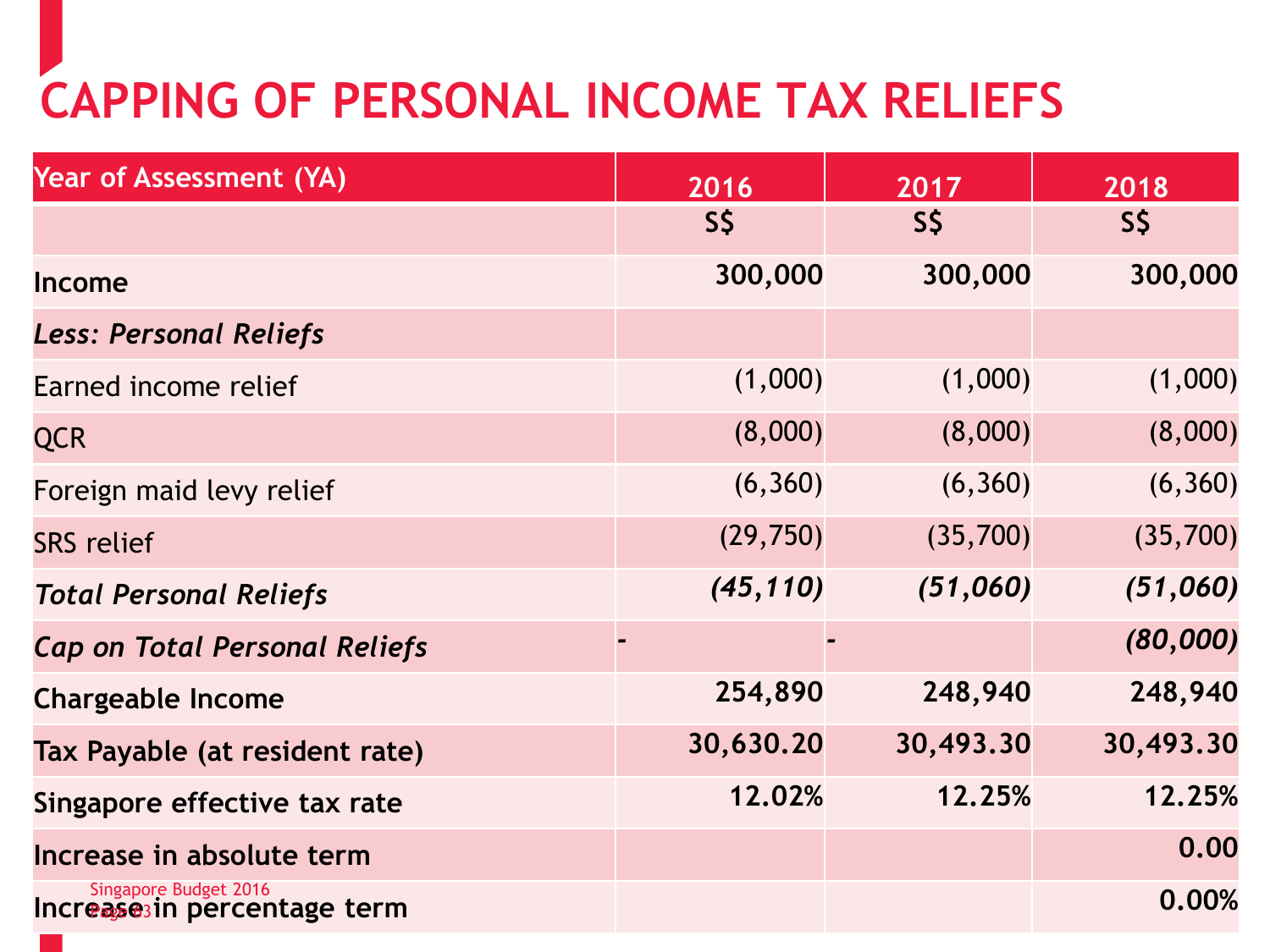# **REMOVAL OF TAX CONCESSION ON HOME LEAVE PASSAGES FOR EXPATRIATE EMPLOYEE**

#### **Current treatment**

- Taxed at 20% of the cost of airfare provided to an expatriate employee and his immediate family members
- Restricted to one home leave passage for the expatriate employee and his spouse and two home leave passages for each dependent child annually
- Not applicable if the expatriate employee is a Singapore Citizen or Singapore Permanent Resident

#### **New treatment**

• This tax concession of taxing only 20% of the value of home leave passages provided to expatriate employees and their immediate family members will be removed

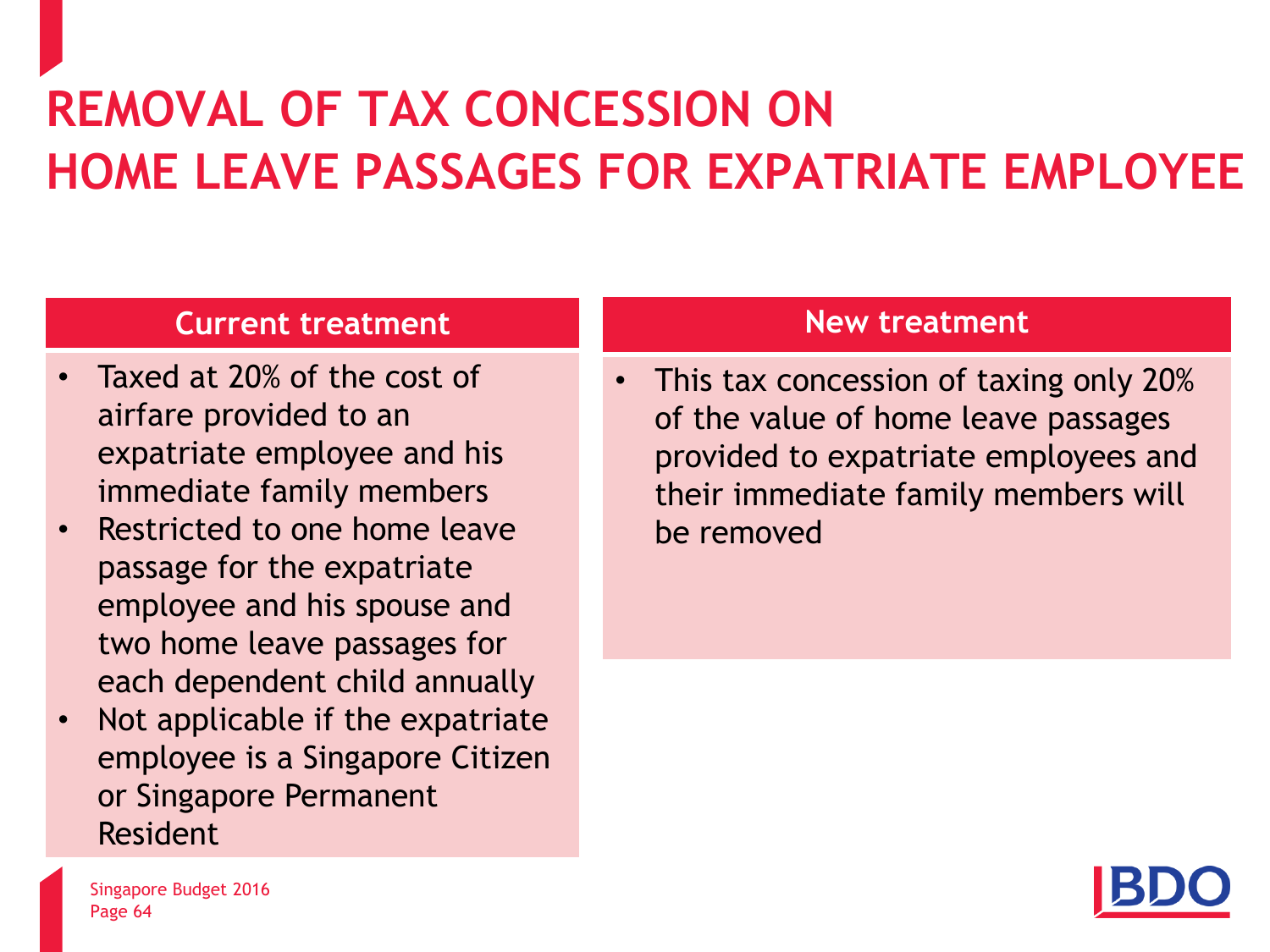# **REMOVAL OF TAX CONCESSION ON HOME LEAVE PASSAGES FOR EXPATRIATE EMPLOYEE**

#### **Assumptions**

- $\div$  A Singapore tax resident individual below 55 years of age
- Spouse is not in receipt of an annual income exceeding S\$4,000
- $\div$  Two dependent children (under age 16)
- Earns an annual income of S\$100,000 (excludes bonus)
- Entitled to one home leave passage benefit each for self, spouse and children, i.e. capped at a total value of S\$10,000 per year. Home leave entitlement is fully utilised every year.

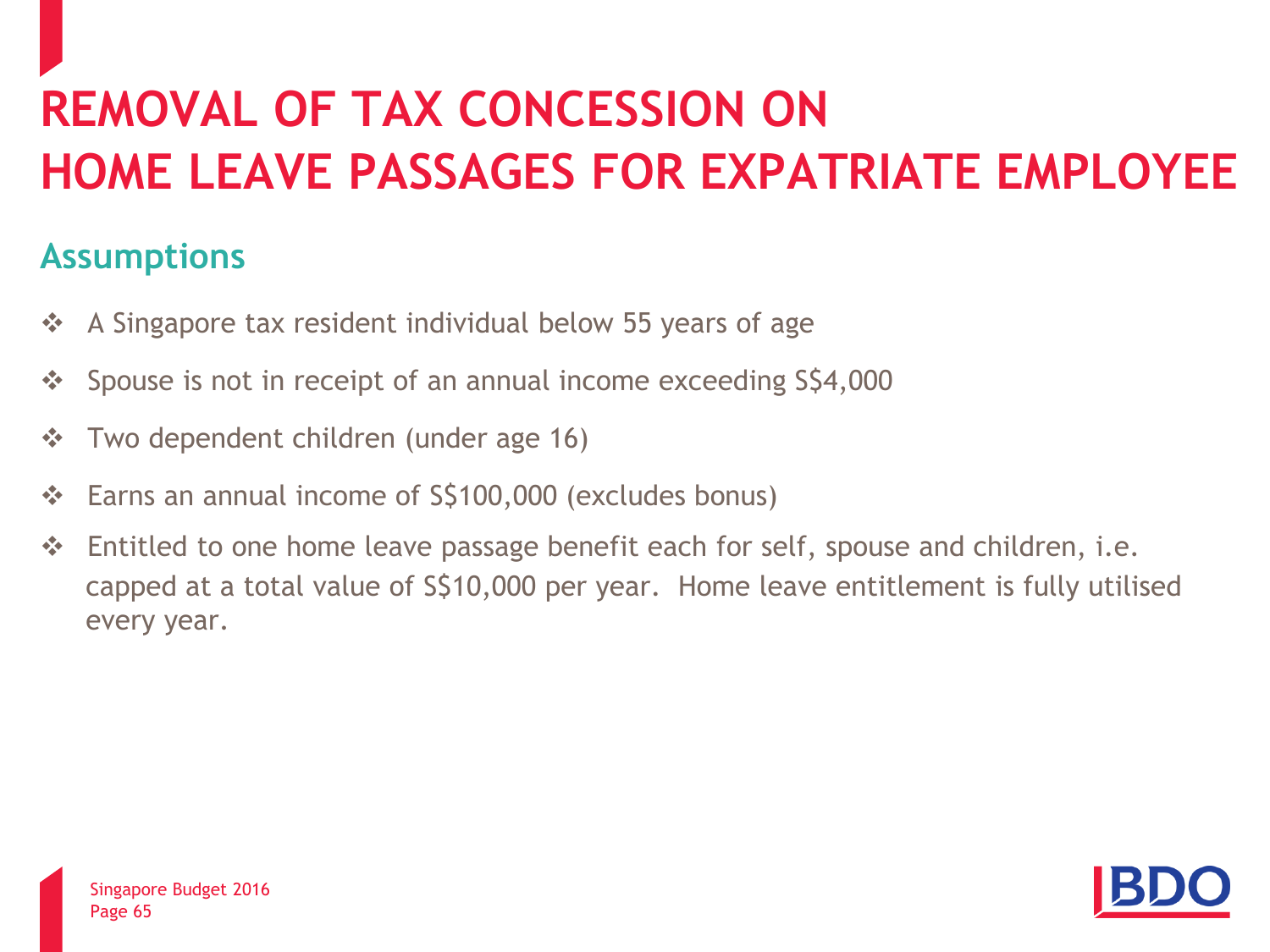# **REMOVAL OF TAX CONCESSION ON HOME LEAVE PASSAGES FOR EXPATRIATE EMPLOYEE**

| <b>Year of Assessment (YA)</b> | <b>YA 2016</b> | <b>YA 2017</b> | <b>YA 2018</b> |
|--------------------------------|----------------|----------------|----------------|
| <b>Base Salary</b>             | 100,000        | 100,000        | 100,000        |
| <b>Bonus</b>                   | 40,000         | 40,000         | 40,000         |
| <b>Total Remuneration</b>      | 140,000        | 140,000        | 140,000        |
| <b>Home Leave</b>              | 2,000          | 2,000          | 10,000         |
| <b>Taxable Income</b>          | 142,000        | 142,000        | 150,000        |
| <b>Less: Personal Reliefs</b>  |                |                |                |
| Earned income relief           | (1,000)        | (1,000)        | (1,000)        |
| Spouse relief                  | (2,000)        | (2,000)        | (2,000)        |
| <b>QCR</b>                     | (8,000)        | (8,000)        | (8,000)        |
| <b>Chargeable Income</b>       | 131,000        | 131,000        | 139,000        |
| Tax Payable (at resident rate) | 9,600.00       | 9,600.00       | 10,800.00      |
| Singapore effective tax rate   | 7.33%          | 7.33%          | 7.77%          |
| Increase in absolute term      |                |                | 1,200          |
| Increase in percentage term    |                |                | 0.44%          |